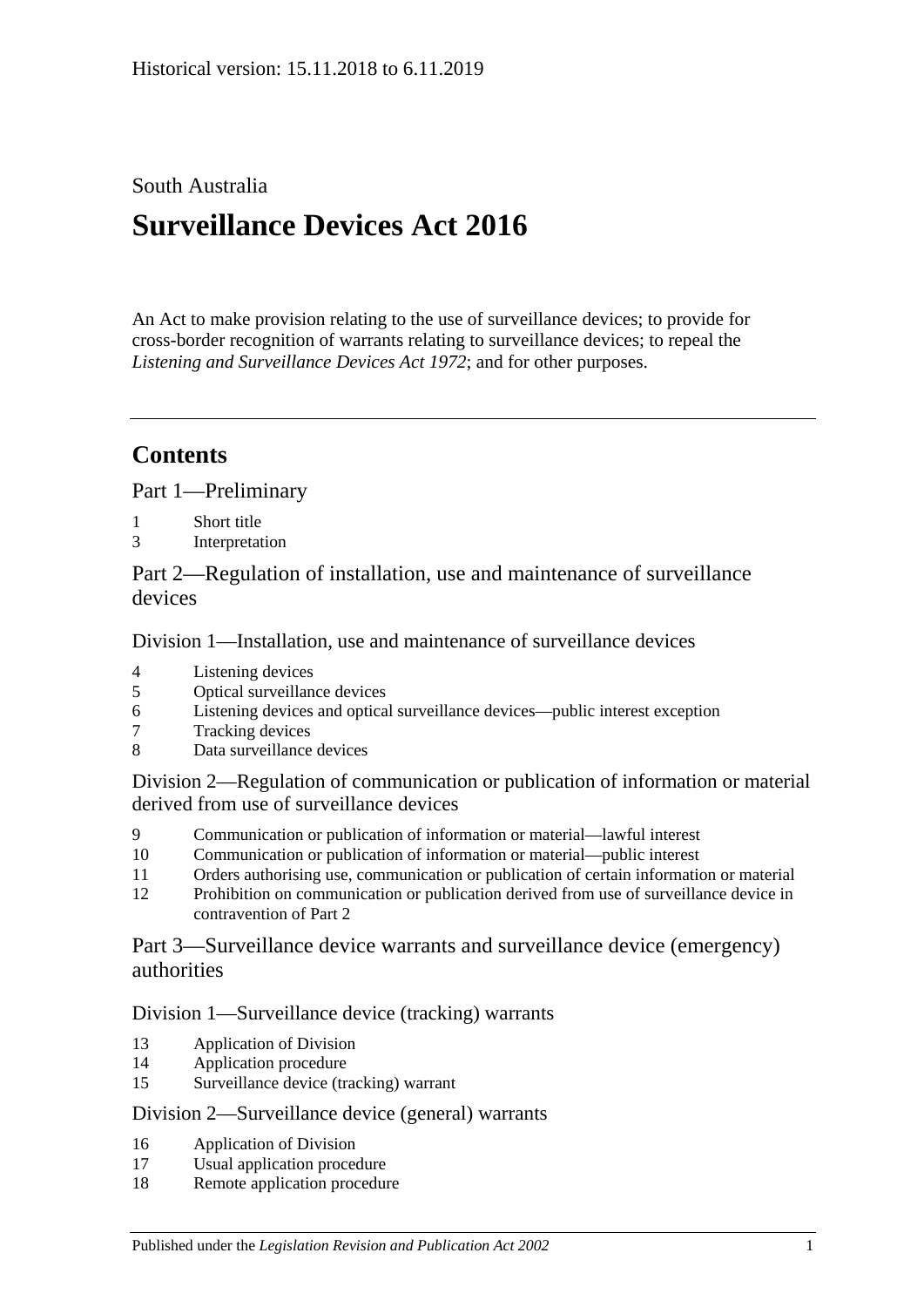[Surveillance device \(general\) warrant](#page-21-0)

#### Division [3—Surveillance device \(emergency\) authorities](#page-23-0)

- [Application procedure](#page-23-1)
- [Surveillance device \(emergency\) authority](#page-24-0)
- [Application for confirmation of surveillance device \(emergency\) authority etc](#page-26-0)
- [Confirmation of surveillance device \(emergency\) authority etc](#page-27-0)

#### Division [4—Recognition of corresponding warrants and authorities](#page-27-1)

- [Corresponding warrants](#page-27-2)
- [Corresponding emergency authorities](#page-27-3)

#### Division [5—Miscellaneous](#page-28-0)

- [Management of records relating to surveillance device warrants etc](#page-28-1)
- [Limitations on use of information or material derived under this Part](#page-28-2)

### Part [4—Register, reports and records](#page-29-0)

- [Interpretation](#page-29-1)
- [Register](#page-29-2)
- [Reports and records](#page-31-0)
- [Control by investigating agencies of certain records, information and material](#page-34-0)
- [Inspection of records](#page-34-1)
- [Powers of review agency](#page-35-0)

## Part [5—Miscellaneous](#page-36-0)

- [Offence to wrongfully disclose information](#page-36-1)
- [Delegation](#page-36-2)
- [Possession etc of declared surveillance device](#page-37-0)
- [Power to seize surveillance devices etc](#page-38-0)
- [Imputing conduct to bodies corporate](#page-38-1)
- [Evidence](#page-39-0)
- [Forfeiture of surveillance devices](#page-39-1)
- [Regulations](#page-39-2)

### Schedule [1—Repeal and transitional provisions](#page-39-3)

### Part 4—Repeal and transitional provisions

[Repeal and transitional provisions](#page-39-4)

### [Legislative history](#page-41-0)

## <span id="page-1-0"></span>**The Parliament of South Australia enacts as follows:**

# **Part 1—Preliminary**

### <span id="page-1-1"></span>**1—Short title**

This Act may be cited as the *Surveillance Devices Act 2016*.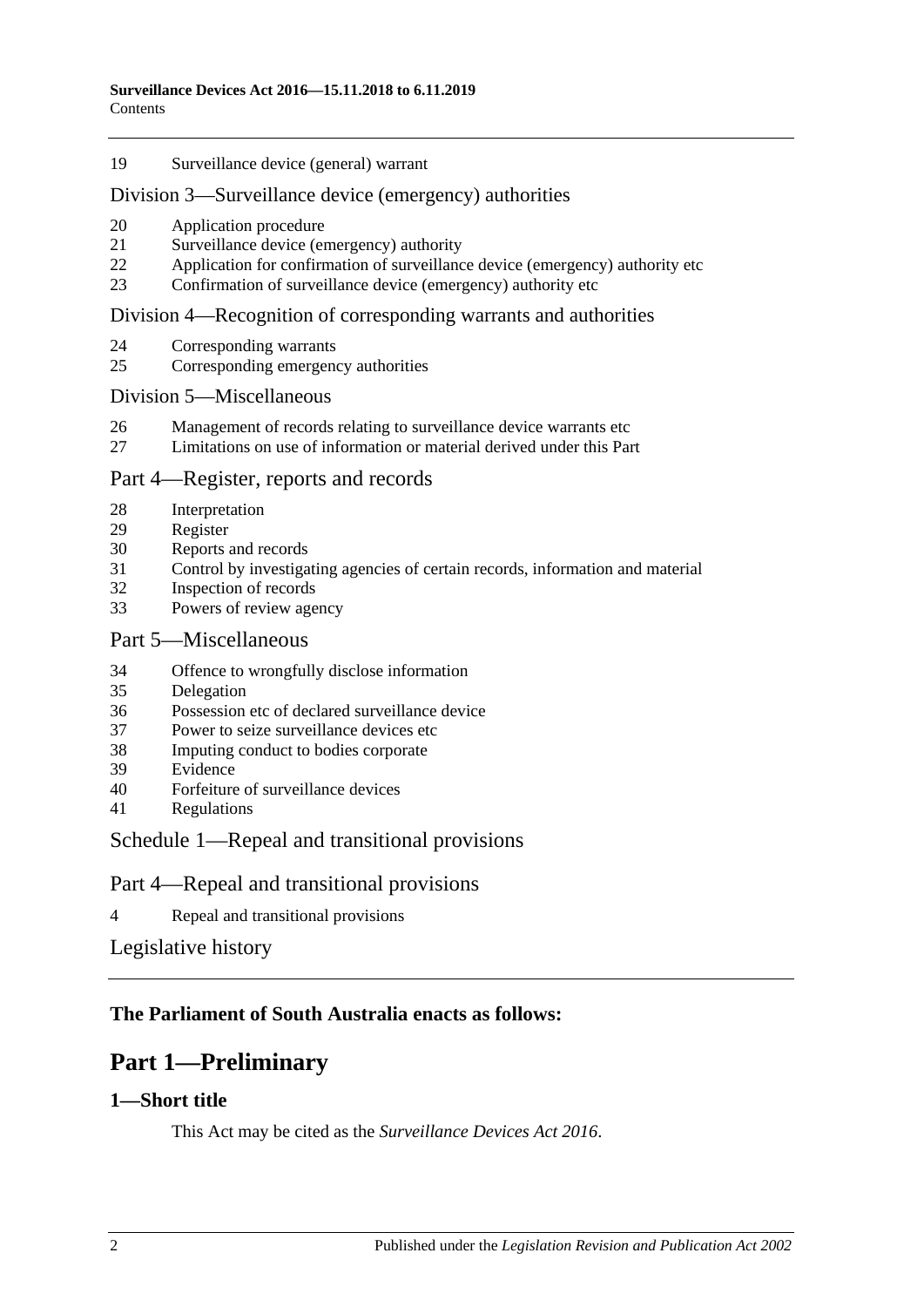## <span id="page-2-0"></span>**3—Interpretation**

(1) In this Act, unless the contrary intention appears—

*ACC* means the Australian Crime Commission;

*associated equipment*, in relation to a surveillance device, means equipment or things used for, or in connection with, the operation of the device;

*business day* means any day other than a Saturday, Sunday or public holiday;

*chief officer* of an investigating agency means—

- (a) in the case of SA Police—the Commissioner of Police; or
- (b) in the case of the Independent Commissioner Against Corruption—the Independent Commissioner Against Corruption; or
- (c) in the case of the ACC—the Chief Executive Officer of the ACC; or
- (d) in the case of any other investigating agency—the person responsible under the legislation establishing the agency for the control and management of the agency;

*code name*—see [subsection](#page-7-0) (2) and [sections](#page-22-0) 19(3) and [21\(3\);](#page-25-0)

*corresponding emergency authority* means an authority in the nature of a surveillance device (emergency) authority under this Act issued under a corresponding law of a participating jurisdiction in relation to an offence against the law of that jurisdiction corresponding to a serious offence;

*corresponding law* means a law of another jurisdiction declared by the regulations to correspond to this Act;

*corresponding warrant* means a warrant in the nature of a surveillance device warrant under this Act issued under a corresponding law of a participating jurisdiction in relation to an offence against the law of that jurisdiction corresponding to a serious offence;

#### *data surveillance device* means—

- (a) a program or device capable of being used to access, track, monitor or record the input of information into, or the output of information from, a computer; and
- (b) associated equipment (if any),

but does not include a device, or device of a class or kind, excluded from the ambit of this definition by the regulations;

*declared surveillance device* means a surveillance device or a surveillance device of a class or kind to which for the time being [section](#page-37-0) 36 applies;

*duplicate surveillance device (general) warrant*—see section [18\(2\)\(e\);](#page-20-0)

*investigating agency* means—

- (a) SA Police; or
- (b) the Independent Commissioner Against Corruption; or
- (c) the ACC; or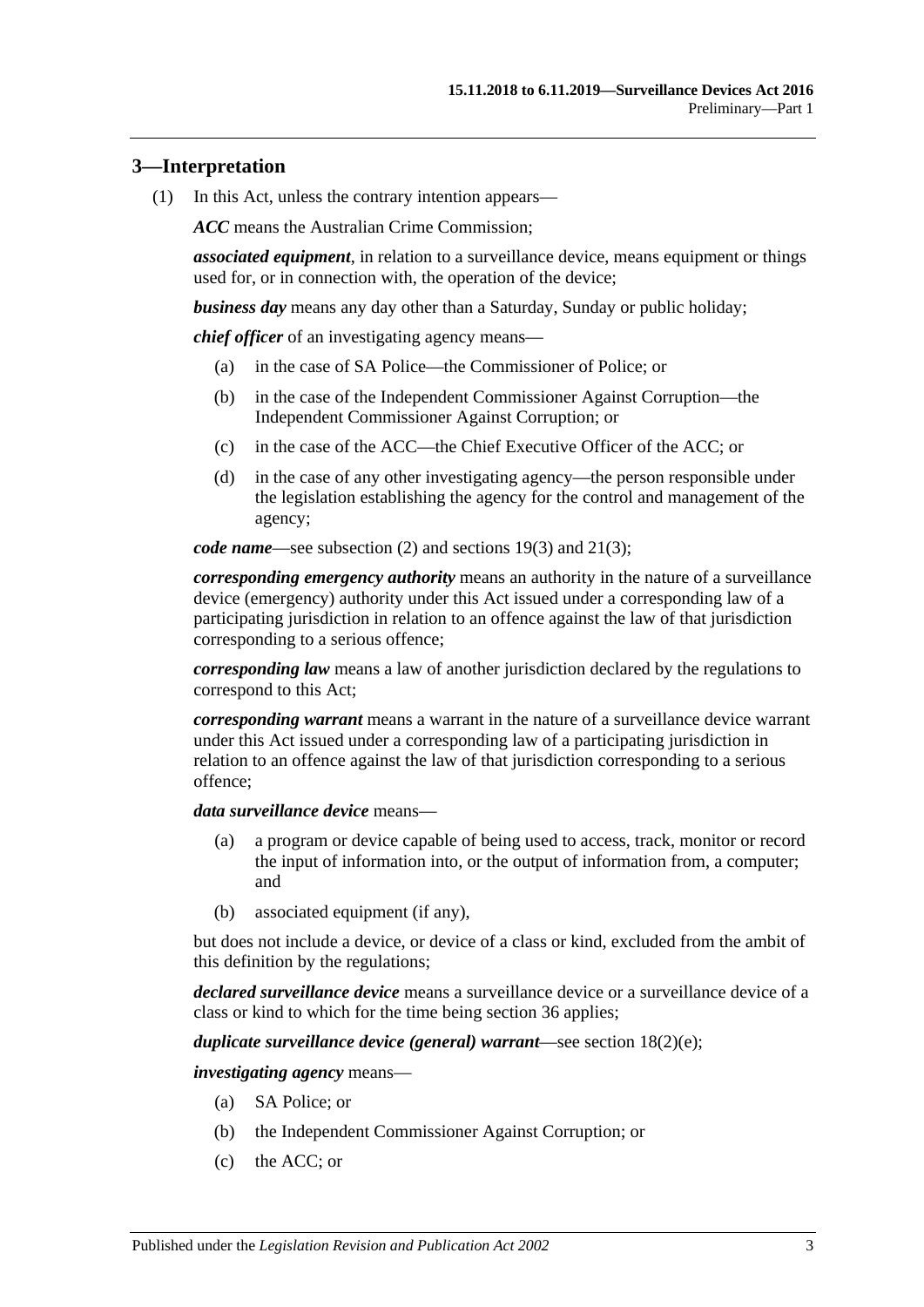- (d) an enforcement agency within the meaning of the *Telecommunications (Interception and Access) Act 1979* of the Commonwealth (an *enforcement agency*); or
- (e) a police force of a participating jurisdiction;

*judge* means a judge of the Supreme Court of South Australia;

*jurisdiction* means the Commonwealth or a State or Territory of the Commonwealth;

#### *listening device* means—

- (a) a device capable of being used to listen to or record a private conversation or words spoken to or by any person in private conversation (whether or not the device is also capable of operating as some other kind of surveillance device); and
- (b) associated equipment (if any),

but does not include—

- (c) a device being used to assist a person with impaired hearing to hear sounds ordinarily audible to the human ear; or
- (d) a device, or device of a class or kind, excluded from the ambit of this definition by the regulations;

*maintain*, in relation to a surveillance device, includes—

- (a) adjust, relocate, repair or service the device; and
- (b) replace a faulty device;

*media organisation* means an organisation whose activities consist of or include the collection, preparation for dissemination or dissemination of the following material for the purpose of making it available to the public:

- (a) material having the character of news, current affairs, information or a documentary;
- (b) material consisting of commentary or opinion on, or analysis of, news, current affairs, information or a documentary;

*member of the staff of the ACC* has the same meaning as in the *Australian Crime Commission Act 2002* of the Commonwealth;

#### *officer of an investigating agency* or *officer* means—

- (a) in the case of SA Police—a police officer or a police officer (however described) of another jurisdiction seconded to SA Police; or
- (b) in the case of the Independent Commissioner Against Corruption—an investigator under the *[Independent Commissioner Against Corruption](http://www.legislation.sa.gov.au/index.aspx?action=legref&type=act&legtitle=Independent%20Commissioner%20Against%20Corruption%20Act%202012)  Act [2012](http://www.legislation.sa.gov.au/index.aspx?action=legref&type=act&legtitle=Independent%20Commissioner%20Against%20Corruption%20Act%202012)*; or
- (c) in the case of the ACC—a member of the Board of the ACC or a member of the staff of the ACC who is a member of the Australian Federal Police or the police force of a State or Territory of the Commonwealth; or
- (d) in the case of a police force of a participating jurisdiction—a police officer (however described) who is a member of that police force or a police officer (however described) of another jurisdiction seconded to that police force; or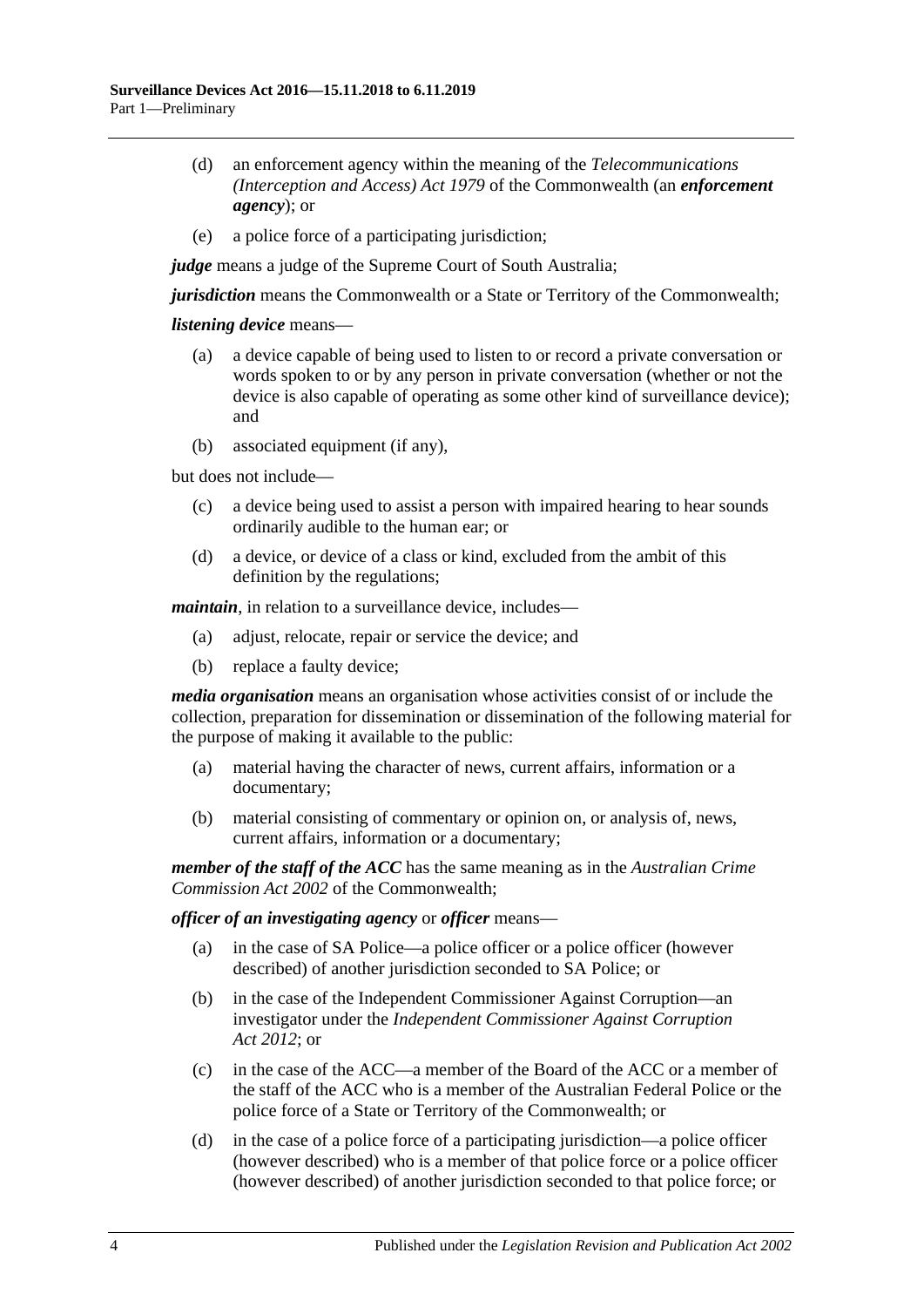(e) in the case of an enforcement agency—a person authorised under the *Telecommunications (Interception and Access) Act 1979* of the Commonwealth to apply for a warrant under that Act;

*optical surveillance device* means—

- (a) a device capable of being used to observe or record visually (whether for still or moving pictures) a person, place or activity; and
- (b) associated equipment (if any),

but does not include—

- (c) spectacles, contact lenses or a similar device used by a person with impaired vision to lessen or overcome that impairment; or
- (d) telescopes, binoculars or similar devices; or
- (e) a device, or device of a class or kind, excluded from the ambit of this definition by the regulations;

*participating jurisdiction* means a jurisdiction in which a corresponding law is in force;

*premises* includes—

- (a) land; and
- (b) a building; and
- (c) a part of a building; and
- (d) any place, whether built on or not,

whether in or outside this State;

*principal party*, in relation to a private conversation, means a person by or to whom words are spoken in the course of the conversation;

*private activity* means—

- (a) an activity carried on by only 1 person in circumstances that may reasonably be taken to indicate that the person does not desire it to be observed by any other person, but does not include—
	- (i) an activity carried on in a public place; or
	- (ii) an activity carried on or in premises or a vehicle if the activity can be readily observed from a public place; or
	- (iii) an activity carried on in any other circumstances in which the person ought reasonably to expect that it may be observed by some other person; or
- (b) an activity carried on by more than 1 person in circumstances that may reasonably be taken to indicate that at least 1 party to the activity desires it to be observed only by the other parties to the activity, but does not include—
	- (i) an activity carried on in a public place; or
	- (ii) an activity carried on or in premises or a vehicle if the activity can be readily observed from a public place; or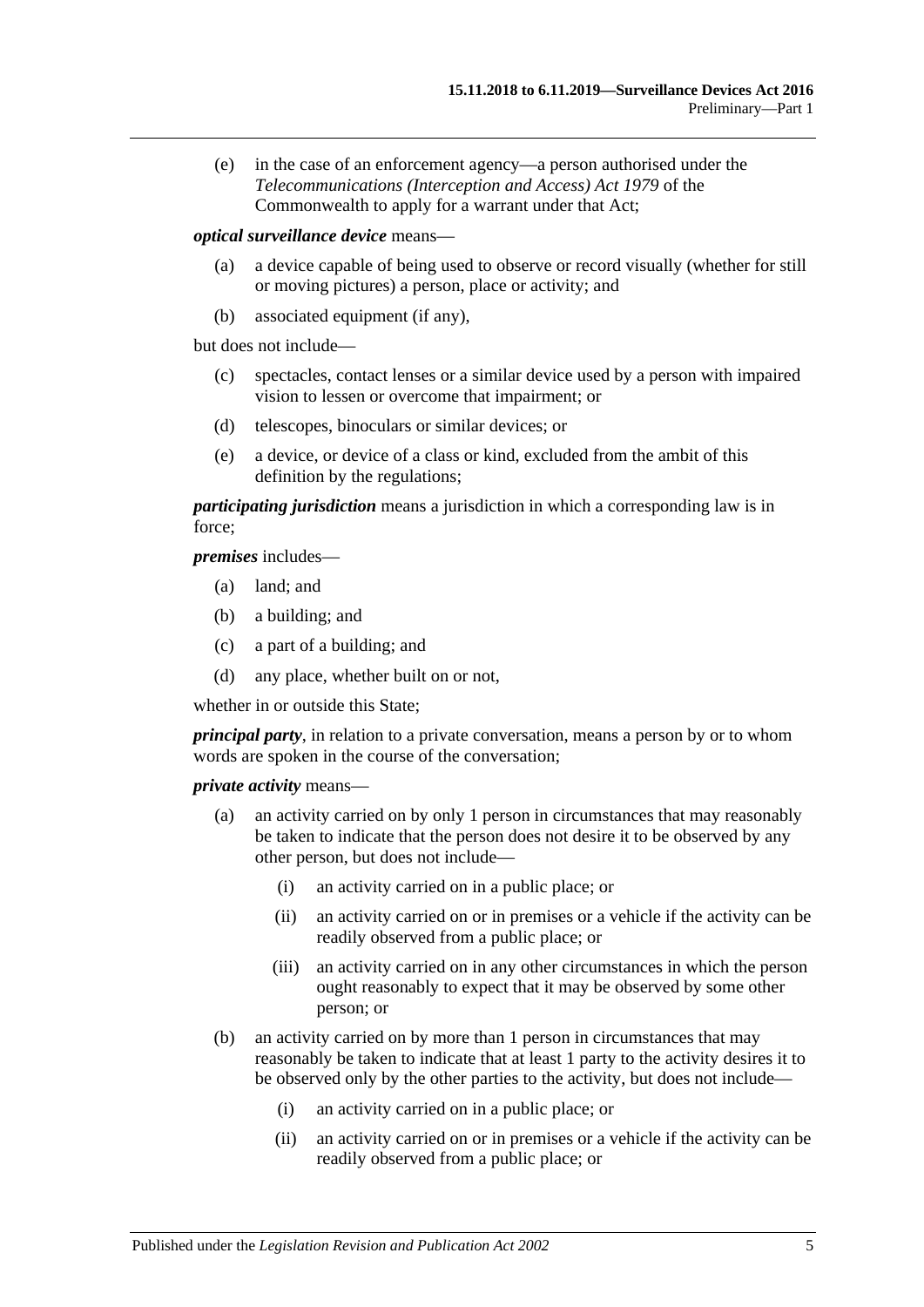(iii) an activity carried on in any other circumstances in which a party to the activity ought reasonably to expect that it may be observed by a person who is not a party to the activity;

*private conversation* means a conversation carried on in circumstances that may reasonably be taken to indicate that at least 1 party to the conversation desires it to be heard only by the other parties to the conversation (but does not include a conversation made in circumstances in which all parties to the conversation ought reasonably to expect that it may be heard by a person who is not a party to the conversation);

#### *public place* includes—

- (a) a place to which free access is permitted to the public, with the express or tacit consent of the owner or occupier of that place; and
- (b) a place to which the public are admitted on payment of money, the test of admittance being the payment of money only; and
- (c) a road, street, footway, court, alley or thoroughfare which the public are allowed to use, even though that road, street, footway, court, alley or thoroughfare is on private property;

*relevant investigation* means any of the following investigations:

- (a) an investigation of an offence (whether under the law of this State or another jurisdiction);
- (b) an investigation for the purposes of the *[Serious and Organised Crime](http://www.legislation.sa.gov.au/index.aspx?action=legref&type=act&legtitle=Serious%20and%20Organised%20Crime%20(Control)%20Act%202008)  [\(Control\) Act](http://www.legislation.sa.gov.au/index.aspx?action=legref&type=act&legtitle=Serious%20and%20Organised%20Crime%20(Control)%20Act%202008) 2008*;
- (c) an investigation for the purposes of the *[Serious and Organised Crime](http://www.legislation.sa.gov.au/index.aspx?action=legref&type=act&legtitle=Serious%20and%20Organised%20Crime%20(Unexplained%20Wealth)%20Act%202009)  [\(Unexplained Wealth\) Act](http://www.legislation.sa.gov.au/index.aspx?action=legref&type=act&legtitle=Serious%20and%20Organised%20Crime%20(Unexplained%20Wealth)%20Act%202009) 2009*;
- (d) an investigation for the purposes of a proceeding for the confiscation or forfeiture of property or for the imposition of a pecuniary penalty;
- (e) an investigation of alleged misbehaviour or improper conduct of a member of a police force or an officer or employee of the State or another jurisdiction;

*relevant action or proceeding* means any of the following actions or proceedings (whether under the law of this State or another jurisdiction):

- (a) a prosecution of an offence;
- (b) an application for bail;
- (c) an application for a warrant or authority under this Act or any other Act or law;
- (d) the making, variation or revocation of a public safety order under the *[Serious](http://www.legislation.sa.gov.au/index.aspx?action=legref&type=act&legtitle=Serious%20and%20Organised%20Crime%20(Control)%20Act%202008)  [and Organised Crime \(Control\) Act](http://www.legislation.sa.gov.au/index.aspx?action=legref&type=act&legtitle=Serious%20and%20Organised%20Crime%20(Control)%20Act%202008) 2008*;
- (e) an application for a declaration or order under the *[Serious and Organised](http://www.legislation.sa.gov.au/index.aspx?action=legref&type=act&legtitle=Serious%20and%20Organised%20Crime%20(Control)%20Act%202008)  [Crime \(Control\) Act](http://www.legislation.sa.gov.au/index.aspx?action=legref&type=act&legtitle=Serious%20and%20Organised%20Crime%20(Control)%20Act%202008) 2008* (or an Act of another jurisdiction prescribed for the purposes of this paragraph);
- (f) the giving of an authorisation by the DPP under the *[Serious and Organised](http://www.legislation.sa.gov.au/index.aspx?action=legref&type=act&legtitle=Serious%20and%20Organised%20Crime%20(Unexplained%20Wealth)%20Act%202009)  [Crime \(Unexplained Wealth\) Act](http://www.legislation.sa.gov.au/index.aspx?action=legref&type=act&legtitle=Serious%20and%20Organised%20Crime%20(Unexplained%20Wealth)%20Act%202009) 2009*;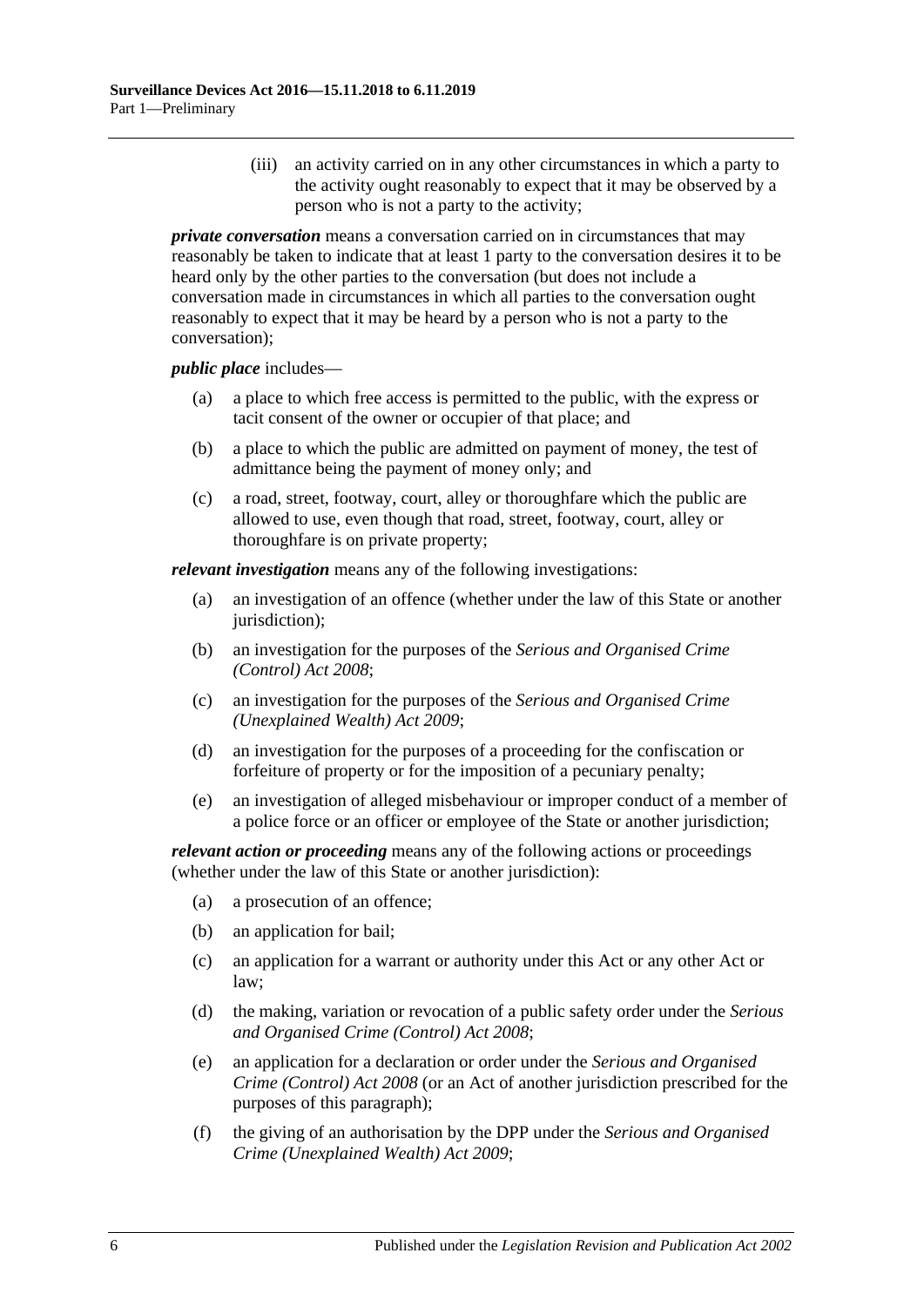- (g) an application under the *[Serious and Organised Crime \(Unexplained Wealth\)](http://www.legislation.sa.gov.au/index.aspx?action=legref&type=act&legtitle=Serious%20and%20Organised%20Crime%20(Unexplained%20Wealth)%20Act%202009)  Act [2009](http://www.legislation.sa.gov.au/index.aspx?action=legref&type=act&legtitle=Serious%20and%20Organised%20Crime%20(Unexplained%20Wealth)%20Act%202009)*;
- (h) the confiscation or forfeiture of property or the imposition of a pecuniary penalty;
- (i) the taking of evidence on commission for use in criminal proceedings originating in Australia;
- (j) the extradition or transfer of a person to or from Australia or a State or Territory of the Commonwealth;
- (k) a police disciplinary proceeding;
- (l) a proceeding relating to alleged misbehaviour, or alleged improper conduct, of a police officer (however described), or an officer or employee, of the State or another jurisdiction;

#### *responsible officer*—

- (a) in relation to a surveillance device warrant—means the officer primarily responsible for executing the warrant; and
- (b) in relation to a surveillance device (emergency) authority—means the officer primarily responsible for exercising the powers under the authority;

*review agency* for an investigating agency means—

- (a) for SA Police—the reviewer under Schedule 4 of the *[Independent](http://www.legislation.sa.gov.au/index.aspx?action=legref&type=act&legtitle=Independent%20Commissioner%20Against%20Corruption%20Act%202012)  [Commissioner Against Corruption Act](http://www.legislation.sa.gov.au/index.aspx?action=legref&type=act&legtitle=Independent%20Commissioner%20Against%20Corruption%20Act%202012) 2012*; or
- (b) for the Independent Commissioner Against Corruption—the reviewer under Schedule 4 of the *[Independent Commissioner Against Corruption Act](http://www.legislation.sa.gov.au/index.aspx?action=legref&type=act&legtitle=Independent%20Commissioner%20Against%20Corruption%20Act%202012) 2012*;

*SA Police* means South Australia Police;

#### *serious drug offence* means—

- (a) an offence against Part 5 Division 2 or 3 of the *[Controlled Substances](http://www.legislation.sa.gov.au/index.aspx?action=legref&type=act&legtitle=Controlled%20Substances%20Act%201984)  Act [1984](http://www.legislation.sa.gov.au/index.aspx?action=legref&type=act&legtitle=Controlled%20Substances%20Act%201984)* or a substantially similar offence against a corresponding previous enactment; or
- (b) an offence against a law of the Commonwealth dealing with the unlawful importation of drugs into Australia; or
- (c) a conspiracy to commit, or an attempt to commit, such an offence;

*serious offence* means—

- (a) a serious drug offence; or
- (b) any of the following offences:
	- (i) an offence for which a maximum penalty prescribed is, or includes, imprisonment for at least 3 years;
	- (ii) a conspiracy to commit, or an attempt to commit, such an offence; or
	- (iii) an offence—
		- (A) of aiding or abetting, counselling or procuring any such offence; or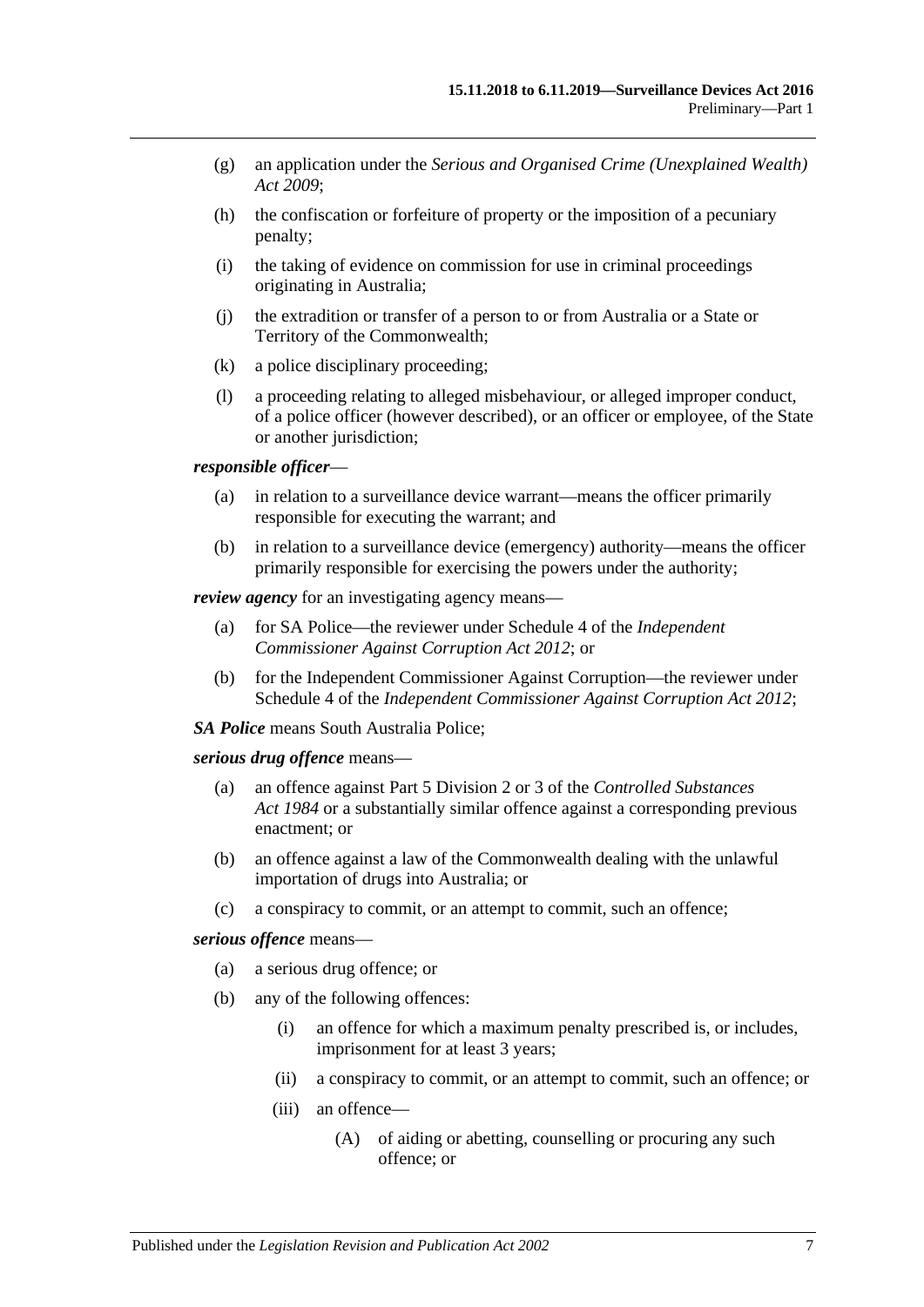- (B) of being an accessory after the fact to any such offence; or
- (c) an offence against the law of another jurisdiction corresponding to an offence referred to in a preceding paragraph;

#### *surveillance device* means—

- (a) a listening device; or
- (b) an optical surveillance device; or
- (c) a tracking device; or
- (d) a data surveillance device; or
- (e) a device that is a combination of any of the devices referred to in a preceding paragraph; or
- (f) a device of a class or kind prescribed by the regulations;

*surveillance device (emergency) authority* means a surveillance device (emergency) authority granted under Part [3 Division](#page-23-0) 3;

*surveillance device warrant* means—

- (a) a surveillance device (tracking) warrant; or
- (b) a surveillance device (general) warrant;

*surveillance device (general) warrant* means a warrant issued under [Part](#page-18-0) 3 [Division](#page-18-0) 2;

*surveillance device (tracking) warrant* means a warrant issued under [Part](#page-15-2) 3 [Division](#page-15-2) 1;

*telephone* includes any telecommunication device;

*tracking device* means—

- (a) a device capable of being used to determine the geographical location of a person, vehicle or thing; and
- (b) associated equipment (if any),

but does not include a device, or device of a class or kind, excluded from the ambit of this definition by the regulations;

*vehicle* includes any vessel or aircraft.

<span id="page-7-0"></span>(2) For the purposes of this Act, a *code name* for an officer in respect of a surveillance device warrant or surveillance device (emergency) authority means a unique identifier specified in the warrant or authority (as the case may be) instead of the officer's name.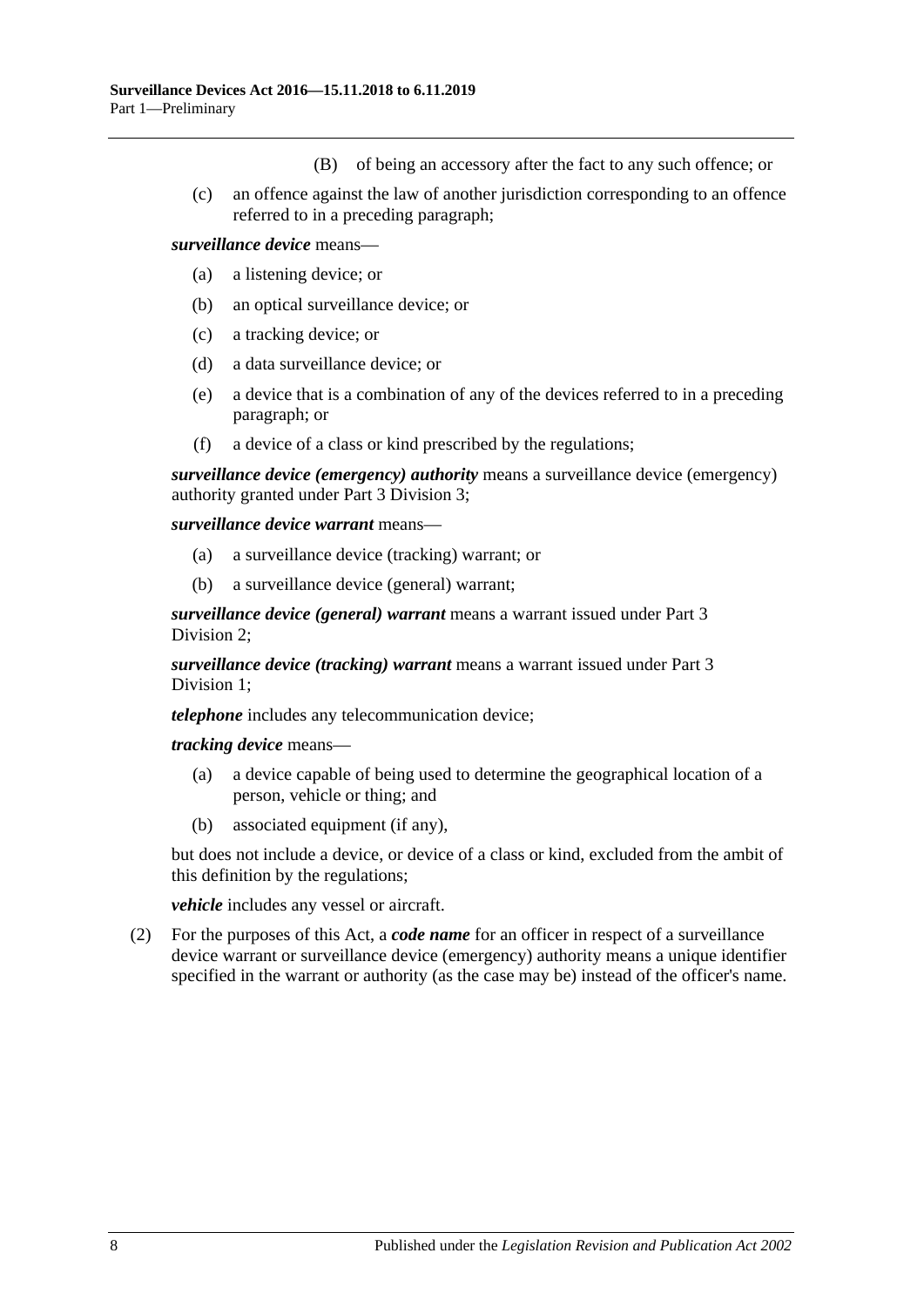# <span id="page-8-0"></span>**Part 2—Regulation of installation, use and maintenance of surveillance devices**

## <span id="page-8-1"></span>**Division 1—Installation, use and maintenance of surveillance devices**

## <span id="page-8-3"></span><span id="page-8-2"></span>**4—Listening devices**

- (1) Subject to this section and [section](#page-11-0) 6, a person must not knowingly install, use or cause to be used, or maintain, a listening device—
	- (a) to overhear, record, monitor or listen to a private conversation to which the person is not a party; or
	- (b) to record a private conversation to which the person is a party.

Maximum penalty:

- (a) in the case of a body corporate—\$75 000;
- (b) in the case of a natural person—\$15 000 or imprisonment for 3 years.
- <span id="page-8-6"></span><span id="page-8-5"></span><span id="page-8-4"></span>(2) [Subsection](#page-8-3) (1) does not apply—
	- (a) to the use of a listening device by a party to a private conversation to record the conversation if—
		- (i) all principal parties to the conversation consent, expressly or impliedly, to the device being so used; or
		- (ii) the use of the device is reasonably necessary for the protection of the lawful interests of that person; or
	- (b) to the installation, use or maintenance of a listening device if—
		- (i) the installation, use or maintenance is authorised under this Act or any other Act or a corresponding law; or
		- (ii) the installation, use or maintenance is authorised under the *Telecommunications (Interception and Access) Act 1979*, or another law, of the Commonwealth, or
		- (iii) the device is installed, used or maintained for the purposes of an approved undercover operation under Part 2 of the *[Criminal](http://www.legislation.sa.gov.au/index.aspx?action=legref&type=act&legtitle=Criminal%20Investigation%20(Covert%20Operations)%20Act%202009)  [Investigation \(Covert Operations\) Act](http://www.legislation.sa.gov.au/index.aspx?action=legref&type=act&legtitle=Criminal%20Investigation%20(Covert%20Operations)%20Act%202009) 2009* by, or on behalf of, a person who is an authorised participant in the approved undercover operation; or
		- (iv) the device is installed, used or maintained by a person who holds an investigation agent's licence under the *[Security and Investigation](http://www.legislation.sa.gov.au/index.aspx?action=legref&type=act&legtitle=Security%20and%20Investigation%20Industry%20Act%201995)  [Industry Act](http://www.legislation.sa.gov.au/index.aspx?action=legref&type=act&legtitle=Security%20and%20Investigation%20Industry%20Act%201995) 1995* that authorises the holder of the licence to perform the functions of inquiry work and—
			- (A) the device is used by the licensee in the course of his or her functions as an investigation agent; and
			- (B) the use is reasonably necessary for the protection of the lawful interests of a person; or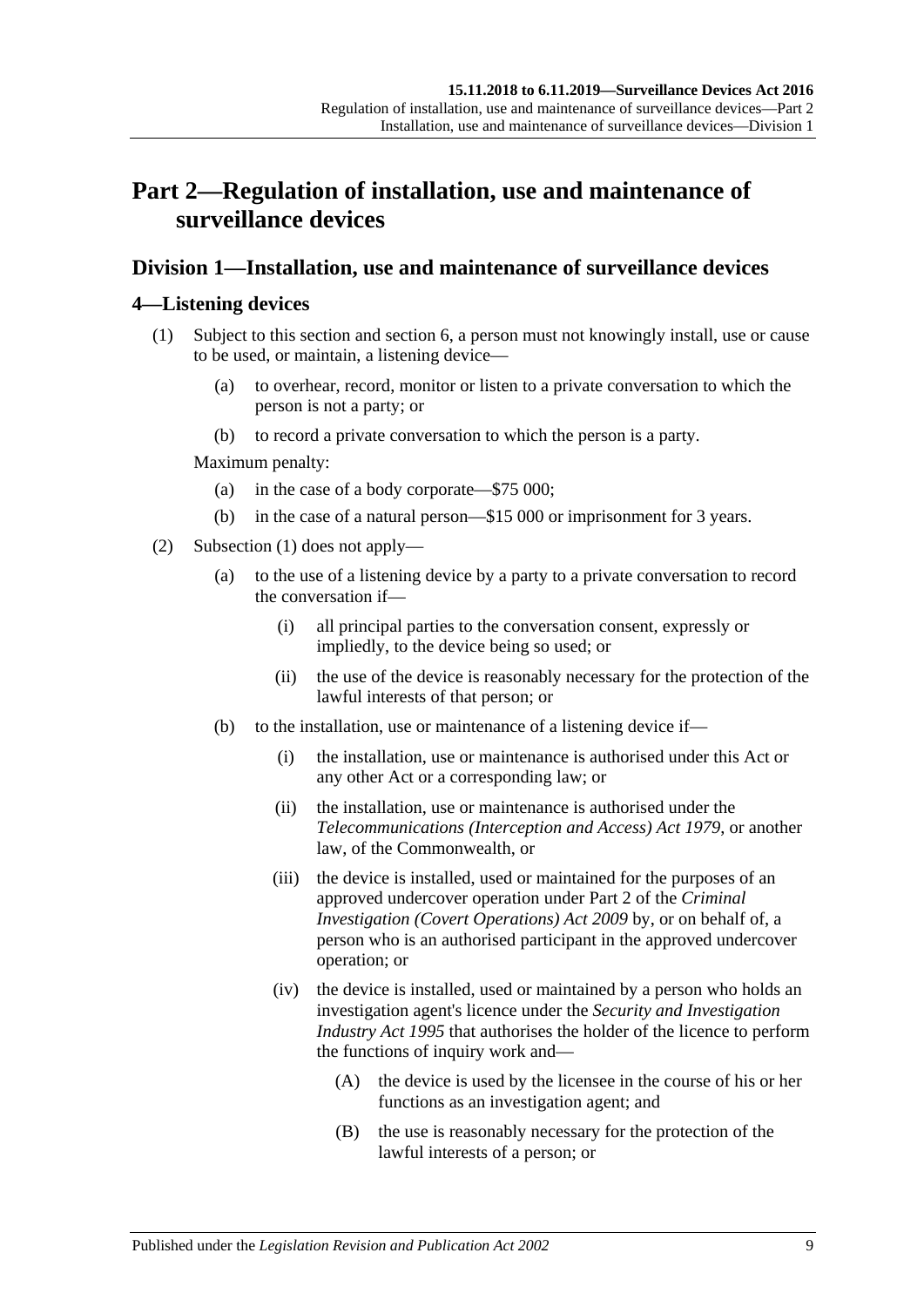- <span id="page-9-2"></span>(v) the device is installed, used or maintained by a loss adjuster to whom the *[Security and Investigation Industry Act](http://www.legislation.sa.gov.au/index.aspx?action=legref&type=act&legtitle=Security%20and%20Investigation%20Industry%20Act%201995) 1995* does not apply and—
	- (A) the device is used by the loss adjuster in the course of his or her functions as a loss adjuster; and
	- (B) the use is reasonably necessary for the protection of the lawful interests of a person; or
- (c) to the installation, use or maintenance of a listening device on or within premises or a vehicle if—
	- (i) an owner or occupier of the premises or vehicle agrees to the installation, use or maintenance of the device; and
	- (ii) the installation, use or maintenance of the device is reasonably necessary for the protection of the lawful interests of the owner or occupier of the premises or vehicle, or some other person; or
- (d) to the use of a listening device to record any words spoken in connection with the execution of a surveillance device warrant or surveillance device (emergency) authority under this Act, or a warrant or other authority under any other Act or law; or
- (e) to the use of a listening device by an officer for the purpose of recording any words spoken by or to, or within the hearing of, the officer during activities carried out in the course of the officer's duties; or
- (f) to the unintentional hearing of a private conversation by means of a listening device; or
- (g) to the use of a listening device solely for the purposes of the location and retrieval of the device; or
- (h) to the installation, use or maintenance of a listening device in prescribed circumstances.
- (3) An exemption from [subsection](#page-8-3) (1) that applies under [subsection](#page-8-4) (2) or [section](#page-11-0) 6 to a person in relation to the installation, use or maintenance of a listening device for the purposes of the investigation of a matter by an investigating agency extends to any other person who, for the purposes of the investigation—
	- (a) installs, uses or maintains that device; or
	- (b) overhears, records, monitors or listens to the private conversation by means of that device.

### <span id="page-9-1"></span><span id="page-9-0"></span>**5—Optical surveillance devices**

(1) Subject to this section and [section](#page-11-0) 6, a person must not knowingly install, use or maintain an optical surveillance device on or in premises, a vehicle or any other thing, (whether or not the person has lawful possession or lawful control of the premises, vehicle or thing) to record visually or observe the carrying on of a private activity without the express or implied consent of each party to the activity.

Maximum penalty:

(a) in the case of a body corporate—\$75 000;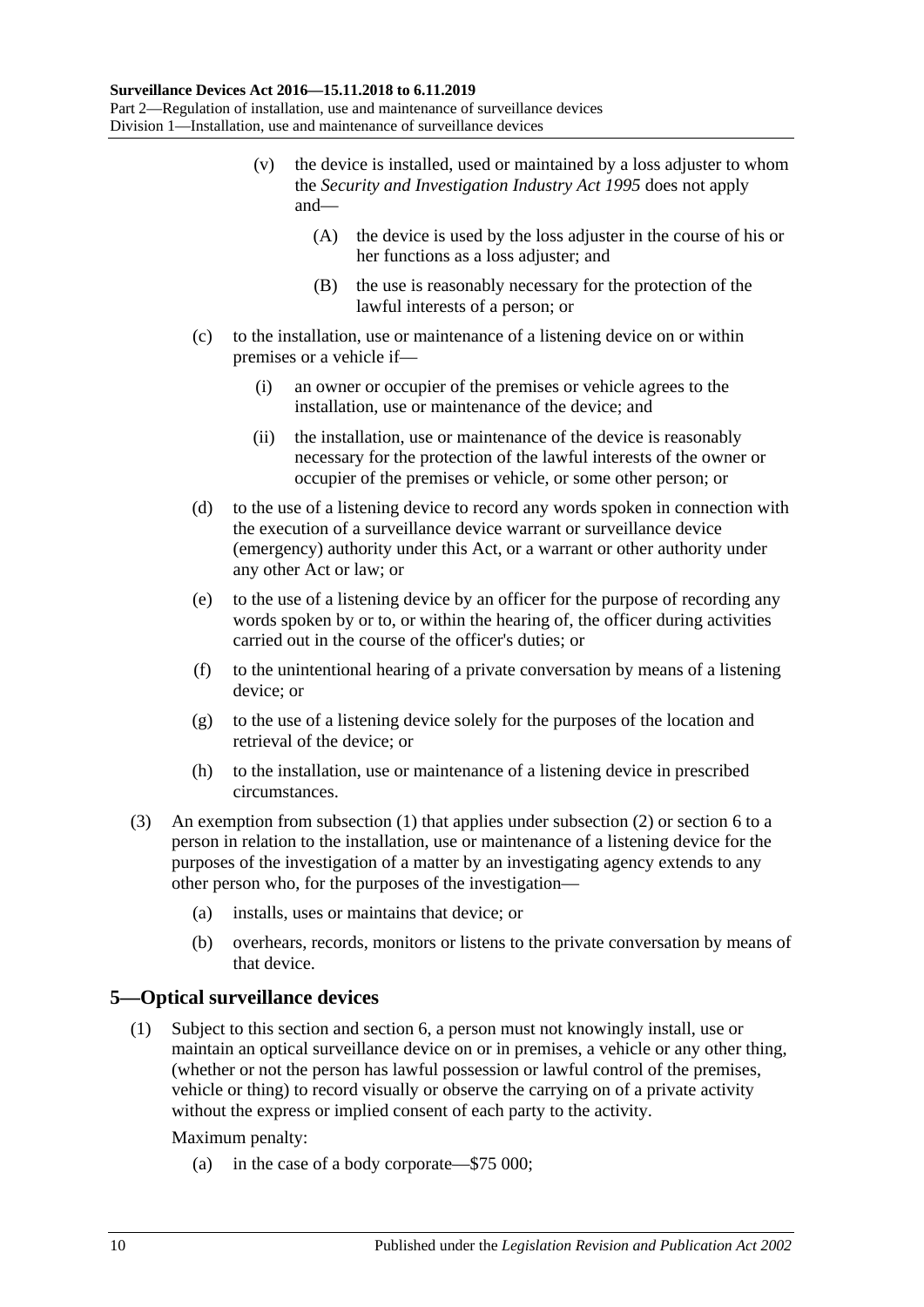- (b) in the case of a natural person—\$15 000 or imprisonment for 3 years.
- (2) Subject to this section and [section](#page-11-0) 6, a person must not knowingly install, use or maintain an optical surveillance device on or in premises, a vehicle or any other thing, to record visually or observe the carrying on of a private activity without the express or implied consent of each party to the activity and, if the installation, use or maintenance of the device involves entry onto or into the premises or vehicle, without the express or implied consent of the owner or occupier of the premises or vehicle.

Maximum penalty:

- (a) in the case of a body corporate—\$75 000;
- (b) in the case of a natural person—\$15 000 or imprisonment for 3 years.
- <span id="page-10-0"></span>(3) Subject to this section and [section](#page-11-0) 6, a person must not knowingly install, use or maintain an optical surveillance device on or in premises, a vehicle or any other thing, to record visually or observe the carrying on of a private activity without the express or implied consent of each party to the activity and, if the installation, use or maintenance of the device involves interference with the premises, vehicle or thing, without the express or implied consent of the person having lawful possession or lawful control of the premises, vehicle or thing.

Maximum penalty:

- (a) in the case of a body corporate—\$75 000;
- (b) in the case of a natural person—\$15 000 or imprisonment for 3 years.
- <span id="page-10-3"></span><span id="page-10-2"></span><span id="page-10-1"></span>(4) [Subsections \(1\)](#page-9-1) to [\(3\)](#page-10-0) (inclusive) do not apply—
	- (a) to the installation, use or maintenance of an optical surveillance device if—
		- (i) the installation, use or maintenance of the device is authorised under this Act or any other Act or a corresponding law; or
		- (ii) the installation, use or maintenance of the device is authorised under a law of the Commonwealth; or
		- (iii) the device is installed, used or maintained for the purposes of an approved undercover operation under Part 2 of the *[Criminal](http://www.legislation.sa.gov.au/index.aspx?action=legref&type=act&legtitle=Criminal%20Investigation%20(Covert%20Operations)%20Act%202009)  [Investigation \(Covert Operations\) Act](http://www.legislation.sa.gov.au/index.aspx?action=legref&type=act&legtitle=Criminal%20Investigation%20(Covert%20Operations)%20Act%202009) 2009* by, or on behalf of, a person who is an authorised participant in the approved undercover operation; or
		- (iv) the device is installed, used or maintained by a person who holds an investigation agent's licence under the *[Security and Investigation](http://www.legislation.sa.gov.au/index.aspx?action=legref&type=act&legtitle=Security%20and%20Investigation%20Industry%20Act%201995)  [Industry Act](http://www.legislation.sa.gov.au/index.aspx?action=legref&type=act&legtitle=Security%20and%20Investigation%20Industry%20Act%201995) 1995* that authorises the holder of the licence to perform the functions of inquiry work and—
			- (A) the device is used by the licensee in the course of his or her functions as an investigation agent; and
			- (B) the use is reasonably necessary for the protection of the lawful interests of a person; or
		- (v) the device is installed, used or maintained by a loss adjuster to whom the *[Security and Investigation Industry Act](http://www.legislation.sa.gov.au/index.aspx?action=legref&type=act&legtitle=Security%20and%20Investigation%20Industry%20Act%201995) 1995* does not apply and—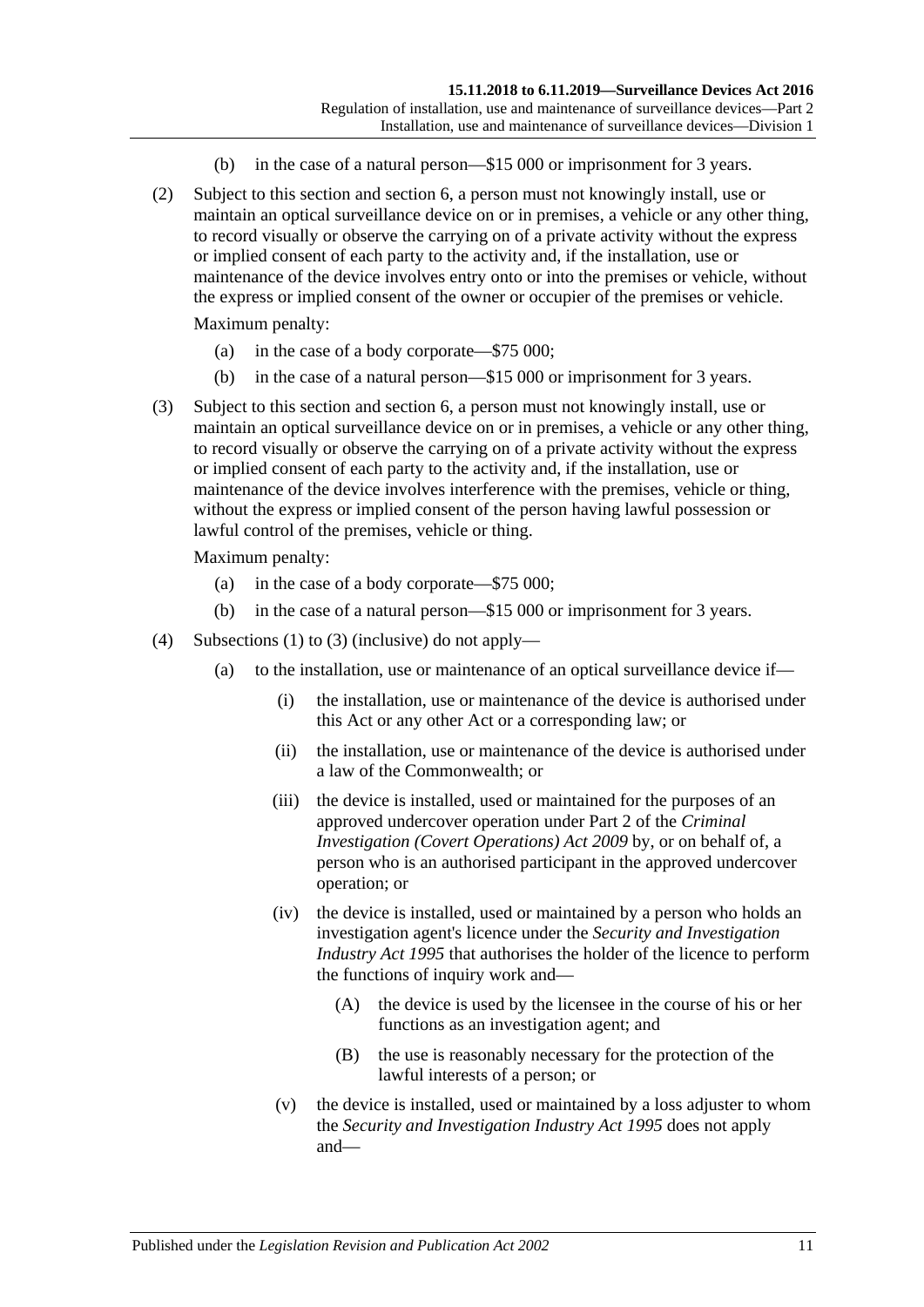- (A) the device is used by the loss adjuster in the course of his or her functions as a loss adjuster; and
- (B) the use is reasonably necessary for the protection of the lawful interests of a person; or
- <span id="page-11-1"></span>(b) to the installation, use or maintenance of an optical surveillance device on premises by a person if the use of the device is reasonably necessary for the protection of the lawful interests of that person; or
- (c) to the use of an optical surveillance device to record any activity in connection with the execution of a surveillance device warrant or surveillance device (emergency) authority under this Act, or a warrant or other authority under any other Act or law; or
- (d) to the installation, use or maintenance of an optical surveillance device by an officer to record any activity carried out in a public place in the course of the officer's duties; or
- (e) to the use of an optical surveillance device solely for the purpose of the location and retrieval of the device; or
- (f) to the installation, use or maintenance of an optical surveillance device in prescribed circumstances.
- (5) An exemption from [subsection](#page-9-1) (1) that applies under [subsection](#page-10-1) (4) or [section](#page-11-0) 6 to a person in relation to the installation, use or maintenance of an optical surveillance device for the purposes of the investigation of a matter by an investigating agency extends to any other person who, for the purposes of the investigation—
	- (a) installs, uses or maintains that device; or
	- (b) records or monitors an activity by means of that device.

### <span id="page-11-0"></span>**6—Listening devices and optical surveillance devices—public interest exception**

- (1) [Section 4](#page-8-2) does not apply—
	- (a) to the use of a listening device to overhear, record, monitor or listen to a private conversation if the use of the device is in the public interest; or
	- (b) to the installation, use or maintenance of a listening device under [subsection](#page-8-5)  $(2)(b)(iv)$  or  $(v)$  of that section if the use of the device is in the public interest.
- (2) [Section 5](#page-9-0) does not apply—
	- (a) to the use of an optical surveillance device to record visually or observe the carrying on of a private activity if the use of the device is in the public interest; or
	- (b) to the installation, use or maintenance of an optical surveillance device under [subsection](#page-10-2) (4)(a)(iv) or [\(v\),](#page-10-3) or [subsection](#page-11-1) (4)(b), of that section if the use of the device is in the public interest.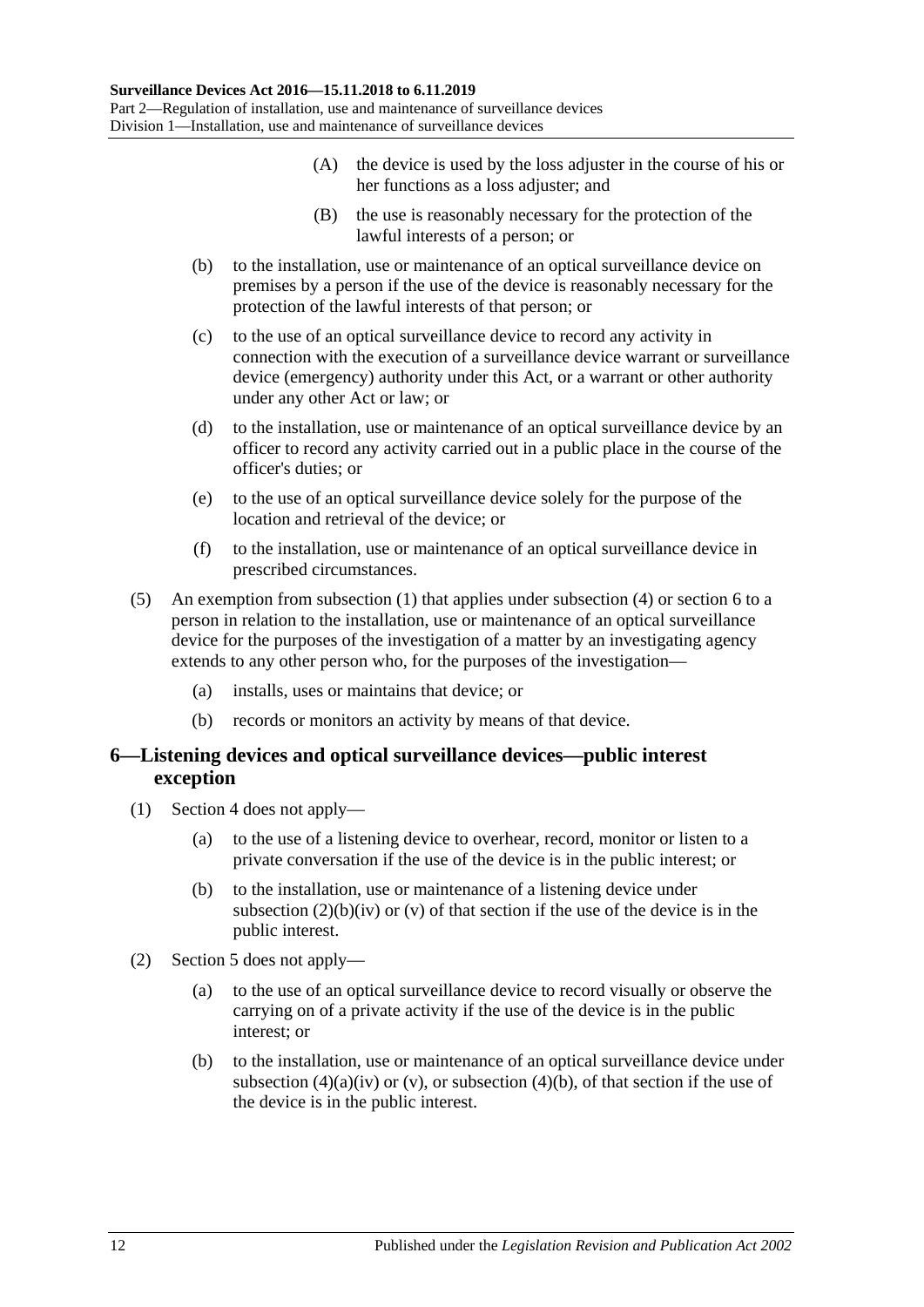## <span id="page-12-2"></span><span id="page-12-0"></span>**7—Tracking devices**

- (1) Subject to this section, a person must not knowingly install, use or maintain a tracking device to determine the geographical location of—
	- (a) a person without the express or implied consent of that person; or
	- (b) a vehicle or thing without the express or implied consent of the owner, or a person in lawful possession or lawful control, of that vehicle or thing.

Maximum penalty:

- (a) in the case of a body corporate—\$75 000;
- (b) in the case of a natural person—\$15 000 or imprisonment for 3 years.
- (2) [Subsection \(1\)](#page-12-2) does not apply—
	- (a) to the installation, use or maintenance of a tracking device if—
		- (i) the installation, use or maintenance of the device is authorised under this Act or any other Act or a corresponding law; or
		- (ii) the installation, use or maintenance of the device is authorised under a law of the Commonwealth; or
		- (iii) the device is installed, used or maintained for the purposes of an approved undercover operation under Part 2 of the *[Criminal](http://www.legislation.sa.gov.au/index.aspx?action=legref&type=act&legtitle=Criminal%20Investigation%20(Covert%20Operations)%20Act%202009)  [Investigation \(Covert Operations\) Act](http://www.legislation.sa.gov.au/index.aspx?action=legref&type=act&legtitle=Criminal%20Investigation%20(Covert%20Operations)%20Act%202009) 2009* by, or on behalf of, a person who is an authorised participant in the approved undercover operation; or
	- (b) to the use of a tracking device solely for the purpose of the location and retrieval of the device; or
	- (c) to the installation, use or maintenance of a tracking device in prescribed circumstances.

### <span id="page-12-3"></span><span id="page-12-1"></span>**8—Data surveillance devices**

(1) Subject to this section, a person must not knowingly install, use or maintain a data surveillance device to access, track, monitor or record the input of information into, the output of information from, or information stored in, a computer without the express or implied consent of the owner, or person with lawful control or management, of the computer.

Maximum penalty:

- (a) in the case of a body corporate—\$75 000;
- (b) in the case of a natural person—\$15 000 or imprisonment for 3 years.
- (2) [Subsection \(1\)](#page-12-3) does not apply—
	- (a) to the installation, use or maintenance of a data surveillance device if the installation, use or maintenance of the device is authorised—
		- (i) under this Act or any other Act or a corresponding law; or
		- (ii) under a law of the Commonwealth; or
	- (b) to the installation, use or maintenance of a data surveillance device in prescribed circumstances.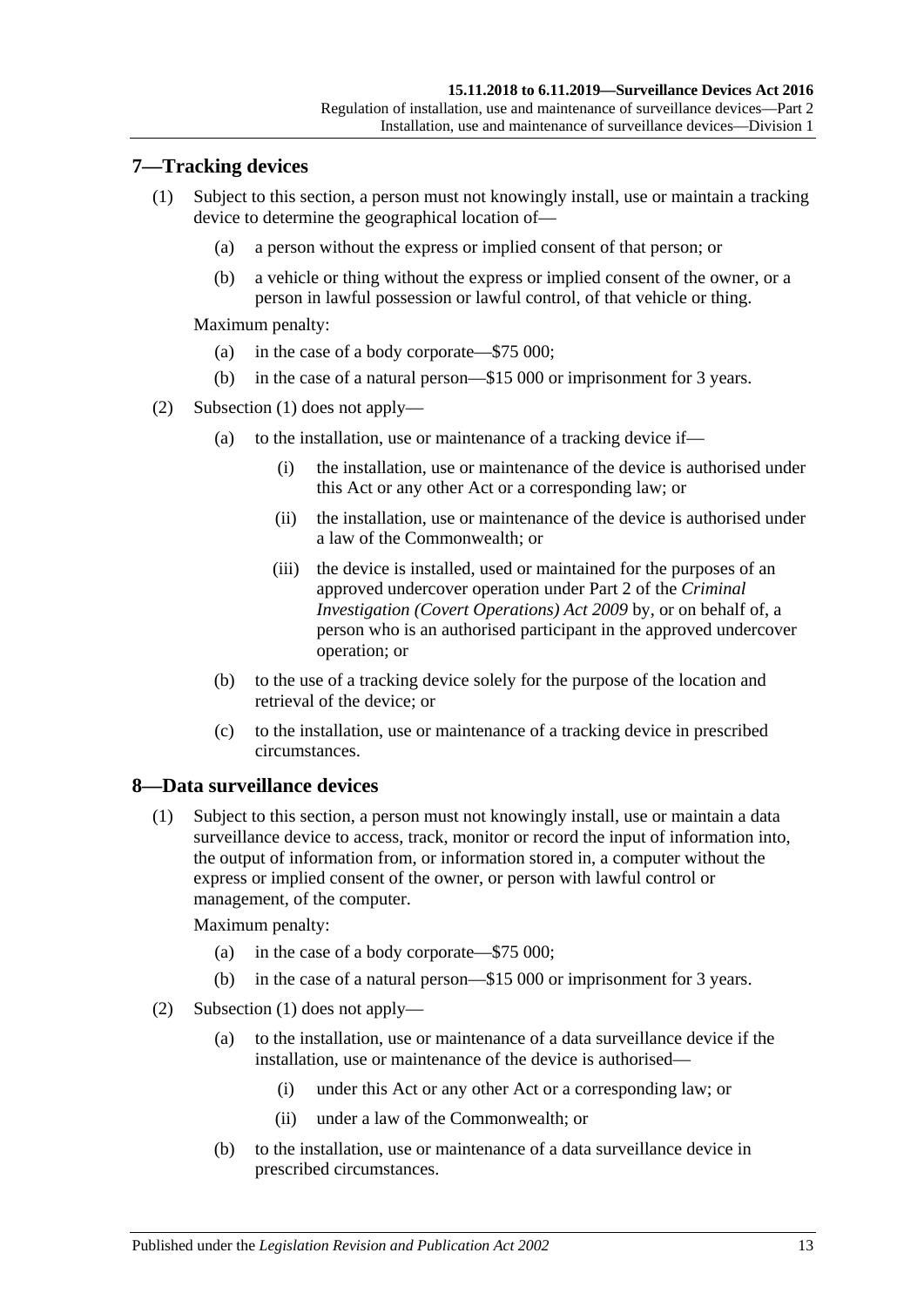**Surveillance Devices Act 2016—15.11.2018 to 6.11.2019** Part 2—Regulation of installation, use and maintenance of surveillance devices Division 2—Regulation of communication or publication of information or material derived from use of surveillance devices

# <span id="page-13-0"></span>**Division 2—Regulation of communication or publication of information or material derived from use of surveillance devices**

### <span id="page-13-1"></span>**9—Communication or publication of information or material—lawful interest**

- (1) A person must not knowingly use, communicate or publish information or material derived from the use of a listening device or an optical surveillance device in circumstances where the device was used to protect the lawful interests of that person except—
	- (a) to a person who was a party to the conversation or activity to which the information or material relates; or
	- (b) with the consent of each party to the conversation or activity to which the information or material relates; or
	- (c) to an officer of an investigating agency for the purposes of a relevant investigation or relevant action or proceeding; or
	- (d) in the course, or for the purposes, of a relevant action or proceedings; or
	- (e) in relation to a situation where—
		- (i) a person is being subjected to violence; or
		- (ii) there is an imminent threat of violence to a person; or
	- (f) to a media organisation; or
	- (g) in accordance with an order of a judge under this Division; or
	- (h) otherwise in the course of duty or as required or authorised by law.

Maximum penalty:

- (a) in the case of a body corporate—\$50 000;
- (b) in the case of a natural person—\$10 000.
- (2) A person who is a licensed investigation agent under the *[Security and Investigation](http://www.legislation.sa.gov.au/index.aspx?action=legref&type=act&legtitle=Security%20and%20Investigation%20Industry%20Act%201995)  [Industry Act](http://www.legislation.sa.gov.au/index.aspx?action=legref&type=act&legtitle=Security%20and%20Investigation%20Industry%20Act%201995) 1995* must not knowingly use, communicate or publish information or material derived from the use of a listening device under section  $4(2)(b)(iv)$ , or an optical surveillance device under section [5\(4\)\(a\)\(iv\)](#page-10-2) except—
	- (a) to a prescribed person or class of persons; or
	- (b) in prescribed circumstances; or
	- (c) as authorised by or under this Act or any other Act or law.

Maximum penalty:

- (a) in the case of a body corporate—\$50 000;
- (b) in the case of a natural person—\$10 000.
- (3) A loss adjuster to whom the *[Security and Investigation Industry Act](http://www.legislation.sa.gov.au/index.aspx?action=legref&type=act&legtitle=Security%20and%20Investigation%20Industry%20Act%201995) 1995* does not apply must not knowingly use, communicate or publish information or material derived from the use of a listening device under section  $4(2)(b)(v)$ , or an optical surveillance device under section  $5(4)(a)(v)$  except—
	- (a) to a prescribed person or class of persons; or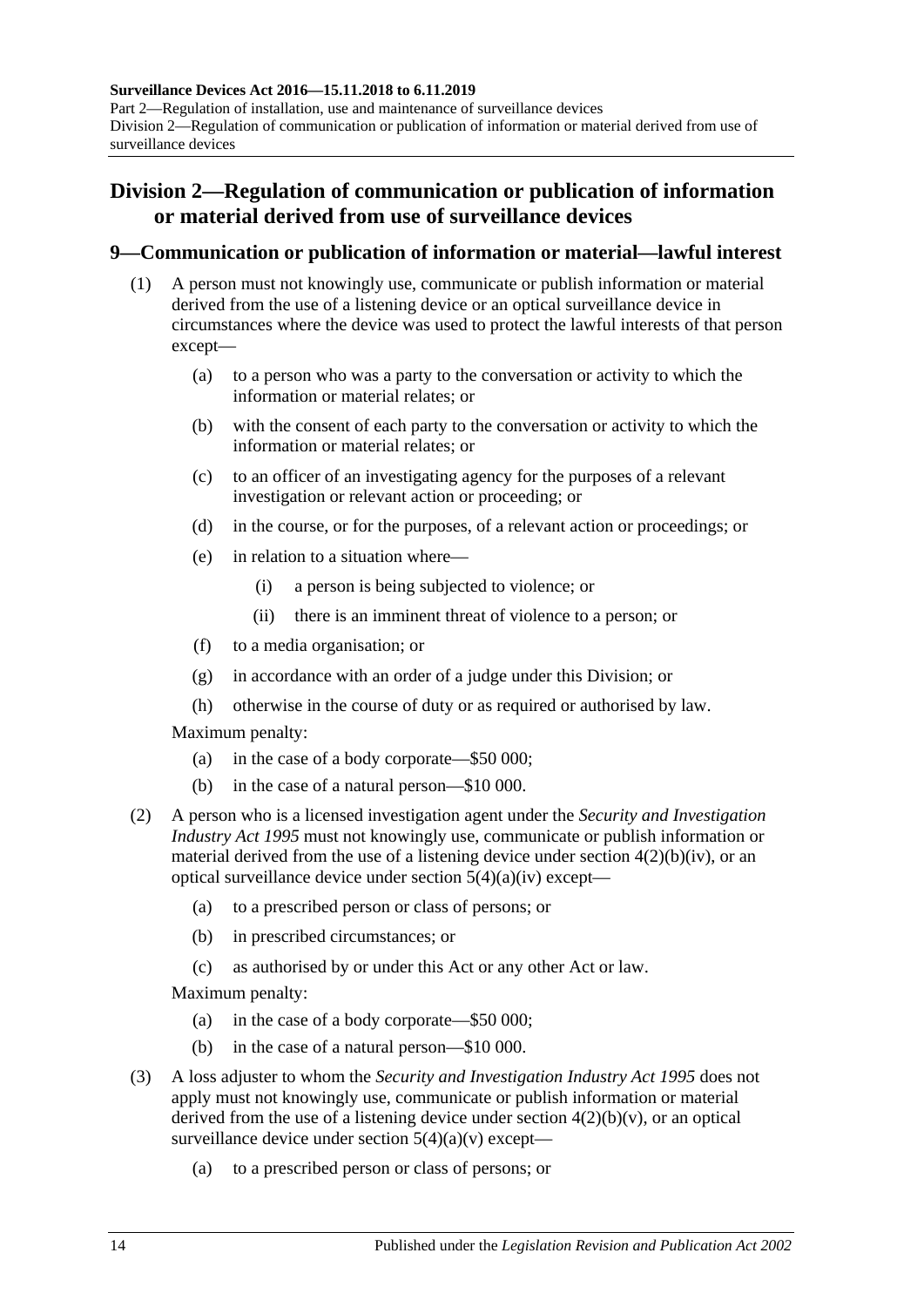#### **15.11.2018 to 6.11.2019—Surveillance Devices Act 2016**

Regulation of installation, use and maintenance of surveillance devices—Part 2 Regulation of communication or publication of information or material derived from use of surveillance devices—Division 2

- (b) in prescribed circumstances; or
- (c) as authorised by or under this Act or any other Act or law.

Maximum penalty:

- (a) in the case of a body corporate—\$50 000;
- (b) in the case of a natural person—\$10 000.

### <span id="page-14-0"></span>**10—Communication or publication of information or material—public interest**

<span id="page-14-2"></span>(1) A person must not knowingly use, communicate or publish information or material derived from the use of a listening device or an optical surveillance device in circumstances where the device was used in the public interest except in accordance with an order of a judge under this Division.

Maximum penalty:

- (a) in the case of a body corporate—\$50 000;
- (b) in the case of a natural person—\$10 000.
- (2) [Subsection \(1\)](#page-14-2) does not apply to the use, communication or publication of information or material derived from the use of a listening device or an optical surveillance device in circumstances where the device was used in the public interest if—
	- (a) the use, communication or publication of the information or material is made to a media organisation; or
	- (b) the use, communication or publication of the information or material is made by a media organisation and the information or material is in the public interest.

### <span id="page-14-1"></span>**11—Orders authorising use, communication or publication of certain information or material**

- (1) For the purposes of [sections](#page-13-1) 9 and [10,](#page-14-0) a person may, in accordance with the rules of court, apply to a judge for an order authorising the use, communication or publication of information or material derived from the use of a listening device or an optical surveillance device.
- (2) An order under this section may—
	- (a) specify the information or material the subject of the order; and
	- (b) specify the manner in which, and to whom, the specified information or material may be used, communicated or published; and
	- (c) contain—
		- (i) conditions and limitations; and
		- (ii) any other matter as the judge thinks fit.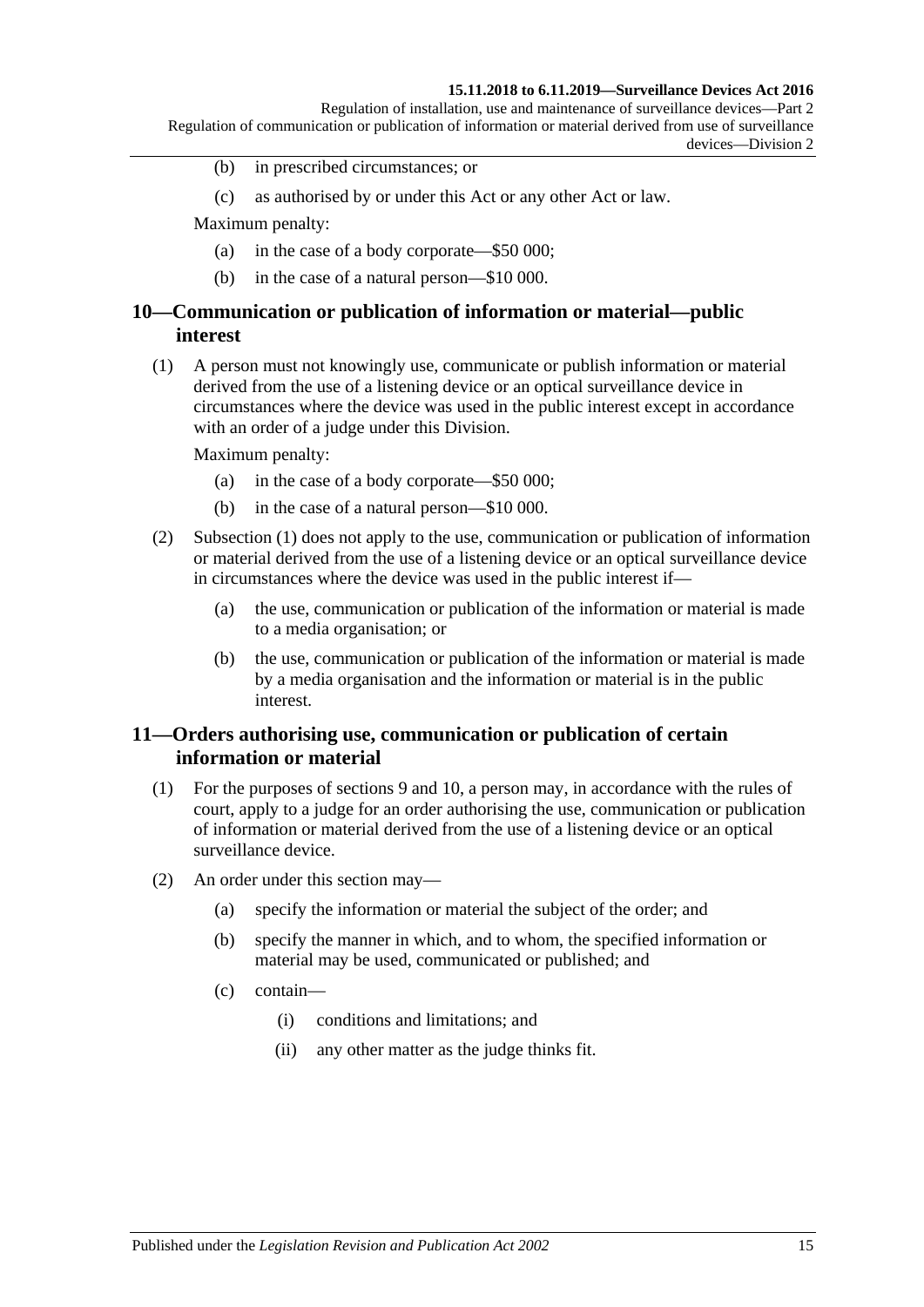#### **Surveillance Devices Act 2016—15.11.2018 to 6.11.2019**

Part 2—Regulation of installation, use and maintenance of surveillance devices Division 2—Regulation of communication or publication of information or material derived from use of surveillance devices

#### <span id="page-15-0"></span>**12—Prohibition on communication or publication derived from use of surveillance device in contravention of [Part](#page-8-0) 2**

(1) A person must not knowingly use, communicate or publish information or material derived from the use (whether by that person or another person) of a surveillance device in contravention of this Part.

Maximum penalty:

- (a) in the case of a body corporate—\$75 000;
- (b) in the case of a natural person—\$15 000 or imprisonment for 3 years.
- (2) This section does not prevent the use, communication or publication of information or material derived from the use of a surveillance device in contravention of this Part—
	- (a) to a person who was a party to the conversation or activity to which the information or material relates; or
	- (b) with the consent of each party to the conversation or activity to which the information or material relates; or
	- (c) for the purposes of a relevant investigation or relevant action or proceeding relating to that contravention of this Part or a contravention of this section involving the communication or publication of that information or material; or
	- (d) in the course of proceedings for an offence against this Act; or
	- (e) otherwise in the course of duty or as required by law.
- (3) A person who obtains knowledge of information or material in a manner that does not involve a contravention of this Part is not prevented from communicating or publishing the knowledge so obtained even if the same knowledge was also obtained in a manner that contravened this Part.

# <span id="page-15-1"></span>**Part 3—Surveillance device warrants and surveillance device (emergency) authorities**

## <span id="page-15-2"></span>**Division 1—Surveillance device (tracking) warrants**

### <span id="page-15-3"></span>**13—Application of Division**

This Division applies if, for the purposes of the investigation of a matter by an investigating agency, the agency requires the authority—

- (a) to install on a vehicle or thing situated in a public place, or in the lawful custody of the agency, 1 or more tracking devices; and
- (b) to use those devices.

**Note—**

See also [Division](#page-18-0) 2 and [Division](#page-23-0) 3 in relation to the procedures to be followed if an investigating agency requires the authority of a surveillance device (general) warrant in order to install, use, maintain or retrieve surveillance devices, including tracking devices.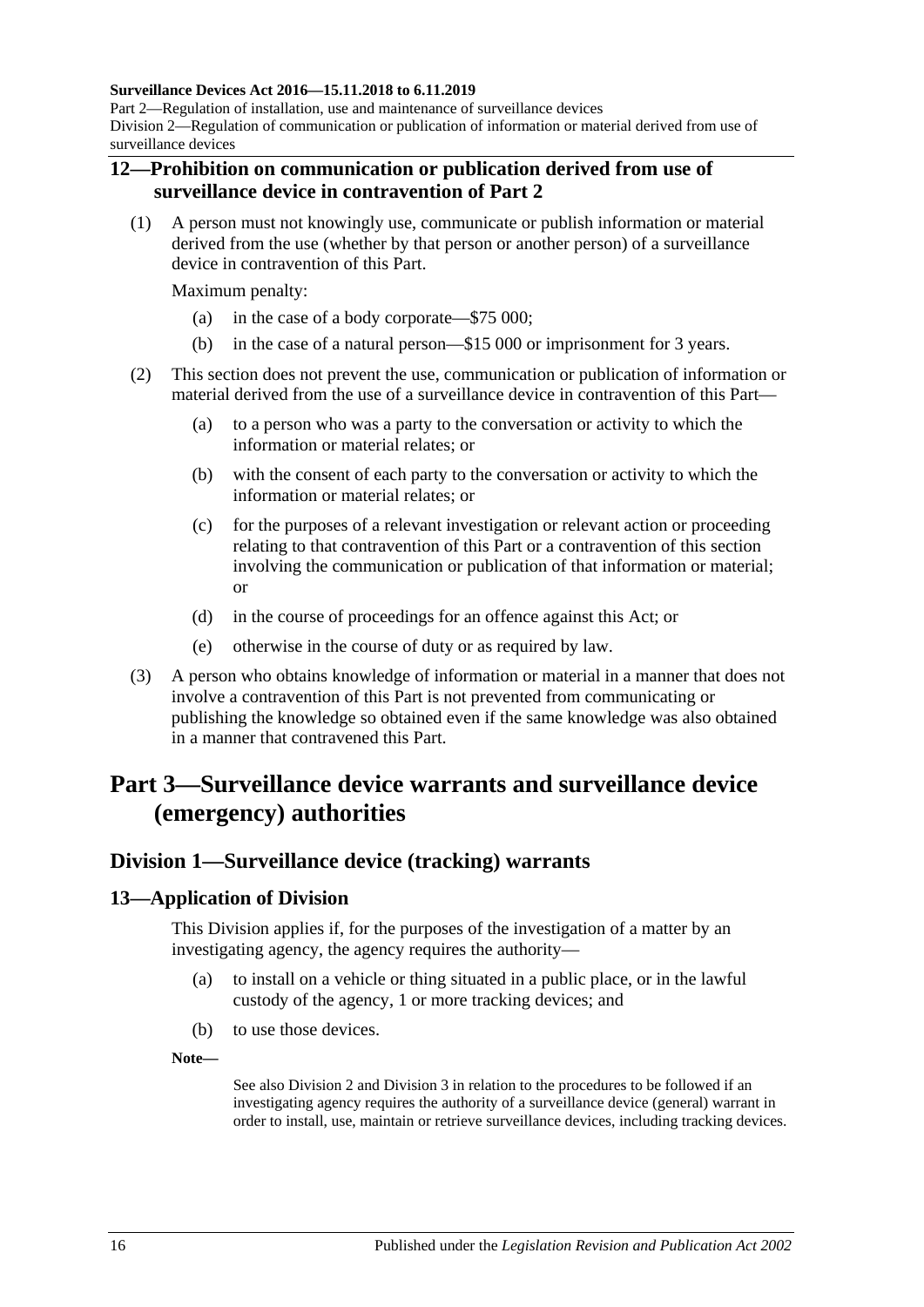### <span id="page-16-0"></span>**14—Application procedure**

- (1) An officer of an investigating agency may, for the purposes of an investigation by the agency, apply to the chief officer of the agency for a surveillance device (tracking) warrant authorising—
	- (a) the use (in a public place or elsewhere) of 1 or more tracking devices; and
	- (b) such interference as is reasonably required with any vehicle or thing situated in a public place, or in the lawful custody of the agency, to install, maintain or retrieve 1 or more tracking devices.
- (2) An officer of an investigating agency may, for the purposes of an investigation by the agency, apply to the chief officer of the agency for the variation or renewal of a surveillance device (tracking) warrant.
- (3) An application for a surveillance device (tracking) warrant, or the variation or renewal of a surveillance device (tracking) warrant, may be made in person, in writing, or by fax, email, telephone or any other means of communication.
- (4) If an application is made by means other than by written application—
	- (a) the applicant must inform the chief officer of the relevant investigating agency of—
		- (i) his or her name; and
		- (ii) his or her rank or position in the investigating agency; and
		- (iii) if he or she is not to be the officer primarily responsible for executing the warrant—the name of the responsible officer; and
		- (iv) the nature and duration of the warrant sought, including the kind of tracking device to which the warrant relates; and
		- (v) the grounds on which the warrant is sought; and
	- (b) the chief officer must make a contemporaneous written record of the details of the application; and
	- (c) the applicant must, within 24 hours of making the application, give to the chief officer written confirmation of the application.
- (5) If a written application is made, the application must specify—
	- (a) the name of the applicant; and
	- (b) the applicant's rank or position in the investigating agency; and
	- (c) if the applicant is not to be the officer primarily responsible for executing the warrant—the name of the responsible officer; and
	- (d) the nature and duration of the warrant sought, including the kind of tracking device to which the warrant relates; and
	- (e) the grounds on which the warrant, or variation or renewal of the warrant, is sought.
- (6) The chief officer of the investigating agency to whom an application is made may require further information to be given in relation to the application.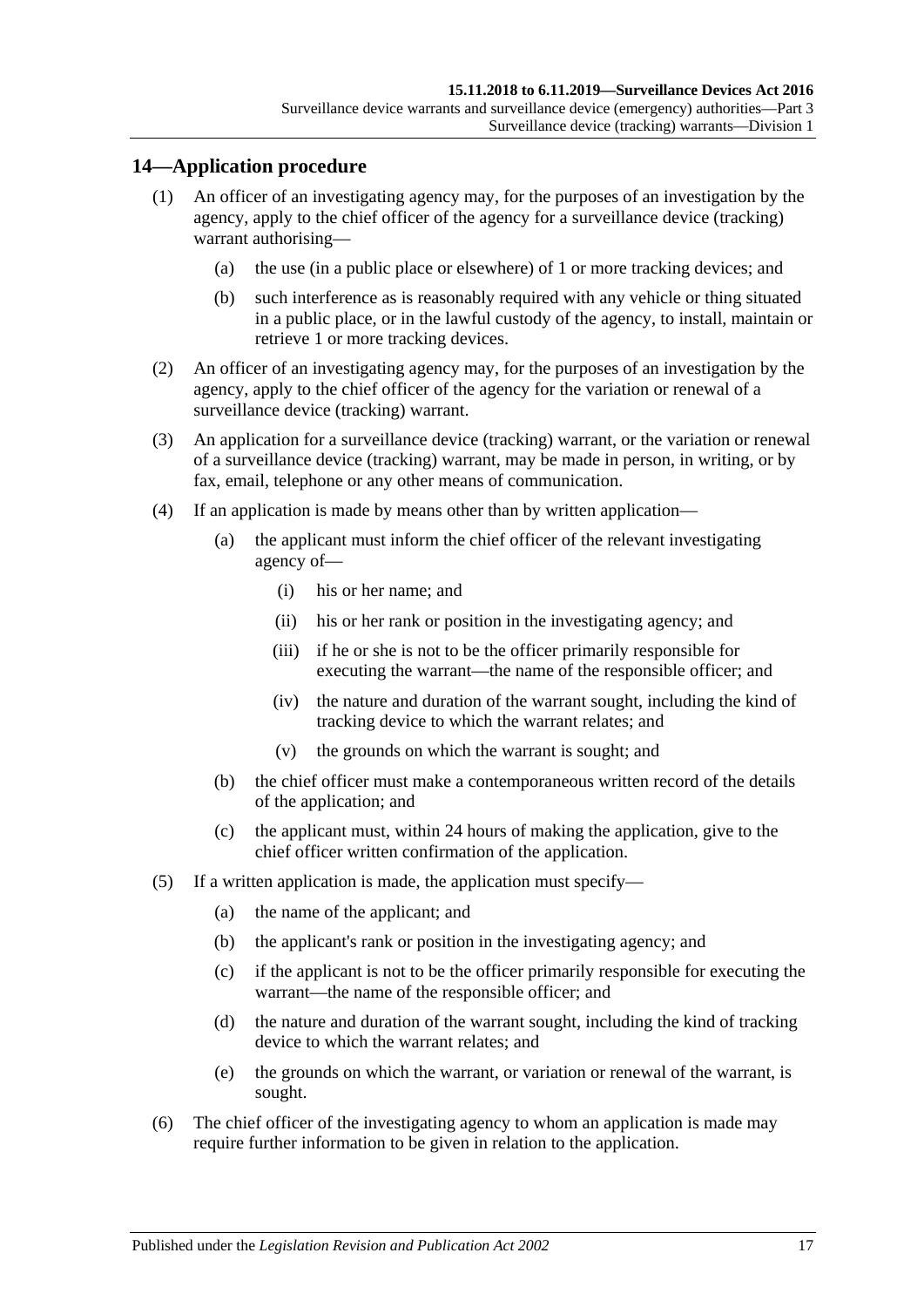### <span id="page-17-0"></span>**15—Surveillance device (tracking) warrant**

- (1) The chief officer of an investigating agency to whom an application is made may issue a surveillance device (tracking) warrant if satisfied that there are, in the circumstances of the case, reasonable grounds for issuing the warrant, taking into account—
	- (a) the nature and gravity of the criminal conduct to which the investigation relates; and
	- (b) the availability of alternative means of obtaining the information; and
	- (c) any other surveillance device warrant under this Act applied for or issued in relation to the same matter; and
	- (d) any other matter the chief officer considers relevant.
- (2) A surveillance device (tracking) warrant—
	- (a) must specify—
		- (i) the name of the applicant; and
		- (ii) if the applicant is not to be the officer primarily responsible for executing the warrant—the name of the responsible officer; and
		- (iii) the name of the issuing officer; and
		- (iv) the kind of tracking device authorised to be used under the warrant; and
		- (v) if the warrant authorises the use of a tracking device in respect of the geographical location of a person—
			- (A) the name of the person (if known); or
			- (B) if the name of the person is unknown—that fact and a general description of the person; and
		- (vi) the period for which the warrant will be in force (being a period not longer than 90 days); and
	- (b) may contain—
		- (i) conditions and limitations; and
		- (ii) any other matter,

as the issuing officer thinks fit.

- <span id="page-17-1"></span>(3) Subject to any conditions or limitations specified in the surveillance device (tracking) warrant—
	- (a) a warrant authorising the use (in a public place or elsewhere) of a tracking device in respect of the geographical location of a specified person or a person whose specific identity is unknown who, according to the terms of the warrant, is suspected on reasonable grounds of having committed, or being likely to commit, a serious offence will be taken to authorise interference with any vehicle or thing situated in a public place, or in the lawful custody of the relevant investigating agency, as reasonably required to install, use, maintain or retrieve the device for that purpose; and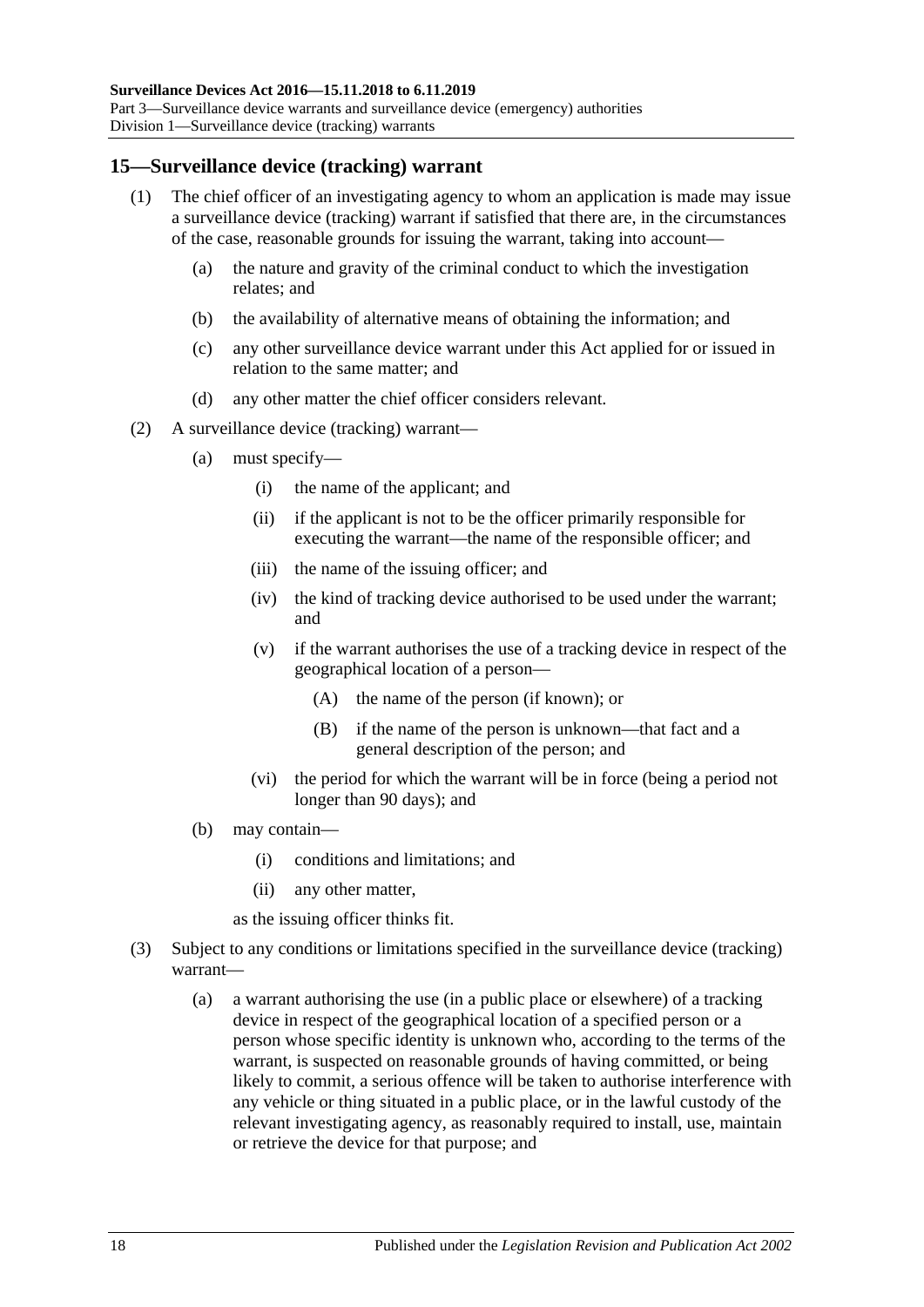- (b) a warrant authorising (whether under the terms of the warrant or by force of [paragraph](#page-17-1) (a)) interference with any vehicle or thing in a public place, or in the lawful custody of the relevant investigating agency, will be taken to authorise the use of reasonable force or subterfuge for that purpose; and
- (c) the powers conferred by the warrant may be exercised by the responsible officer or under the authority of the responsible officer at any time and with such assistance as is necessary.
- (4) If the chief officer of the investigating agency is satisfied that the grounds on which a surveillance device (tracking) warrant was issued have ceased to exist, the chief officer must, if the warrant is still in force, cancel the warrant by instrument in writing.
- (5) A surveillance device (tracking) warrant may, at any time, be cancelled by instrument in writing by the chief officer of the investigating agency.

# <span id="page-18-0"></span>**Division 2—Surveillance device (general) warrants**

## <span id="page-18-1"></span>**16—Application of Division**

This Division applies if, for the purposes of the investigation of a matter by an investigating agency, the agency requires the authority to do any or all of the following:

- (a) to use 1 or more types of surveillance device (including a tracking device);
- (b) to enter or interfere with any premises for the purposes of installing, using, maintaining or retrieving 1 or more surveillance devices;
- (c) to interfere with any vehicle or thing for the purposes of installing, using, maintaining or retrieving 1 or more surveillance devices.

## <span id="page-18-2"></span>**17—Usual application procedure**

- (1) An officer of an investigating agency may, for the purposes of an investigation by the agency, apply to a judge for a surveillance device (general) warrant authorising 1 or more of the following:
	- (a) the use of 1 or more surveillance devices (including a tracking device);
	- (b) entry to or interference with any premises as reasonably required for the purposes of installing, using, maintaining or retrieving 1 or more surveillance devices;
	- (c) interference with any vehicle or thing as reasonably required for the purposes of installing, using, maintaining or retrieving 1 or more surveillance devices.
- (2) An officer of an investigating agency may, for the purposes of an investigation by the agency, apply to a judge for the variation or renewal of a surveillance device (general) warrant.
- (3) Subject to [section](#page-19-0) 18, an application must be made by—
	- (a) providing a judge with an application in writing; and
	- (b) appearing personally before the judge.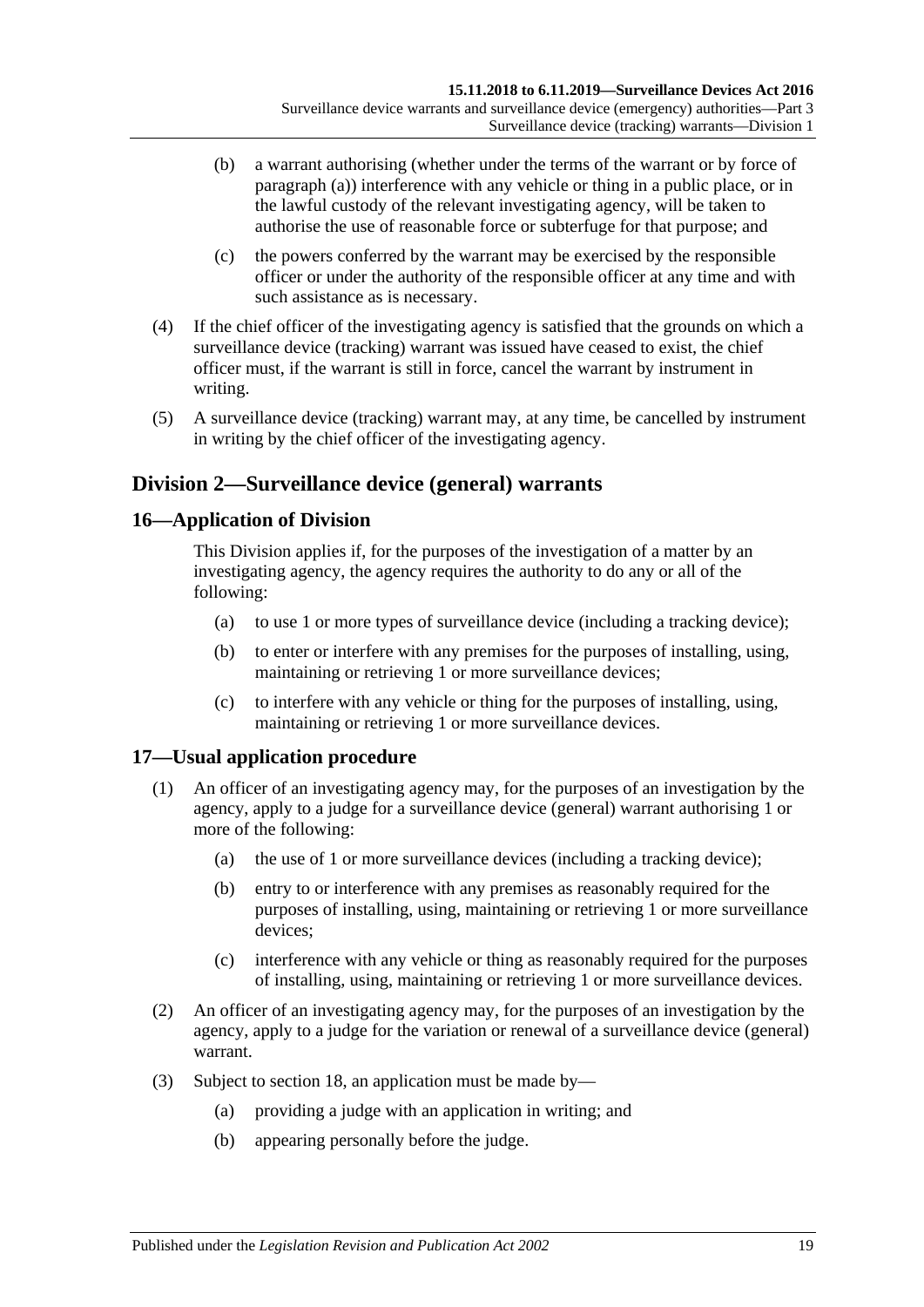- (4) A written application—
	- (a) must specify—
		- (i) the name of the applicant and the investigating agency to which the applicant belongs; and
		- (ii) the applicant's rank or position in that agency; and
		- (iii) if the applicant is not to be the officer primarily responsible for executing the warrant—the name of the responsible officer; and
		- (iv) whether the applicant or responsible officer (or both) are to be identified in the warrant under a code name; and
		- (v) the nature and duration of the warrant sought, including the kind of surveillance device to which the warrant relates; and
		- (vi) the grounds on which the warrant, or variation or renewal of the warrant, is sought; and
	- (b) must be accompanied by an affidavit verifying the application.
- (5) The judge to whom an application is made may require further information to be given in relation to the application.

### <span id="page-19-0"></span>**18—Remote application procedure**

- (1) An officer of an investigating agency may, if the officer believes that it is impracticable in the circumstances to make an application in accordance with [section](#page-18-2) 17, apply for the issue, variation or renewal of a surveillance device (general) warrant by fax, email, telephone or other electronic means.
- (2) If an application is made by telephone, the following provisions apply:
	- (a) the applicant must inform the judge—
		- $(i)$  of
			- (A) the name of the applicant and the investigating agency to which the applicant belongs; and
			- (B) the applicant's rank or position in that agency; and
			- (C) if the applicant is not to be the officer primarily responsible for executing the warrant—the name of the responsible officer; and
			- (D) whether the applicant or responsible officer (or both) are to be identified in the warrant under a code name,

and the judge, on receiving that information, is entitled to assume its accuracy without further inquiry; and

- (ii) of the nature and duration of the warrant sought, including the kind of surveillance device to which the warrant relates; and
- (iii) of the circumstances giving rise to the necessity for the application to be made by telephone; and
- (iv) of the grounds on which the warrant, or variation or renewal of the warrant, is sought;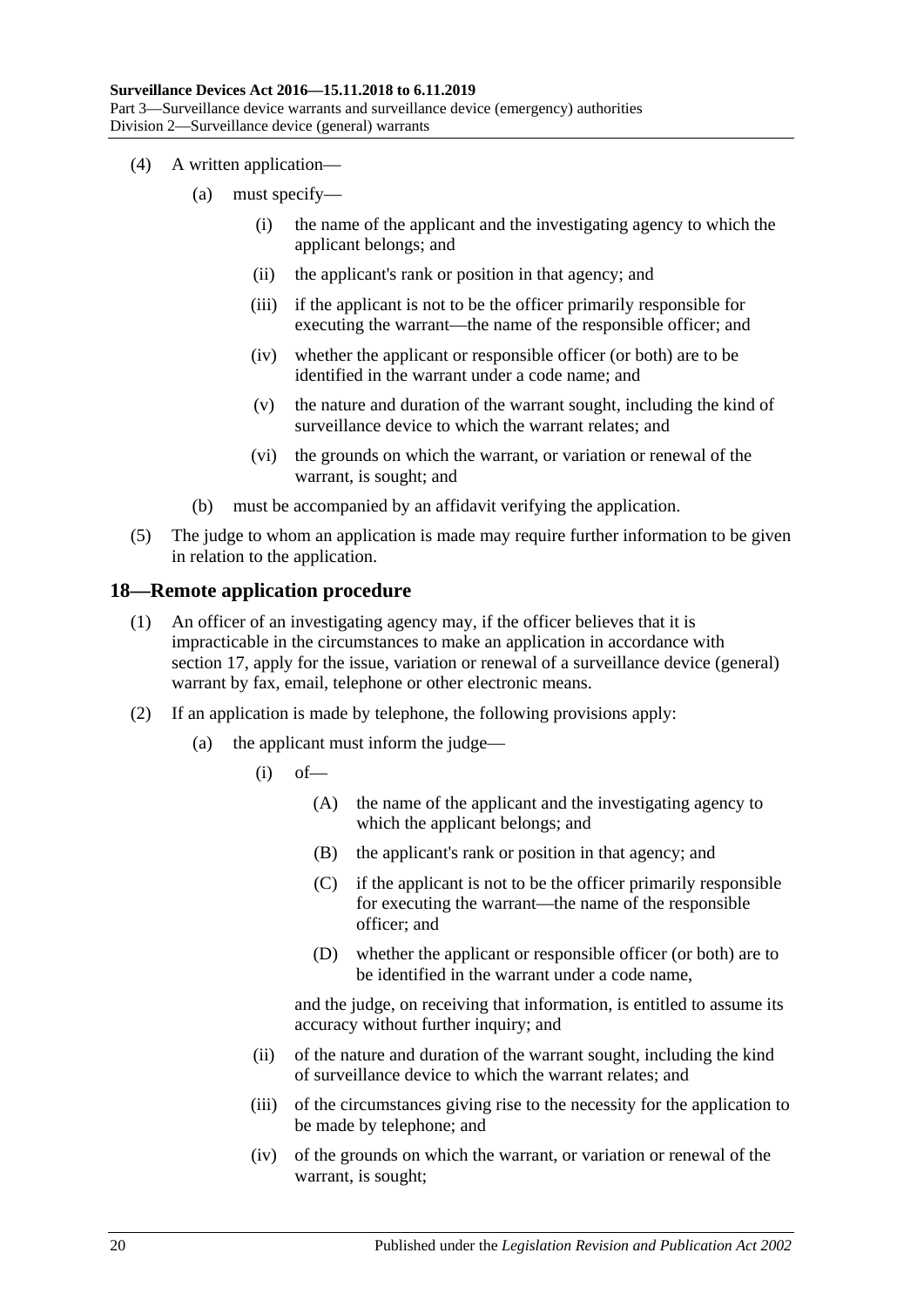- (b) the judge may, on being satisfied as to the circumstances giving rise to the necessity for the application being made by telephone and the grounds for the issue of a warrant, and on the applicant giving an undertaking to make an affidavit verifying the application, make out and sign a surveillance device (general) warrant;
- (c) the warrant is to be taken to have been issued, and comes into force, when signed by the judge;
- (d) the judge must inform the applicant of the terms of the warrant;
- <span id="page-20-0"></span>(e) the applicant must fill out and sign a warrant form (the *duplicate surveillance device (general) warrant*) that—
	- (i) sets out the name of the judge who issued the original warrant and the terms of the warrant; and
	- (ii) complies with any other requirements prescribed by regulation;
- (f) the applicant must, as soon as practicable after the issue of the warrant, forward to the judge an affidavit verifying the application and a copy of the duplicate surveillance device (general) warrant.
- (3) If an application is made by any other means under this section, the following provisions apply:
	- (a) the application must specify—
		- (i) the name of the applicant and the investigating agency to which the applicant belongs; and
		- (ii) the applicant's rank or position in that agency; and
		- (iii) if the applicant is not to be the officer primarily responsible for executing the warrant—the name of the responsible officer; and
		- (iv) whether the applicant or responsible officer (or both) are to be identified in the warrant under a code name; and
		- (v) the nature and duration of the warrant sought, including the kind of surveillance device to which the warrant relates; and
		- (vi) the circumstances giving rise to the necessity for the application to be made by the particular means; and
		- (vii) the grounds on which the warrant, or variation or renewal of the warrant, is sought;
	- (b) the application must be accompanied (through fax, email or other electronic means) by an affidavit made by the applicant verifying the application;
	- (c) the applicant must be available to speak to the judge by telephone;
	- (d) the judge is entitled to assume, without further inquiry, that a person who identifies himself or herself as the applicant during a telephone conversation with the judge is indeed the applicant;
	- (e) the judge may, on being satisfied as to the circumstances giving rise to the necessity for the application being made by fax, email or other electronic means and the grounds for the issue of a warrant, make out and sign a surveillance device (general) warrant;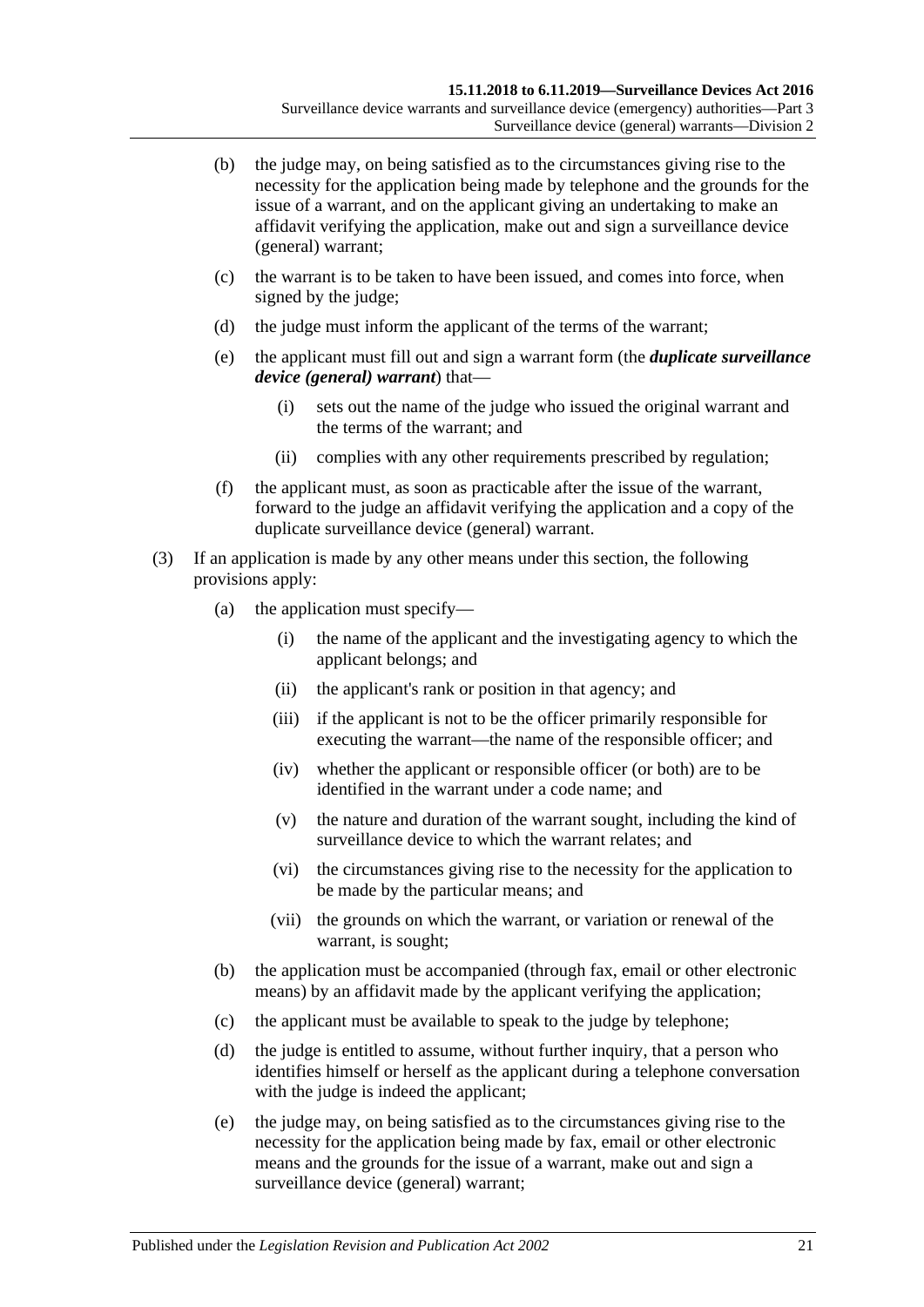- (f) the warrant is to be taken to have been issued, and comes into force, when signed by the judge;
- (g) the judge must forward the warrant to the applicant by fax, email or other electronic means.
- (4) The judge to whom an application is made may require further information to be given in relation to the application.

#### <span id="page-21-0"></span>**19—Surveillance device (general) warrant**

- (1) A judge to whom an application is made may issue a surveillance device (general) warrant if satisfied that there are, in the circumstances of the case, reasonable grounds for issuing the warrant, taking into account—
	- (a) the extent to which the privacy of any person would be likely to be interfered with by use of the kind of device to which the warrant relates; and
	- (b) the gravity of the criminal conduct to which the investigation relates; and
	- (c) the significance to the investigation of the information sought to be obtained; and
	- (d) the likely effectiveness of the use of the surveillance device in obtaining the information sought; and
	- (e) the availability of alternative means of obtaining the information; and
	- (f) any other warrant under this Act applied for or issued in relation to the same matter; and
	- (g) any other matter the judge considers relevant.
- (2) A surveillance device (general) warrant—
	- (a) subject to [subsection](#page-22-0) (3), must specify—
		- (i) the name of the applicant; and
		- (ii) if the applicant is not to be the officer primarily responsible for executing the warrant—the name of the responsible officer; and
	- (b) must specify—
		- (i) the kind of surveillance device to which the warrant relates; and
		- (ii) if the warrant authorises the use of a surveillance device on or in premises or a vehicle—the premises or vehicle; and
		- (iii) if the warrant authorises the use of a surveillance device in or on a thing or a thing of a class—the thing or class of thing; and
		- (iv) if the warrant authorises the use of a surveillance device in respect of the conversations, activities or geographical location of a person—
			- (A) the name of the person (if known); or
			- (B) if the name of the person is unknown—that fact and a general description of the person; and
		- (v) the period for which the warrant will be in force (being a period not longer than 90 days); and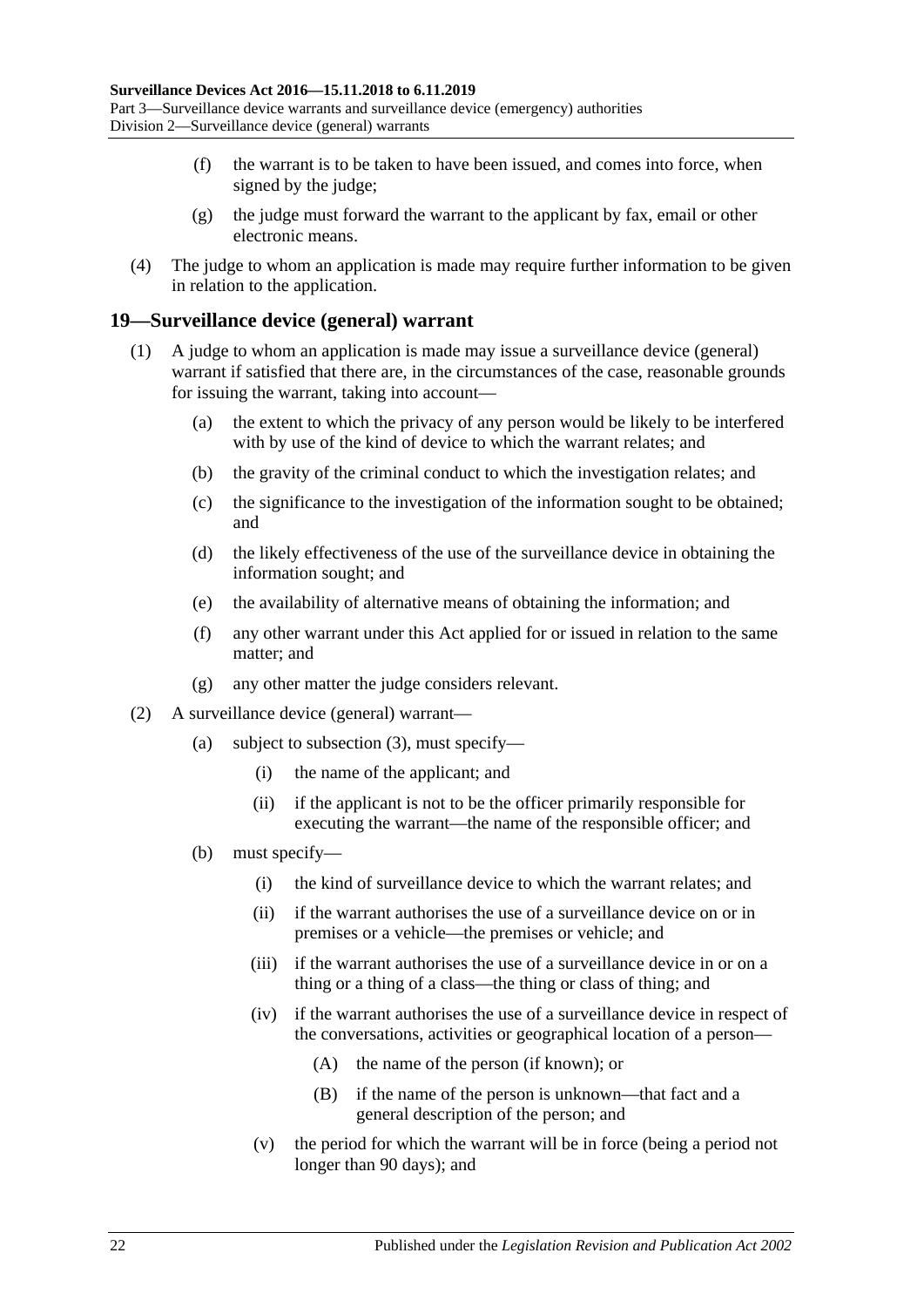- (c) may contain—
	- (i) conditions and limitations; and
	- (ii) any other matter as the judge thinks fit.
- <span id="page-22-0"></span>(3) If the judge is satisfied that the disclosure in the surveillance device (general) warrant of the name of the applicant or the responsible officer may endanger the safety of the applicant, the responsible officer or some other person, the warrant may, instead, specify in respect of either or both of them a unique code approved by the judge (a *code name*).
- <span id="page-22-1"></span>(4) Subject to any conditions or limitations specified in the surveillance device (general) warrant—
	- (a) a warrant authorising the use of a surveillance device in respect of the conversations, activities or geographical location of a specified person, or a person whose identity is unknown, who, according to the terms of the warrant, is suspected on reasonable grounds of having committed, or being likely to commit, a serious offence will be taken to authorise—
		- (i) entry to or interference with any premises, vehicle or thing as reasonably required to install, use, maintain or retrieve the device for that purpose; and
		- (ii) the use of the device on or about the body of the person; and
	- (b) a warrant authorising (whether under the terms of the warrant or by force of [paragraph](#page-22-1) (a)(i)) entry to or interference with any premises, vehicle or thing will be taken to authorise—
		- (i) the use of reasonable force or subterfuge for that purpose; and
		- (ii) any action reasonably required to be taken in respect of a vehicle or thing for the purpose of installing, using, maintaining or retrieving a surveillance device to which the warrant relates; and
		- (iii) the extraction and use of electricity for that purpose or for the use of the surveillance device to which the warrant relates; and
	- (c) a warrant authorising entry to specified premises will be taken to authorise non-forcible passage through adjoining or nearby premises (but not through the interior of any building or structure) as reasonably required for the purpose of gaining entry to those specified premises; and
	- (d) the powers conferred by the warrant may be exercised by the responsible officer or under the authority of the responsible officer at any time and with such assistance as is necessary.
- (5) If the chief officer of the investigating agency is satisfied that the grounds on which a surveillance device (general) warrant was issued have ceased to exist, the chief officer must, if the warrant is still in force, cancel the warrant by instrument in writing.
- (6) A surveillance device (general) warrant may, at any time, be cancelled by instrument in writing by the chief officer of the investigating agency.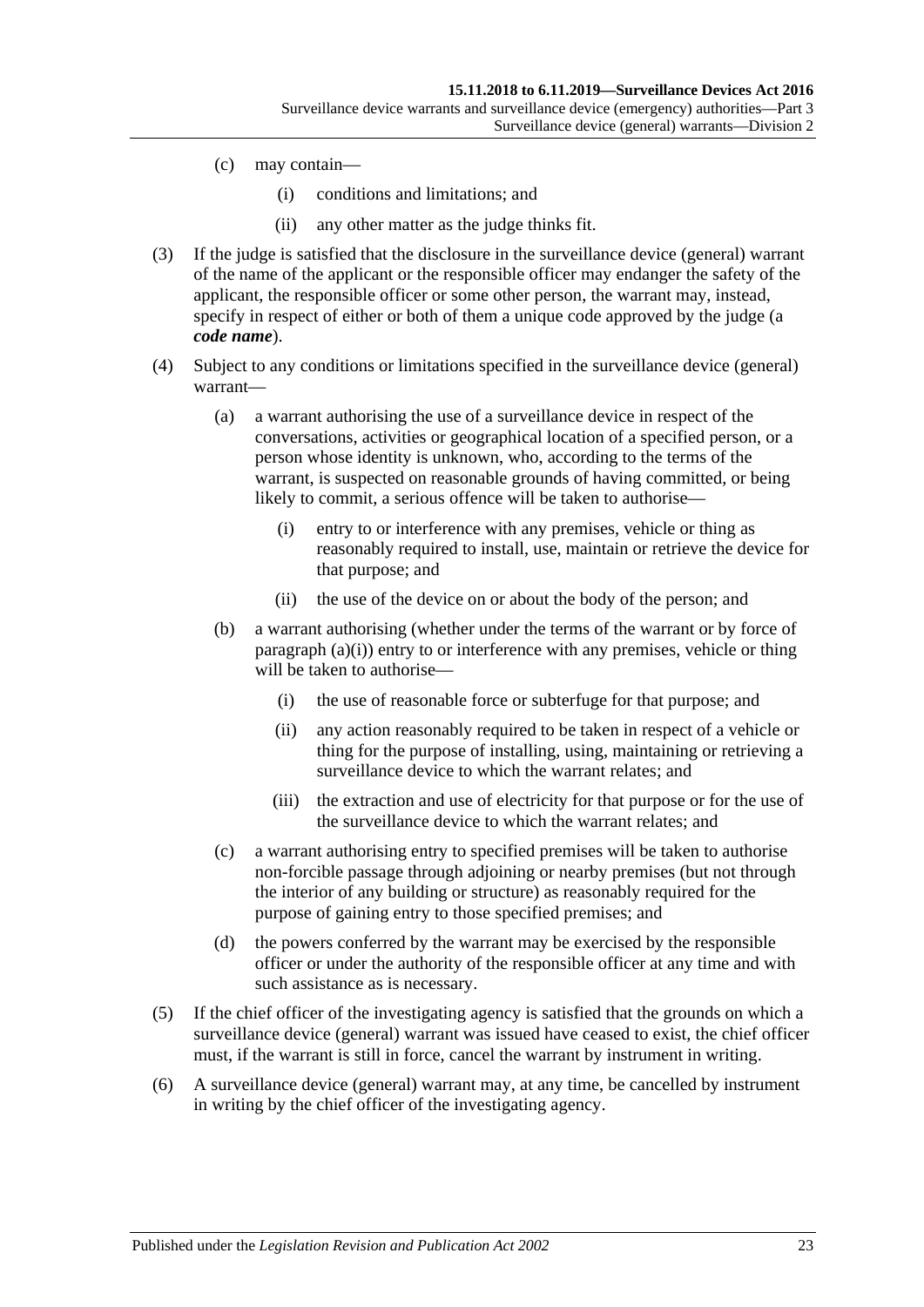# <span id="page-23-0"></span>**Division 3—Surveillance device (emergency) authorities**

## <span id="page-23-1"></span>**20—Application procedure**

- (1) An officer of an investigating agency may apply to the chief officer of the agency for a surveillance device (emergency) authority authorising 1 or more of the following:
	- (a) the use of 1 or more types of surveillance device;
	- (b) entry to or interference with any premises as reasonably required for the purposes of installing, using, maintaining or retrieving 1 or more surveillance devices;
	- (c) interference with any vehicle or thing as reasonably required for the purposes of installing, using, maintaining or retrieving 1 or more surveillance devices.
- (2) An application for a surveillance device (emergency) authority may be made if the officer suspects on reasonable grounds that—
	- (a) an imminent threat of serious violence to a person or substantial damage to property exists and the officer is of the opinion that—
		- (i) the use of a surveillance device is immediately necessary for the purpose of dealing with that threat; and
		- (ii) the circumstances are so serious and the matter is of such urgency that the use of a surveillance device is warranted; and
		- (iii) it is not practicable in the circumstances to apply for a surveillance device (general) warrant; or
	- (b) a serious drug offence or an offence against a law of another jurisdiction that corresponds to a serious drug offence has been, is being, or is likely to be, committed and the officer is of the opinion that—
		- (i) the use of a surveillance device is immediately necessary for the purpose of an investigation into that offence, or enabling evidence or information to be obtained of the commission of that offence, or identifying or locating the offender; and
		- (ii) the circumstances are so serious and the matter is of such urgency that the use of a surveillance device is warranted; and
		- (iii) it is not practicable in the circumstances to apply for a surveillance device (general) warrant.
- (3) An application for a surveillance device (emergency) authority may be made in person, in writing, or by fax, email, telephone or any other means of communication.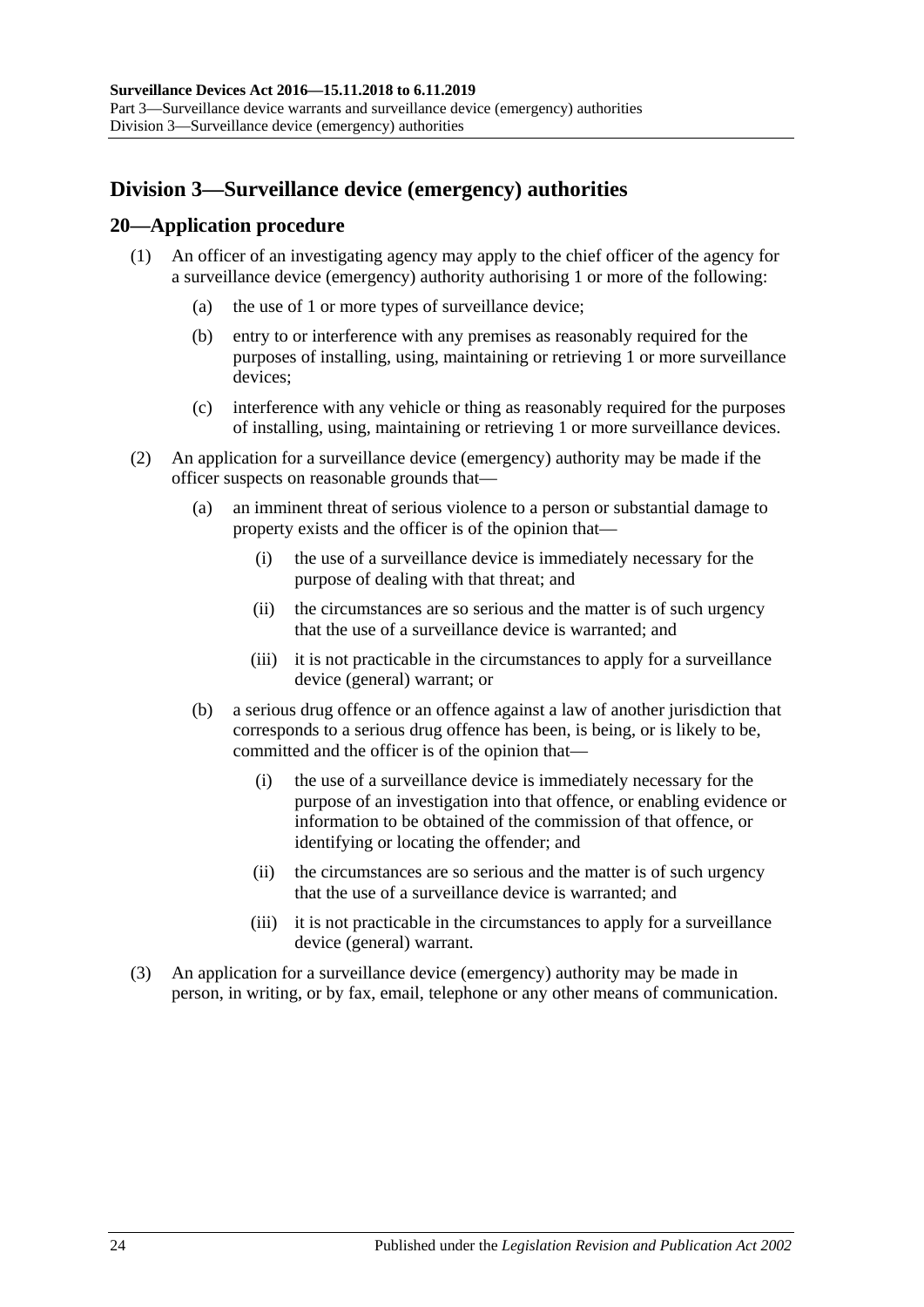## <span id="page-24-0"></span>**21—Surveillance device (emergency) authority**

- (1) The chief officer of an investigating agency to whom an application is made may grant a surveillance device (emergency) authority authorising anything that could be authorised under a surveillance device (general) warrant if satisfied that there are, in the circumstances of the case, reasonable grounds for granting the authority, taking into account—
	- (a) if it is in relation to an imminent threat of serious violence to a person or substantial damage to property—
		- (i) the nature of the threat of serious violence or substantial damage; and
		- (ii) the extent to which the issue of a surveillance device (emergency) authority would help reduce or avoid the threat; and
		- (iii) the extent to which alternative methods of investigation could be used to help reduce or avoid the threat; and
		- (iv) how much the use of alternative methods of investigation could help reduce or avoid the threat; and
		- (v) the likelihood that the use of alternative methods of investigation would prejudice the safety of the person or property because of delay or for some other reason; and
		- (vi) whether or not it is practicable in the circumstances to apply for a surveillance device (general) warrant; and
		- (vii) any other matter the chief officer considers relevant; or
	- (b) if it is in relation to the commission of a serious drug offence or an offence against a law of another jurisdiction that corresponds to a serious drug offence—
		- (i) the nature of the serious and urgent circumstances in respect of which the surveillance device (emergency) authority is sought; and
		- (ii) the extent to which alternative methods of investigation could be used to investigate the offence; and
		- (iii) whether or not it is practicable in the circumstances to apply for a surveillance device (general) warrant; and
		- (iv) any other matter the chief officer considers relevant.
- (2) A surveillance device (emergency) authority—
	- (a) subject to [subsection](#page-25-0) (3), must specify—
		- (i) the name of the applicant; and
		- (ii) if the applicant is not to be the officer primarily responsible for exercising the powers under the authority—the name of the responsible officer; and
	- (b) must specify—
		- (i) the kind of surveillance device to which the authority relates; and
		- (ii) if it authorises the use of a surveillance device on or in premises or a vehicle—the premises or vehicle; and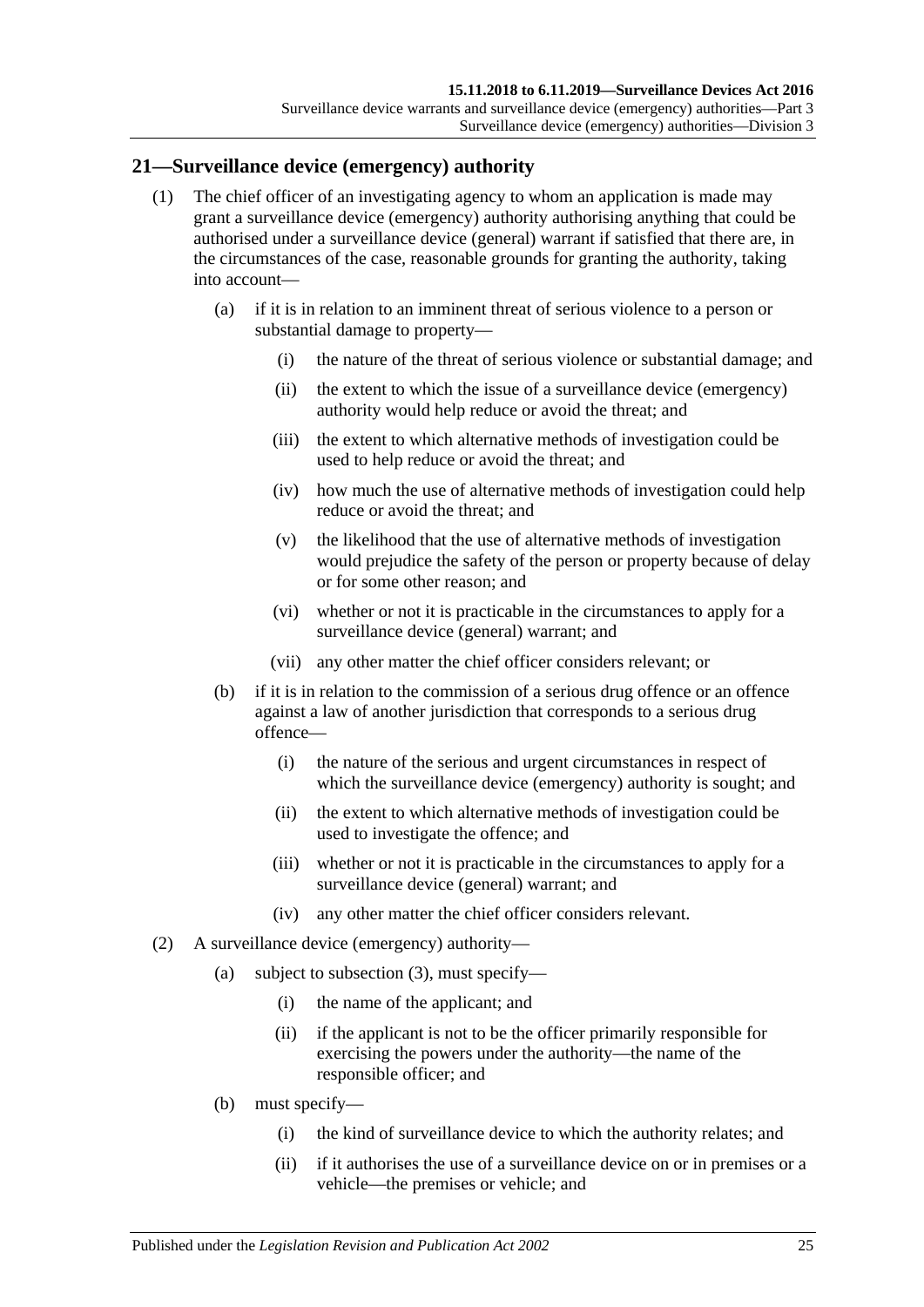- (iii) if it authorises the use of a surveillance device in or on a thing or a thing of a class—the thing or class of thing; and
- (iv) if it authorises the use of a surveillance device in respect of the conversations, activities or geographical location of a person—
	- (A) the name of the person (if known); or
	- (B) if the name of the person is unknown—that fact and a general description of the person; and
- (v) the period for which the authority will be in force (being a period not longer than 7 days); and
- (c) may contain—
	- (i) conditions and limitations; and
	- (ii) any other matter,
	- as the issuing officer thinks fit.
- <span id="page-25-0"></span>(3) If the chief officer of the investigating agency is of the opinion that the disclosure in the surveillance device (emergency) authority of the name of the applicant or the responsible officer is likely to endanger the safety of the applicant, the responsible officer or some other person, the authority may, instead, specify in respect of either or both of them a unique code approved by the chief officer (a *code name*).
- <span id="page-25-1"></span>(4) Subject to [subsection](#page-26-1) (5) and any conditions or limitations specified in the surveillance device (emergency) authority—
	- (a) an authority authorising the use of a surveillance device in respect of the conversations, activities or geographical location of a specified person, or a person whose identity is unknown, who, according to the terms of the authority, is suspected on reasonable grounds of having committed, or being likely to commit, a serious offence, will be taken to authorise—
		- (i) entry to or interference with any premises, vehicle or thing as reasonably required to install, use, maintain or retrieve the device for that purpose; and
		- (ii) the use of the device on or about the body of the person; and
	- (b) an authority authorising (whether under the terms of the authority or by force of [paragraph](#page-25-1) (a)(i)) entry to or interference with any premises, vehicle or thing will be taken to authorise—
		- (i) the use of reasonable force or subterfuge for that purpose; and
		- (ii) any action reasonably required to be taken in respect of a vehicle or thing for the purpose of installing, using, maintaining or retrieving a surveillance device to which the warrant relates; and
		- (iii) the extraction and use of electricity for that purpose or for the use of the surveillance device to which the authority relates; and
	- (c) an authority authorising entry to specified premises will be taken to authorise non-forcible passage through adjoining or nearby premises (but not through the interior of any building or structure) as reasonably required for the purpose of gaining entry to those specified premises; and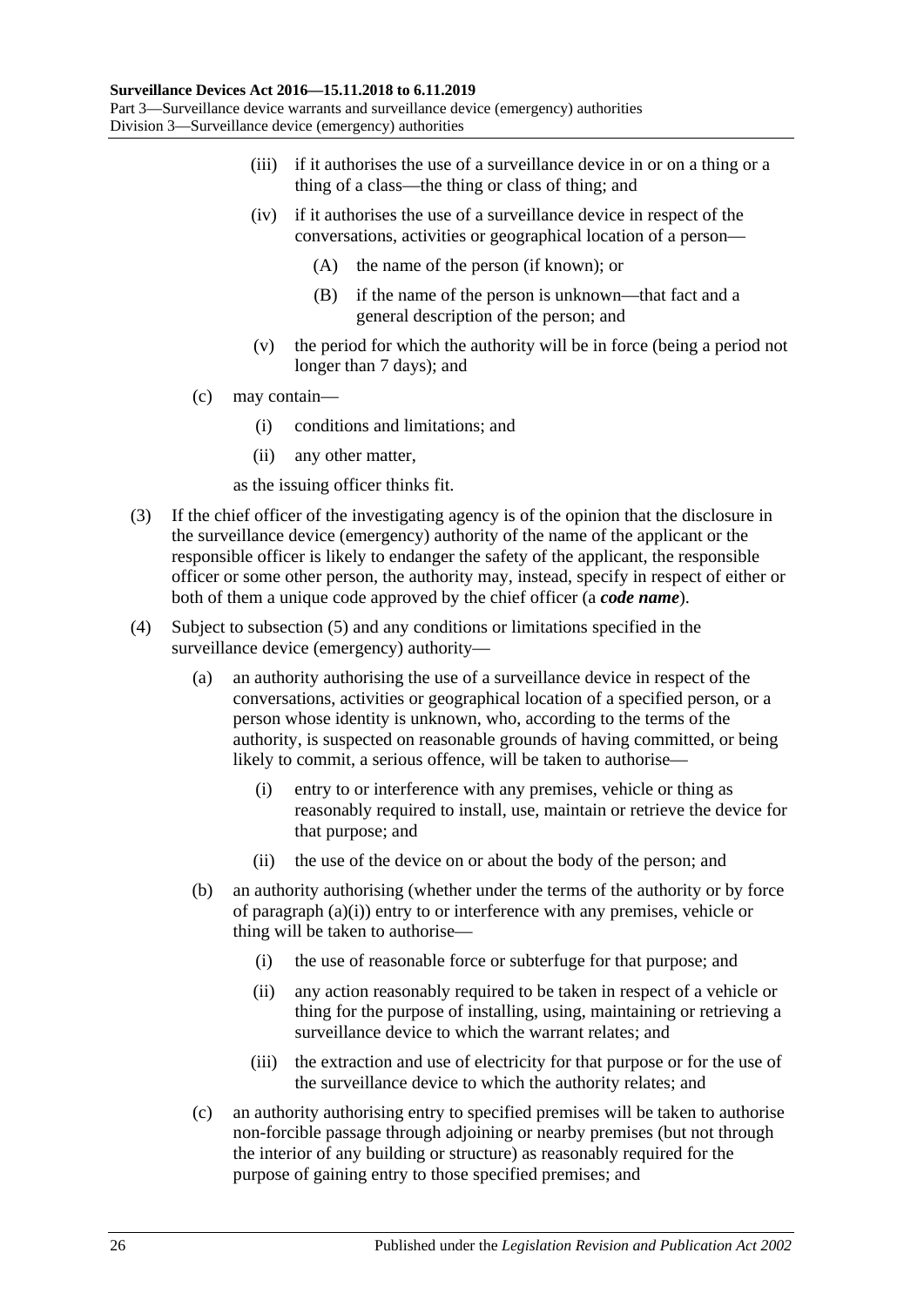- (d) the powers conferred by the authority may be exercised by the responsible officer or under the authority of the responsible officer at any time and with such assistance as is necessary.
- <span id="page-26-1"></span>(5) A surveillance device (emergency) authority may not authorise the installation or use of a surveillance device outside this jurisdiction.
- (6) If the chief officer of the investigating agency is satisfied that the grounds on which a surveillance device (emergency) authority was granted have ceased to exist, the chief officer must, if the authority is still in force, cancel the authority by instrument in writing.
- (7) A surveillance device (emergency) authority may, at any time, be cancelled by instrument in writing by the chief officer of the investigating agency.

## <span id="page-26-0"></span>**22—Application for confirmation of surveillance device (emergency) authority etc**

- <span id="page-26-2"></span>(1) An officer who has been granted a surveillance device (emergency) authority must, within 2 business days after the authority is granted, if the authority is still in force, apply to a judge for confirmation of—
	- (a) the authority; and
	- (b) the exercise of powers under the authority.
- (2) An application under [subsection](#page-26-2) (1) must be made by—
	- (a) providing a judge with an application in writing; and
	- (b) appearing personally before the judge.
- (3) The written application—
	- (a) must specify—
		- (i) the name of the applicant and the investigating agency to which the applicant belongs; and
		- (ii) the applicant's rank or position in that agency; and
		- (iii) the kind of surveillance device to which the surveillance device (emergency) authority relates; and
		- (iv) if a surveillance device (general) warrant in relation to the surveillance device is sought, the following matters:
			- (A) if the applicant is not to be the officer primarily responsible for executing the warrant—the name of the responsible officer;
			- (B) whether the applicant or responsible officer (or both) are to be identified in the warrant under a code name;
			- (C) the nature and duration of the warrant sought, including the kind of surveillance device to which the warrant relates; and
		- (v) the grounds on which confirmation and the warrant (if any) is sought; and
	- (b) must be accompanied by an affidavit verifying the application.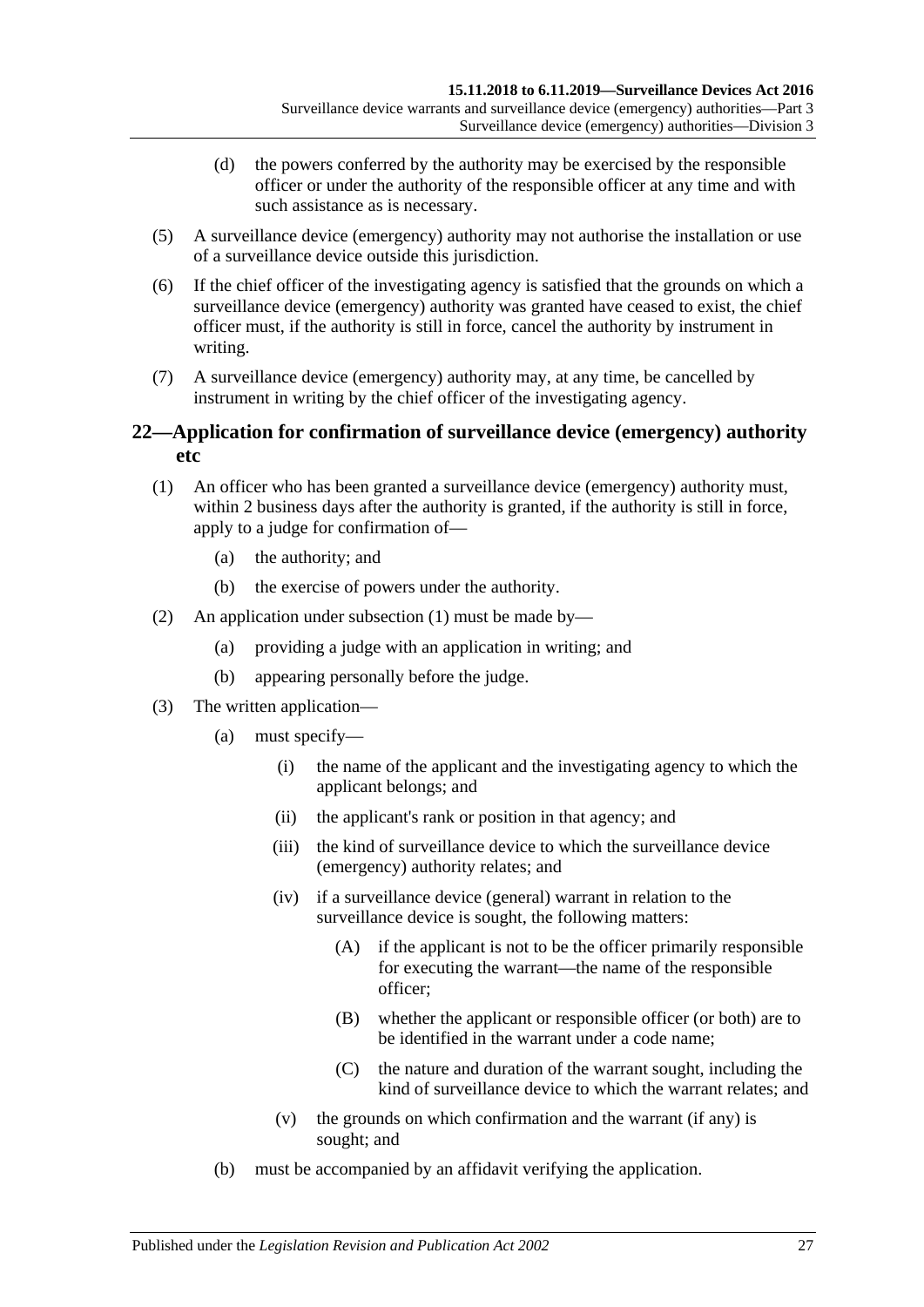(4) The judge to whom an application is made may require further information to be given in relation to the application.

## <span id="page-27-0"></span>**23—Confirmation of surveillance device (emergency) authority etc**

- (1) On hearing an application under [section](#page-26-0) 22, the judge—
	- (a) must—
		- (i) if satisfied that the granting of the surveillance device (emergency) authority, and the exercise of powers under the authority, was justified in the circumstances—
			- (A) confirm the authority and the exercise of those powers; and
			- (B) cancel the surveillance device (emergency) authority; and
		- (ii) if a surveillance device (general) warrant is sought and the judge is satisfied that there are reasonable grounds to issue a warrant in the circumstances—issue a surveillance device (general) warrant in accordance with [section](#page-21-0) 19; and
	- (b) may, if not satisfied that the circumstances justified the granting of the surveillance device (emergency) authority, make 1 or more of the following orders:
		- (i) an order that the use of the surveillance device cease;
		- (ii) an order that, subject to any conditions the judge thinks fit, the device be retrieved;
		- (iii) an order that any information obtained from or relating to the exercise of powers under the authority, or any record of that information, be dealt with in the way specified in the order;
		- (iv) any other order as the judge thinks fit.
- (2) If a judge confirms a surveillance device (emergency) authority, and the exercise of powers under the authority, evidence obtained through the exercise of those powers is not inadmissible in any proceedings merely because the evidence was obtained before the authority was confirmed.

## <span id="page-27-1"></span>**Division 4—Recognition of corresponding warrants and authorities**

### <span id="page-27-4"></span><span id="page-27-2"></span>**24—Corresponding warrants**

- (1) A corresponding warrant may be executed in this State in accordance with its terms as if it were a surveillance device (tracking) warrant or a surveillance device (general) warrant (as the case may be) issued under this Part.
- (2) [Subsection](#page-27-4) (1) does not apply at any time after a corresponding warrant has been cancelled.

### <span id="page-27-5"></span><span id="page-27-3"></span>**25—Corresponding emergency authorities**

(1) A corresponding surveillance device (emergency) authority authorises the use of a surveillance device in accordance with its terms in this State, as if it were a surveillance device (emergency) authority granted under this Part.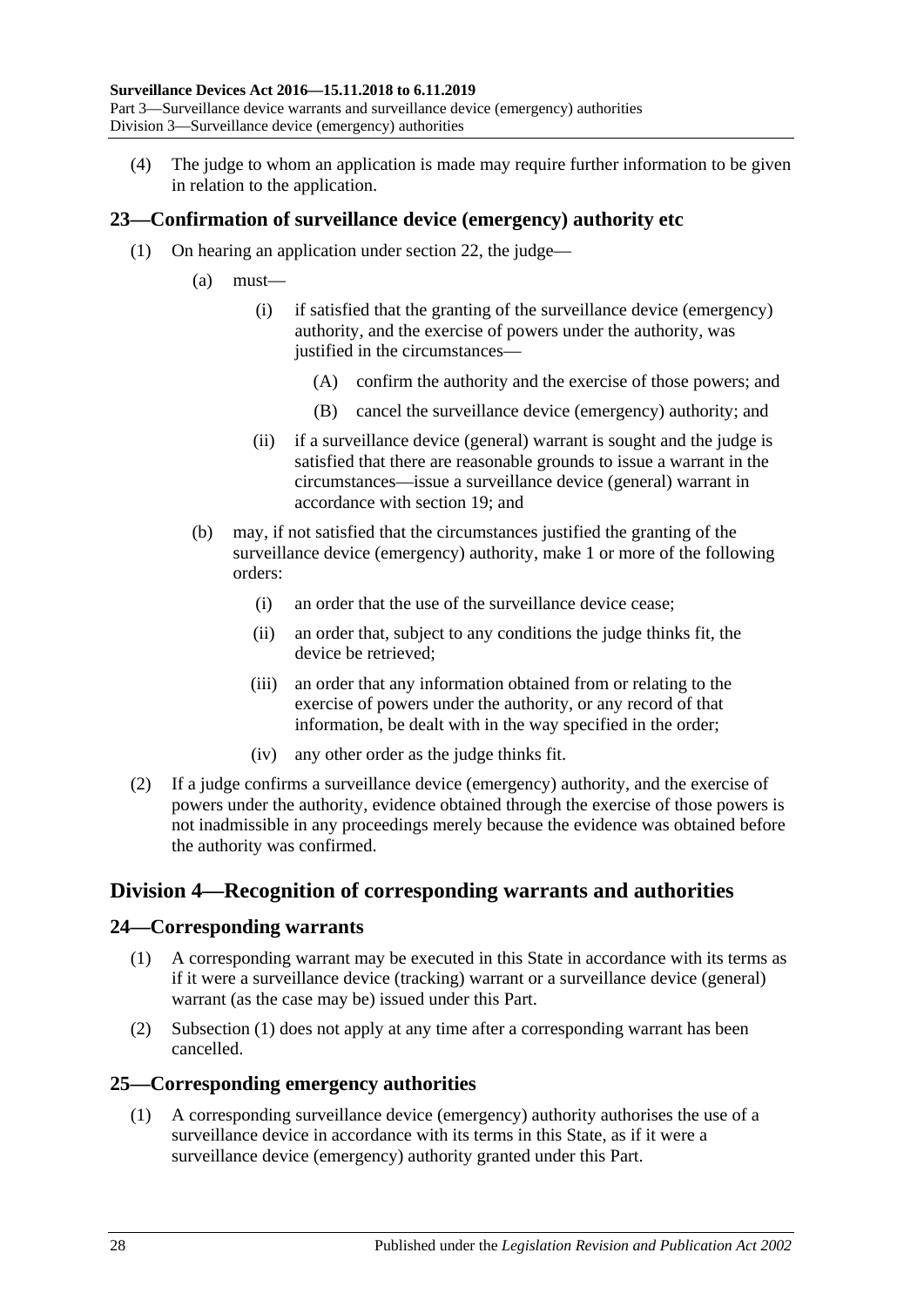(2) [Subsection](#page-27-5) (1) does not apply at any time after a judge orders, under a provision of a corresponding law, that the use of a surveillance device under the corresponding surveillance device (emergency) authority cease.

# <span id="page-28-0"></span>**Division 5—Miscellaneous**

## <span id="page-28-1"></span>**26—Management of records relating to surveillance device warrants etc**

- (1) The chief officer of an investigating agency by whom a surveillance device (tracking) warrant is issued, varied or renewed must cause the application and the warrant (and any copy of the warrant) as issued, varied or renewed to be managed in accordance with the regulations.
- (2) The chief officer of an investigating agency by whom a surveillance device (emergency) authority is granted must cause the application and the authority (and any copy of the authority) to be managed in accordance with the regulations.
- (3) A judge by whom a surveillance device (general) warrant is issued, varied or renewed must cause each of the following to be managed in accordance with the rules of the Supreme Court:
	- (a) the application;
	- (b) the warrant (and any duplicate or copy of the warrant) as issued, varied or renewed;
	- (c) any code name specified in the warrant;
	- (d) the affidavit verifying the application.

### <span id="page-28-2"></span>**27—Limitations on use of information or material derived under this Part**

- (1) A person must not knowingly communicate or publish information or material derived from the use (whether by that person or another person) of a surveillance device under an authority under this Part except—
	- (a) to a person who was a party to the conversation or activity to which the information or material relates; or
	- (b) with the consent of each party to the conversation or activity to which the information or material relates; or
	- (c) for the purposes of a relevant investigation; or
	- (d) for the purposes of a relevant action or proceeding; or
	- (e) otherwise in the course of duty or as required by law; or
	- (f) if the information or material has been taken or received in public as evidence in a relevant action or proceeding.

Maximum penalty:

- (a) in the case of a body corporate—\$75 000;
- (b) in the case of a natural person—\$15 000 or imprisonment for 3 years.
- (2) In this section, a reference to *an authority under this Part* is a reference to—
	- (a) a surveillance device warrant; or
	- (b) a surveillance device (emergency) authority; or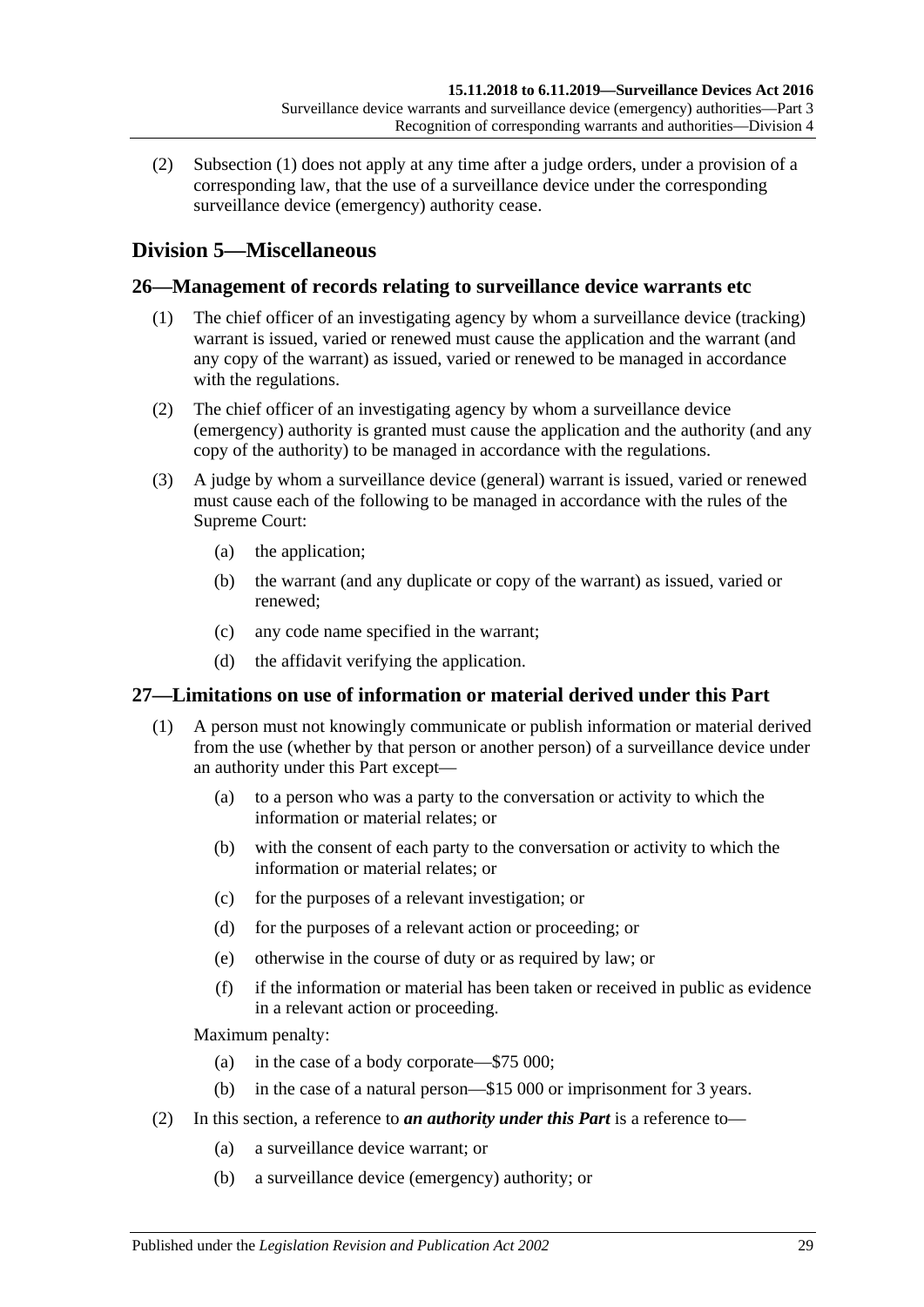- (c) a corresponding warrant; or
- (d) a corresponding surveillance device (emergency) authority.

# <span id="page-29-0"></span>**Part 4—Register, reports and records**

#### <span id="page-29-1"></span>**28—Interpretation**

In this Part, a reference to a *person to whom this Part applies* is a reference to—

- (a) in relation to SA Police—
	- (i) a police officer; and
	- (ii) any staff of an administrative unit of the Public Service in respect of whom the Commissioner of Police has an arrangement with the Minister administering that unit to make use of their services; and
- (b) in relation to the Independent Commissioner Against Corruption—
	- (i) an employee engaged, or an investigator appointed, by the Commissioner under the *[Independent Commissioner Against](http://www.legislation.sa.gov.au/index.aspx?action=legref&type=act&legtitle=Independent%20Commissioner%20Against%20Corruption%20Act%202012)  [Corruption Act](http://www.legislation.sa.gov.au/index.aspx?action=legref&type=act&legtitle=Independent%20Commissioner%20Against%20Corruption%20Act%202012) 2012*; and
	- (ii) any staff of an administrative unit of the Public Service in respect of whom the Commissioner has an arrangement with the Minister administering that unit to make use of their services; and
- (c) an employee of the administrative unit of the Public Service that is, under the Minister, responsible for the administration of this Act.

### <span id="page-29-2"></span>**29—Register**

- (1) The chief officer of an investigating agency (other than the ACC) must keep a register of warrants and authorities issued to the agency under this Act.
- (2) The register must contain the following information in relation to each surveillance device warrant issued to the investigating agency (other than a warrant issued to an officer of the agency during a period of secondment to a position outside the agency):
	- (a) in the case of a surveillance device (general) warrant—
		- (i) the date of issue of the warrant and the period for which the warrant is to be in force; and
		- (ii) the name of the judge who issued the warrant; and
		- (iii) the name of the applicant for the warrant or, if the warrant specified a code name in respect of the applicant, that code name; and
		- (iv) the rank of the applicant for the warrant; and
		- (v) the name or, if the name is unknown, a general description of the person subject to the investigation in relation to which the warrant was issued; and
		- (vi) if the application for the warrant was by telephone under [section](#page-19-0) 18—the date on which the applicant forwarded an affidavit and copy of the duplicate surveillance device (general) warrant to the judge as required under that section; and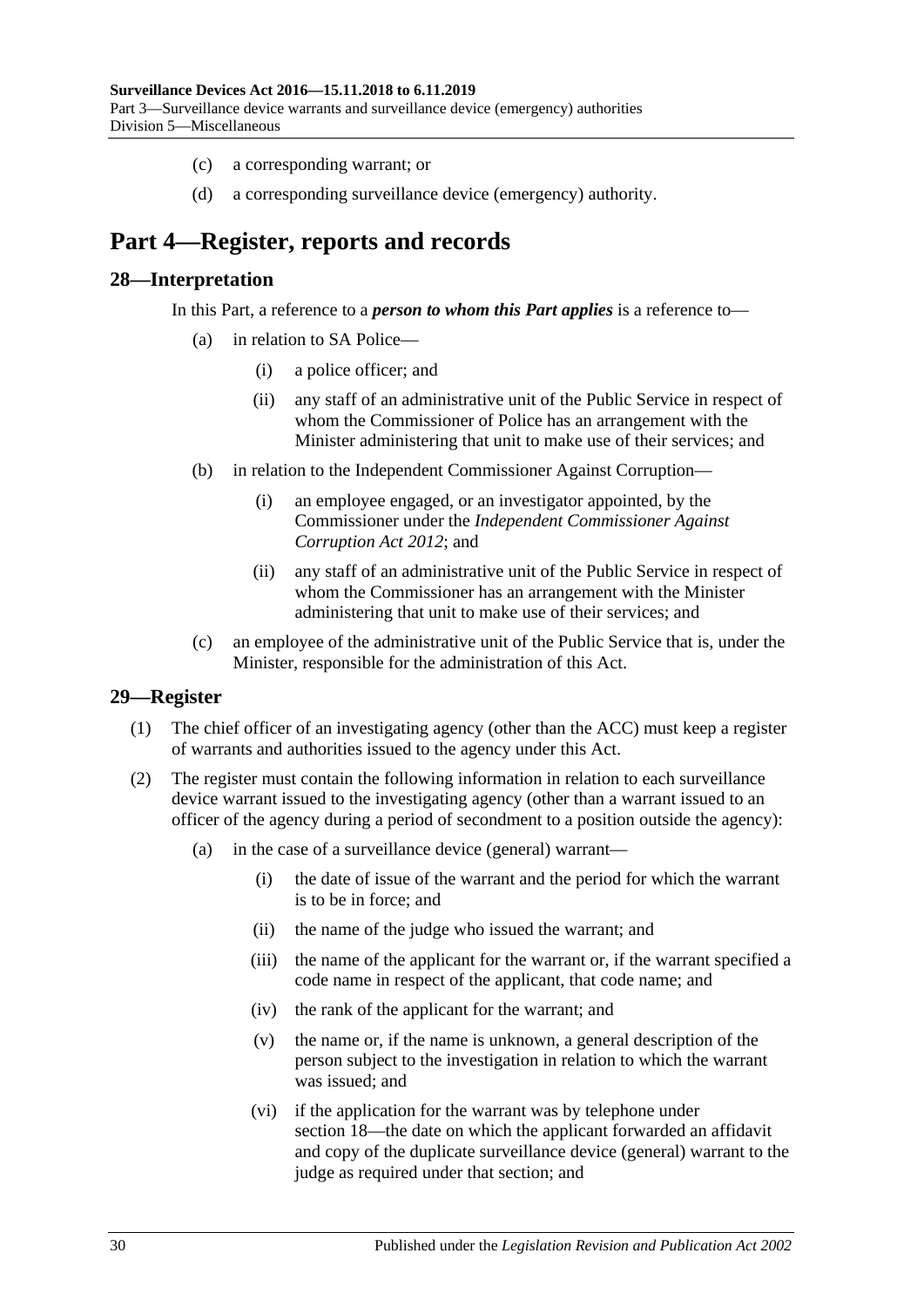- (vii) if the warrant was issued following confirmation by a judge of a surveillance device (emergency) authority and the exercise of powers under the authority under [section](#page-27-0) 23—that fact; and
- (viii) if an application for variation of the warrant was made—the date of the application and details of the variation (if any) granted; and
- (ix) the date of any renewal of the warrant and the period for which the renewed warrant is to be in force; and
- (x) the period for which the warrant was actually in force (including any periods for which it was in force following renewal) and the date on which the warrant ceased to be in force:
- (b) in the case of a surveillance device (tracking) warrant—
	- (i) the date of issue of the warrant and the period for which the warrant is to be in force; and
	- (ii) the name of the applicant for the warrant or, if the warrant specified a code name in respect of the applicant, that code name; and
	- (iii) the rank of the applicant for the warrant; and
	- (iv) the name or, if the name is unknown, a general description of the person subject to the investigation in relation to which the warrant was issued; and
	- (v) if an application for variation of the warrant was made—the date of the application and details of the variation (if any) granted; and
	- (vi) the date of any renewal of the warrant and the period for which the renewed warrant is to be in force; and
	- (vii) the period for which the warrant was actually in force (including any periods for which it was in force following renewal) and the date on which the warrant ceased to be in force;
- (c) in any case—
	- (i) the dates of any arrests made on the basis or partly on the basis of information obtained by use of the surveillance device to which the warrant relates; and
	- (ii) the dates on which any prosecutions were instituted in which information obtained by use of the surveillance device formed part of the basis of the decision to prosecute; and
	- (iii) the dates on which any persons were found guilty of offences in consequence of those prosecutions; and
	- (iv) the dates on which any persons pleaded guilty to the charge of an offence in consequence of those prosecutions; and
	- (v) such other matters as may be prescribed by regulation.
- (3) The register must contain the following information in relation to each surveillance device (emergency) authority granted to an officer of the investigating agency under this Act in respect of a matter:
	- (a) the date on which the surveillance device (emergency) authority was granted;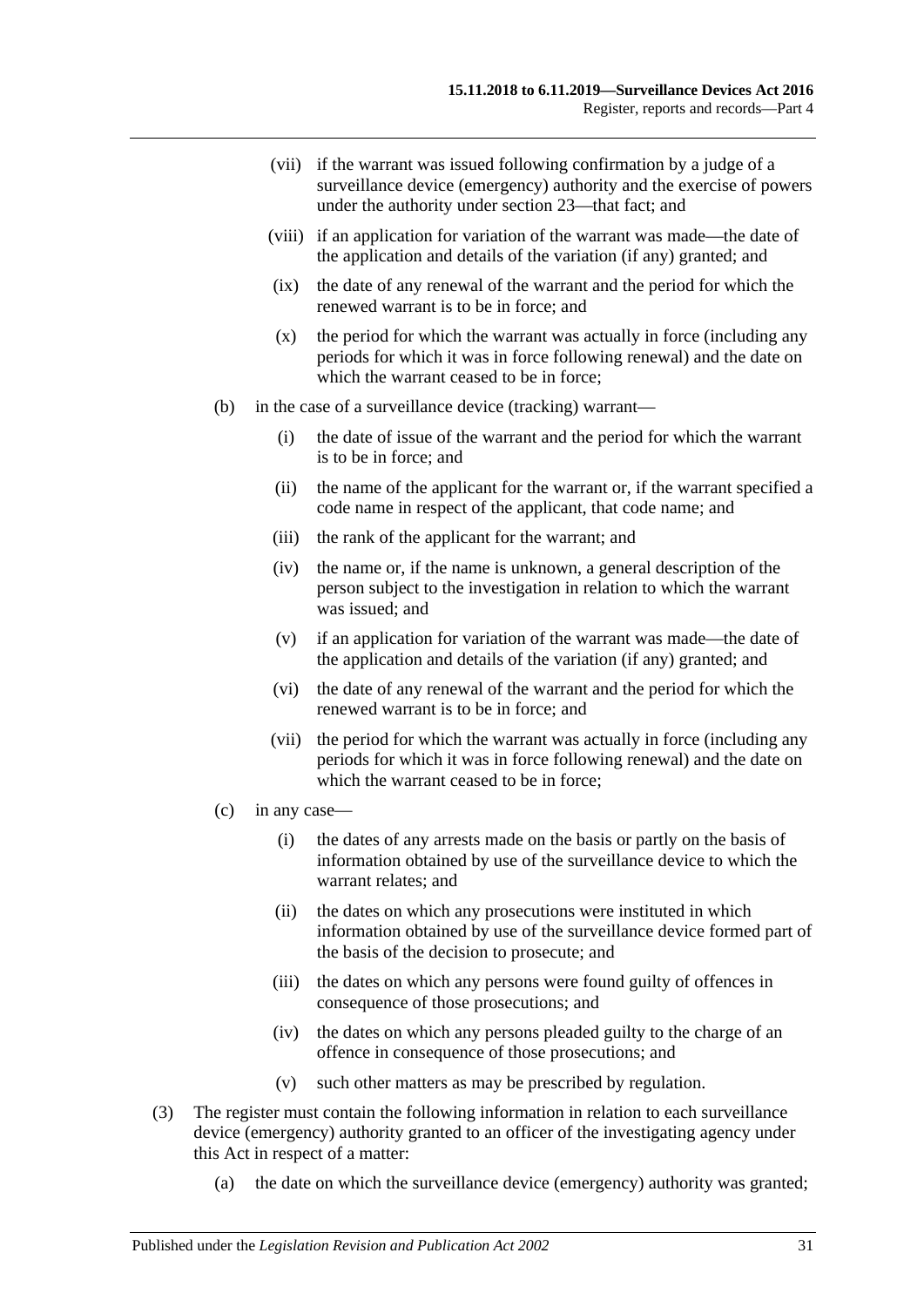- (b) the name of the applicant for the surveillance device (emergency) authority or, if the authority specified a code name in respect of the applicant, that code name;
- (c) the rank of the applicant;
- (d) the kind of surveillance device to which the surveillance device (emergency) authority related;
- (e) if an application was made to a judge under [section](#page-27-0) 23—whether the judge did either or both of the following:
	- (i) confirmed the surveillance device (emergency) authority and the exercise of powers under the authority;
	- (ii) issued a surveillance device (general) warrant in respect of the matter.

### <span id="page-31-1"></span><span id="page-31-0"></span>**30—Reports and records**

- <span id="page-31-2"></span>(1) The chief officer of an investigation agency (other than the ACC) must, in relation to surveillance device warrants issued to officers of the agency under this Act give to the Minister—
	- (a) as soon as practicable after the issue, variation or cancellation of a warrant, a copy of the warrant, the warrant as varied or the instrument of cancellation (as the case may be); and
	- (b) within 3 months after a warrant ceases to be in force, a written report of—
		- (i) the use made of information obtained by use of a surveillance device to which the warrant related; and
		- (ii) the communication of that information to persons other than officers of the agency; and
	- (c) as soon as practicable (but not later than 2 months) after each 30 June, the following information relating to the year ending on that 30 June:
		- (i) in relation to—
			- (A) applications for surveillance device (tracking) warrants; and
			- (B) applications for surveillance device (general) warrants; and
			- (C) applications for surveillance device (general) warrants by telephone under [section](#page-19-0) 18; and
			- (D) applications for variation of warrants; and
			- (E) renewal applications for warrants; and
			- (F) applications for warrants that included authorisation to enter or interfere with any premises, vehicle or thing,

how many such applications were made, how many were withdrawn or refused, and how many were successful;

(ii) in relation to surveillance device (emergency) authorities—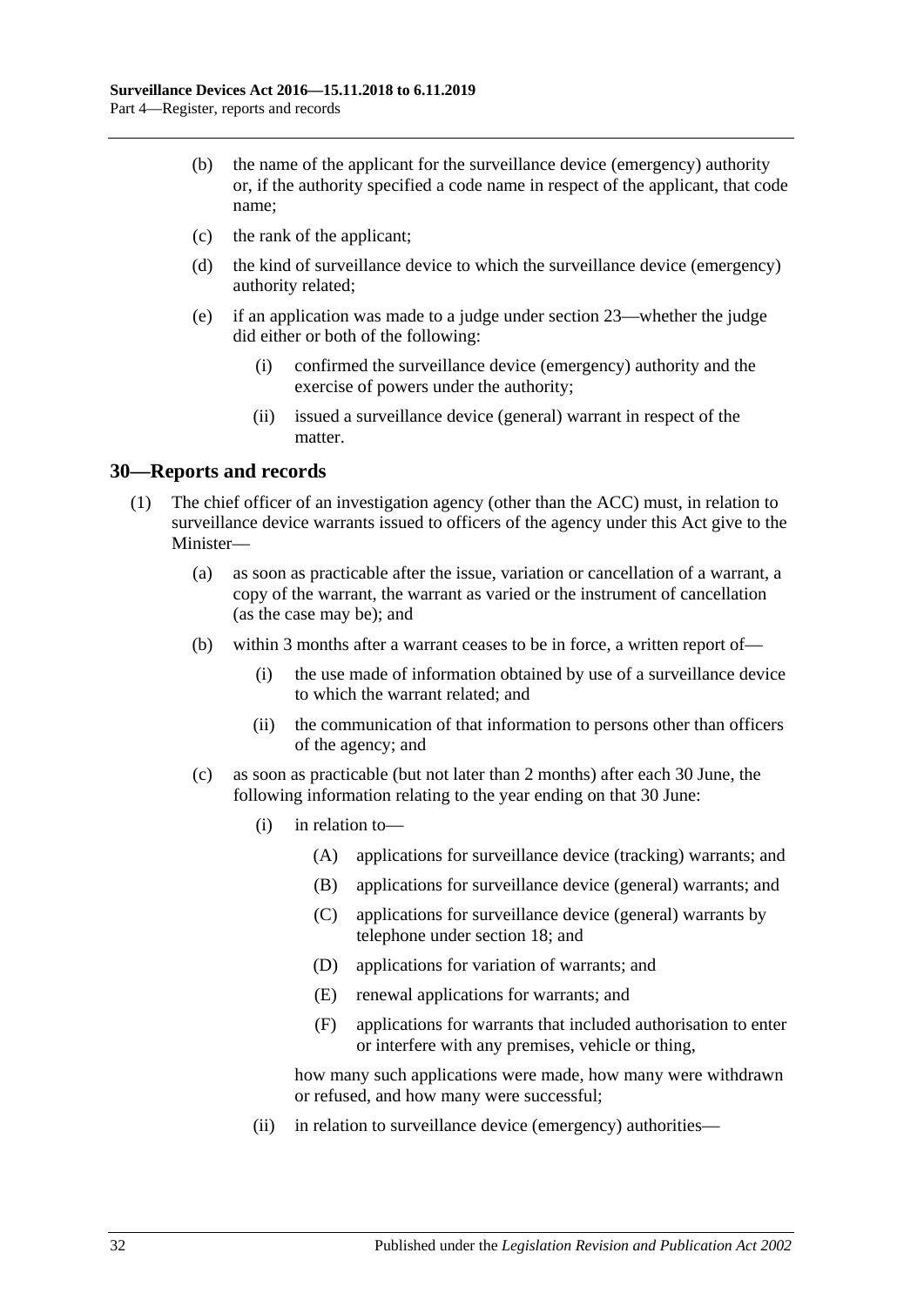- (A) how many applications for surveillance device (emergency) authorities were made, how many were withdrawn or refused, and how many were successful; and
- (B) how many applications for confirmation of the surveillance device (emergency) authority and the exercise of powers under the authority were made, and how many were successful;
- (iii) the average of the respective periods specified in original warrants issued on applications made during that year as the periods for which the warrants were to be in force;
- (iv) the average of the respective periods for which those warrants were actually in force;
- (v) the average of the respective periods specified in renewal warrants issued on applications made during that year as the periods for which the renewals were to be in force;
- (vi) a general description of—
	- (A) the uses made during that year of information obtained by use of surveillance devices to which a warrant related; and
	- (B) the communication of that information to persons other than officers of the agency;
- (vii) the number of arrests made during that year on the basis or partly on the basis of information obtained by use of a surveillance device to which a warrant related;
- (viii) the number of prosecutions instituted during that period in which information obtained by such use of a surveillance device formed part of the basis of the decision to prosecute;
- (ix) the number of occasions during that period on which information obtained by such use of a surveillance device was given in evidence in the course of a prosecution;
- (x) the number of persons found guilty of an offence in consequence of those prosecutions during that period;
- (xi) the number of persons who pleaded guilty to the charge of an offence in consequence of those prosecutions during that period; and
- (d) a report on any other matter specified by the Minister at a time specified by the Minister.
- (2) The reports and information required to be given to the Minister under [subsection](#page-31-1) (1) must distinguish between surveillance device (general) warrants authorising the use of listening devices and other surveillance device (general) warrants.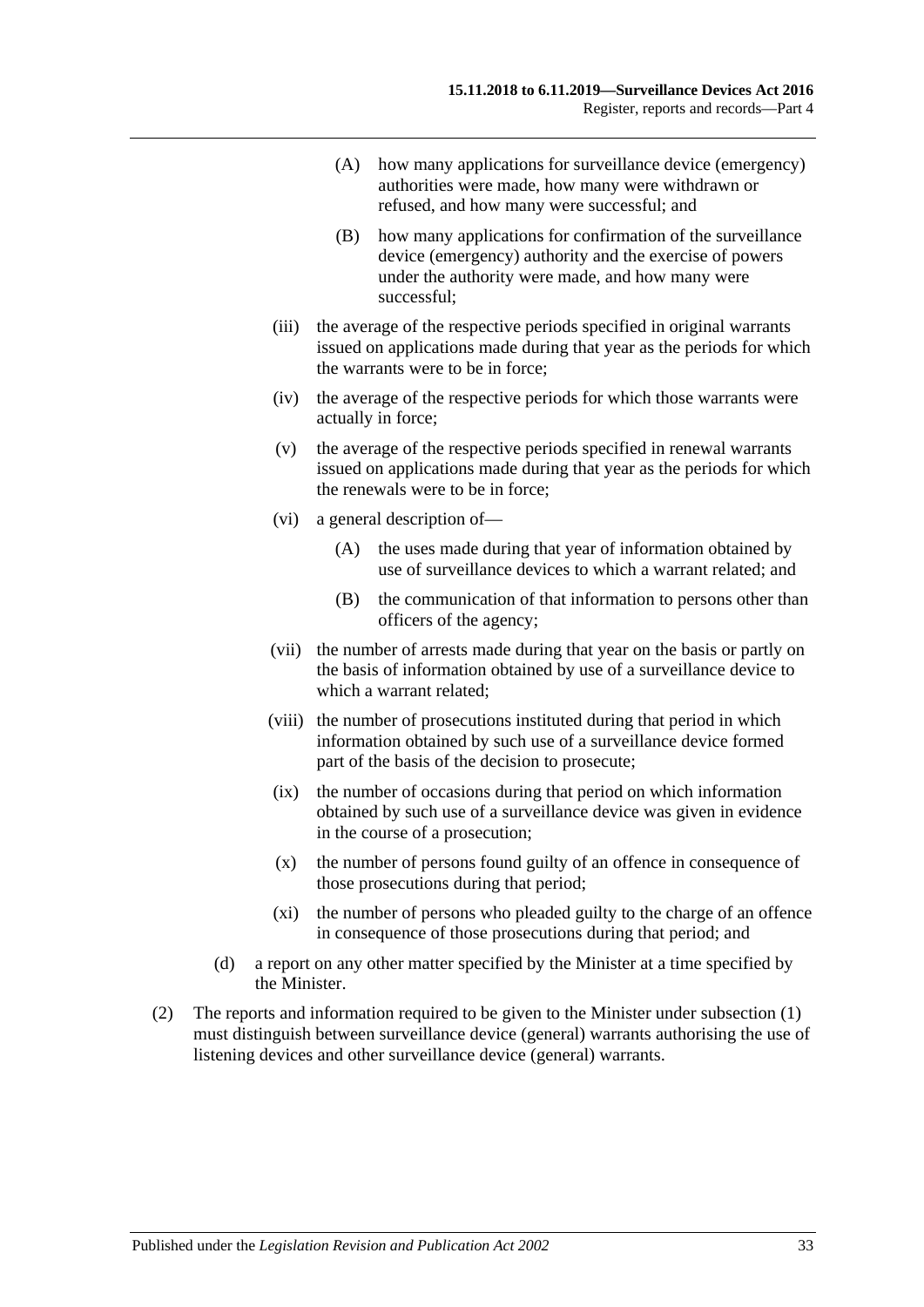- (3) Subject to the regulations and any determinations of the Minister, the chief officer of an investigating agency must include in each report to the Minister under [subsection](#page-31-2)  $(1)(c)$  the following information:
	- (a) the number of occasions on which a police officer or a person authorised by an officer of the agency acting in the course of his or her duty used a listening device under section [4\(2\)\(b\)\(iii\)](#page-8-6) (an *approved undercover operation exemption*) during the period to which the report relates;
	- (b) the number of occasions on which, in prescribed circumstances, an officer of the agency—
		- (i) used a listening device otherwise than under an approved undercover operation exemption, surveillance device (general) warrant or surveillance device (emergency) authority; or
		- (ii) used some other surveillance device that was not installed through the exercise of powers under a surveillance device (general) warrant, surveillance device (tracking) warrant or surveillance device (emergency) authority,

during the period to which the report relates;

- (c) a general description of—
	- (i) the uses made during that period of information obtained by such use of a surveillance device; and
	- (ii) the communication of that information to persons other than officers of the agency;
- (d) the number of arrests made during that period on the basis or partly on the basis of information obtained by such use of a surveillance device;
- (e) the number of prosecutions instituted during that period in which information obtained by such use of a surveillance device formed part of the basis of the decision to prosecute;
- (f) the number of occasions during that period on which information obtained by such use of a surveillance device was given in evidence in the course of a prosecution;
- (g) the number of persons found guilty of an offence in consequence of those prosecutions during that period;
- (h) the number of persons who pleaded guilty to the charge of an offence in consequence of those prosecutions during that period;
- (i) any other information prescribed by regulation or specified by the Minister.
- (4) The chief officer of an investigating agency must keep such records as are necessary to enable compliance with this section, including records of the persons (other than police officers) to whom that information has been communicated.
- <span id="page-33-0"></span>(5) The Minister must cause a report to be prepared on or before 31 October in each year containing
	- (a) the information furnished to the Minister under [subsection](#page-31-2)  $(1)(c)$  in relation to the year ending on the previous 30 June; and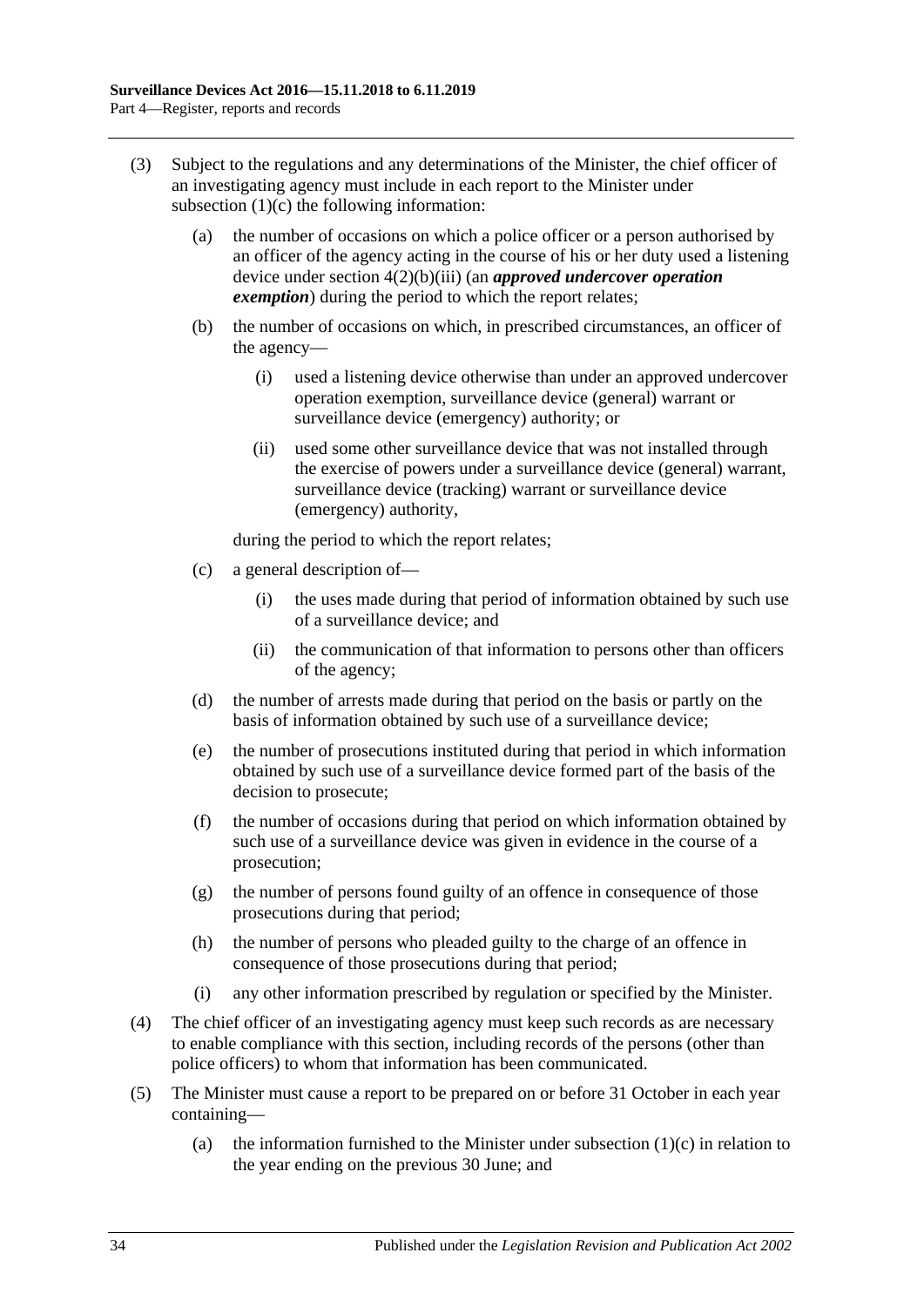- (b) any similar information relating to warrants issued to members of the Board of the ACC or members of the staff of the ACC furnished to the Minister by the ACC in relation to the year ending on the previous 30 June; and
- (c) from reports made to the Minister by the ACC, a general description of—
	- (i) the uses made during that year of information obtained by use of surveillance devices; and
	- (ii) the communication of that information to persons other than members of the Board of the ACC or members of the staff of the ACC.
- (6) The Minister must, within 12 sitting days of receiving a report prepared under [subsection](#page-33-0) (5), have copies of the report laid before both Houses of Parliament.

### <span id="page-34-0"></span>**31—Control by investigating agencies of certain records, information and material**

The chief officer of an investigating agency must, in accordance with the regulations—

- (a) keep as records a copy of—
	- (i) each application for a surveillance device warrant under this Act; and
	- (ii) each surveillance device warrant issued under this Act; and
	- (iii) each application for a surveillance device (emergency) authority under this Act; and
- (b) keep any information or material derived from the use of a surveillance device under a warrant; and
- (c) control, manage access to, and destroy, any such records, information and material.

#### <span id="page-34-1"></span>**32—Inspection of records**

A review agency for an investigating agency—

- (a) may, at any time, and must, at least once in each period of 6 months, inspect the records of the agency for the purpose of ascertaining the extent of compliance with this Act; and
- (b) must, not later than 2 months after completion of each such inspection, report in writing to the Minister on the results of the inspection.
- **Note—**

Under section 55 of the *Surveillance Devices Act 2004* of the Commonwealth, the Commonwealth Ombudsman is required to inspect the records of the ACC to determine the extent of the ACC's compliance with this Act. Under section 61 of that Act, the Commonwealth Ombudsman is required to report the results of the inspection to the Commonwealth Minister, lay the report before the Commonwealth Parliament and send a copy of the report to the Minister administering this Act.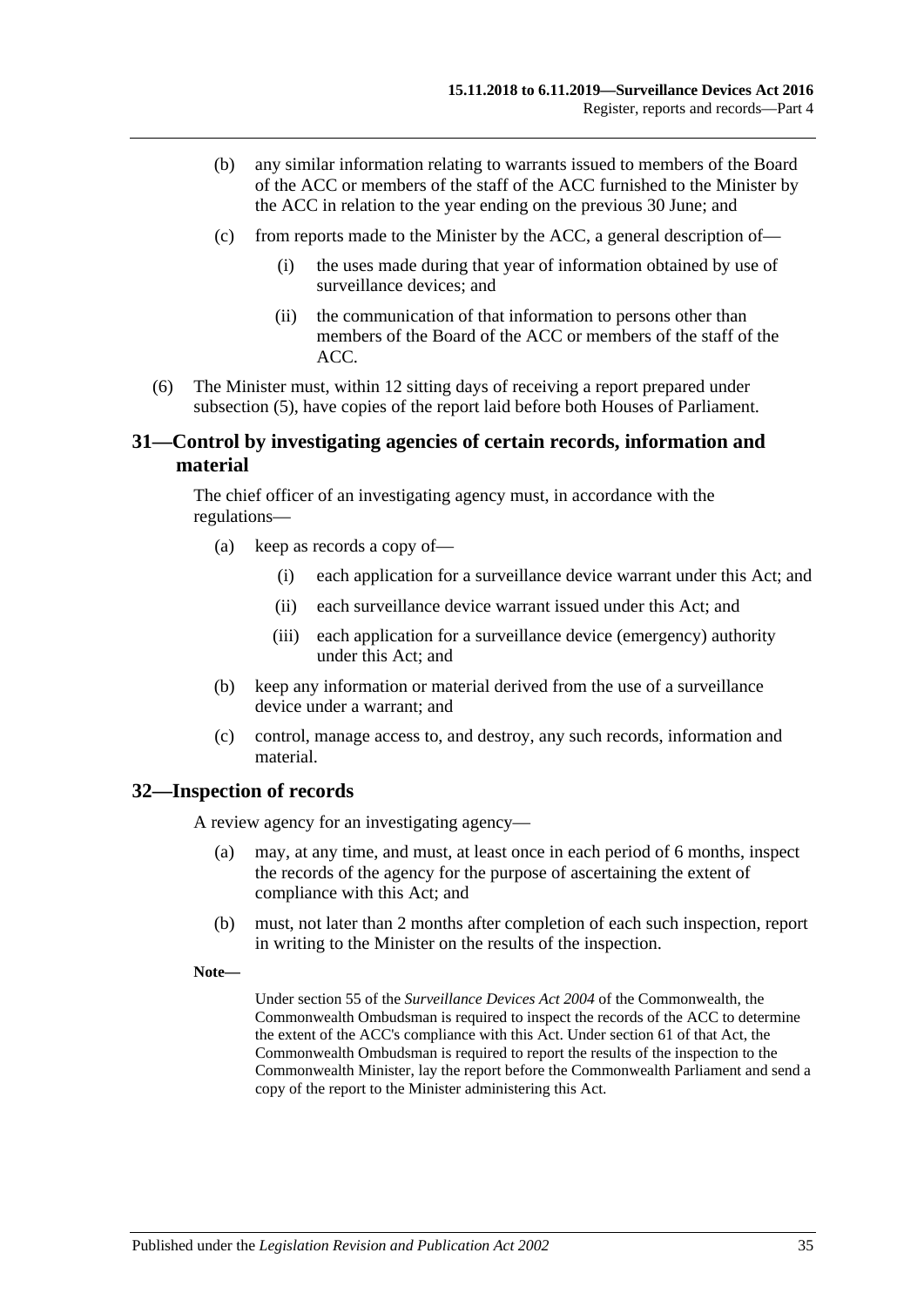#### <span id="page-35-0"></span>**33—Powers of review agency**

- (1) For the purposes of carrying out an inspection under this Part, the review agency for an investigating agency, or a person authorised for the purpose by the review agency for an investigating agency—
	- (a) may, after notifying the chief officer of the agency, enter at any reasonable time premises occupied by the agency; and
	- (b) is entitled to have full and free access at all reasonable times to all records of the agency; and
	- (c) is, despite any other law, entitled to make copies of, and to take extracts from, records of the agency; and
	- (d) may require a person to whom this Part applies to give the review agency or authorised person such information as the review agency considers necessary, being information that is in the person's possession, or to which the person has access, and that is relevant to the inspection.
- (2) If the review agency for an investigating agency has reason to believe that a person to whom this Part applies is able to give information relevant to an inspection under this Part, the review agency may, by written notice to the person, require the person to do either or both of the following:
	- (a) give the information, in writing, signed by the person, at a specified place and within a specified period;
	- (b) attend before a specified person at a specified place and within a specified period or at a specified time on a specified day, in order to answer questions relevant to the inspection.
- (3) If the review agency for an investigating agency has reason to believe that a person to whom this Part applies is able to give information relevant to an inspection under this Part but does not know the person's identity, the review agency may, by written notice to the chief officer of the investigating agency, require the chief officer or a person nominated by the chief officer to attend before a specified person at a specified place and within a specified period or at a specified time on a specified day, in order to answer questions relevant to the inspection.
- (4) Despite any other law, a person is not excused from giving information, answering a question, or giving access to a document, as and when required by or under this section, on the ground that it would contravene a law, would be contrary to the public interest or might tend to incriminate the person or make the person liable to a penalty.
- (5) The following are not admissible in evidence against a person except in prosecution proceedings for an offence against this Act or for perjury, or in police disciplinary proceedings:
	- (a) information or an answer given by the person under this section;
	- (b) the fact that the person has given access to a document under this section;
	- (c) any information or thing (including a document) obtained in consequence of the person having given information or an answer, or access to a document, under this section.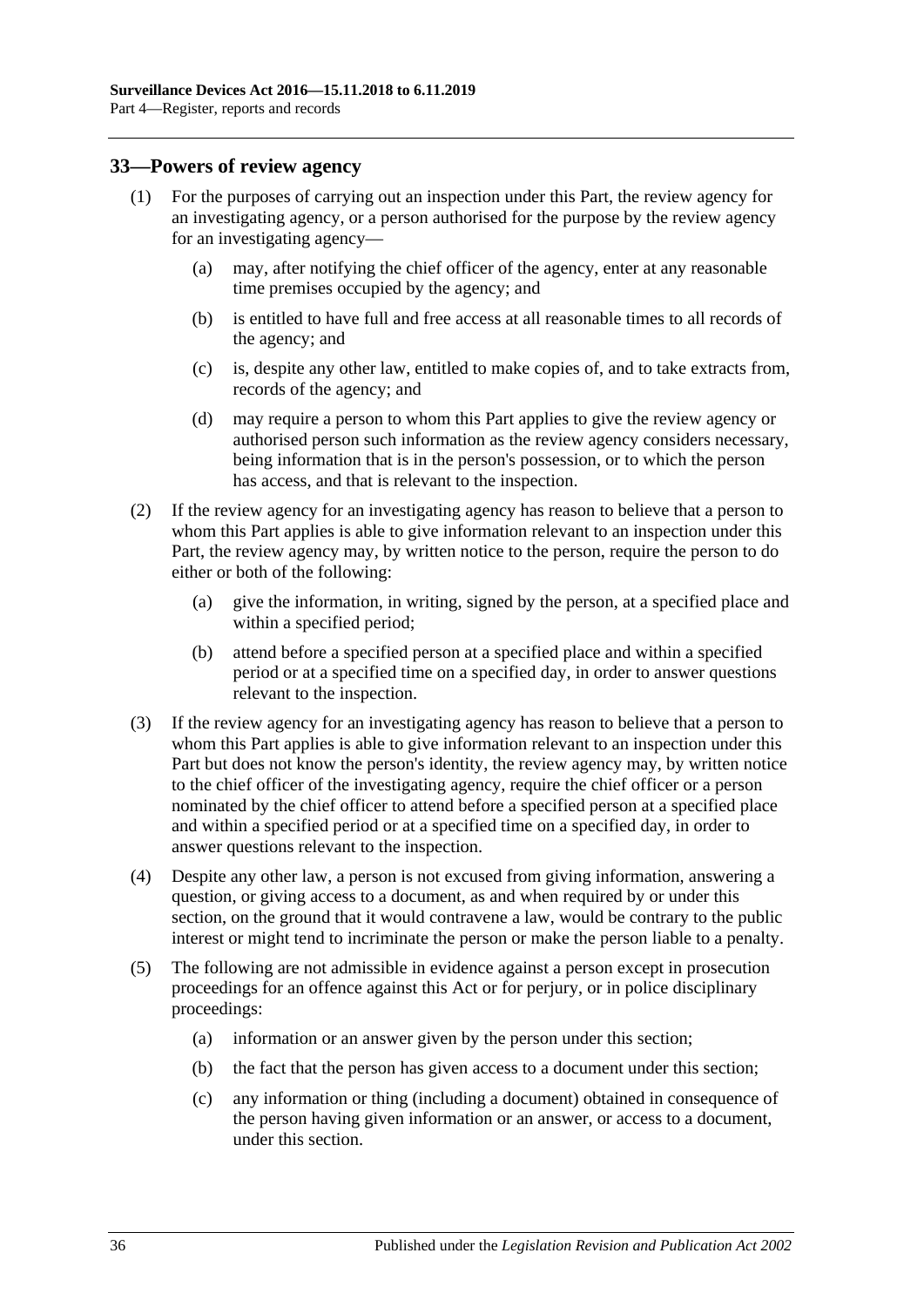- (6) The chief officer of an investigating agency must ensure that a person to whom this Part applies provides the review agency for the investigating agency with such assistance in relation to an inspection under this Part as the review agency reasonably requires.
- (7) A person who is required under this section—
	- (a) to attend before a person; or
	- (b) to provide information; or
	- (c) to answer a question,

and who, without reasonable excuse, refuses or fails to comply with that requirement is guilty of an offence.

Maximum penalty: \$15 000 or imprisonment for 3 years.

- (8) A person who—
	- (a) without reasonable excuse, hinders a person exercising powers under this section; or
	- (b) gives to a person exercising powers under this section information knowing it to be false or misleading in a material particular,

is guilty of an offence.

Maximum penalty: \$15 000 or imprisonment for 3 years.

# <span id="page-36-0"></span>**Part 5—Miscellaneous**

#### <span id="page-36-1"></span>**34—Offence to wrongfully disclose information**

A person must not knowingly communicate or publish information or material about a surveillance device warrant or a surveillance device (emergency) authority except—

- (a) as required to do so under this Act; or
- (b) for the purposes of a relevant investigation; or
- (c) for the purposes of a relevant action or proceeding; or
- (d) in the course of proceedings for an offence against this Act; or
- (e) otherwise in the course of duty or as required by law.

Maximum penalty:

- (a) in the case of a body corporate—\$50 000;
- (b) in the case of a natural person—\$10 000 or imprisonment for 2 years.

#### <span id="page-36-2"></span>**35—Delegation**

- (1) Despite any other Act or law to the contrary, the functions of a chief officer of an investigating agency under this Act may not be delegated to any other person except as provided by this section.
- (2) A chief officer of an investigating agency may delegate to a senior officer of the agency any of the chief officer's functions under this Act.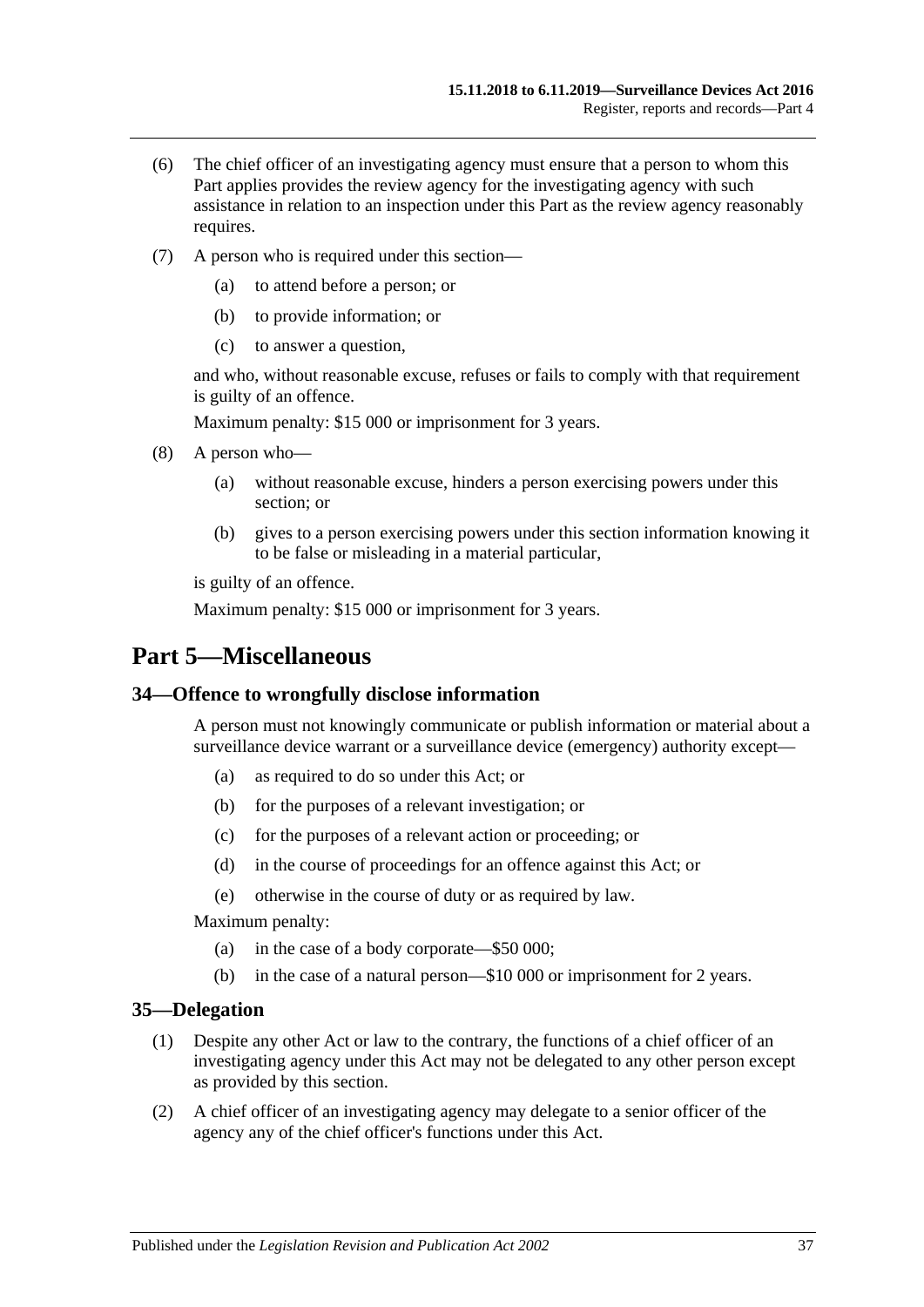(3) In this section—

*senior officer* means—

- (a) in relation to SA Police—a police officer of or above the rank of Superintendent;
- (b) in relation to the Independent Commissioner Against Corruption—an officer or an employee of the Commissioner of a prescribed class;
- (c) in relation to the ACC—
	- (i) the Director National Operations; or
	- (ii) a Director; or
	- (iii) the General Manager National Operations; or
	- (iv) a member of staff of the ACC who is an SES employee or acting SES employee (within the meaning of the *Australian Crime Commission Act 2002* of the Commonwealth) and who holds a position that is prescribed by the regulations for the purposes of this definition.

#### <span id="page-37-1"></span><span id="page-37-0"></span>**36—Possession etc of declared surveillance device**

- (1) The Minister may, by notice in the Gazette, declare that this section applies to a surveillance device or a surveillance device of a class or kind specified in the notice.
- (2) The Minister may, by further notice in the Gazette, revoke or amend a declaration under [subsection](#page-37-1) (1).
- (3) A person must not, without the consent of the Minister, have in his or her possession, custody or control any declared surveillance device.

Maximum penalty:

- (a) in the case of a body corporate—\$50 000;
- (b) in the case of a natural person—\$10 000 or imprisonment for 2 years.
- (4) The consent of the Minister under this section—
	- (a) must be given by notice in the Gazette; and
	- (b) may be expressed to relate to the possession, custody or control of a surveillance device or to any surveillance device of a class or kind; and
	- (c) may be expressed to apply to persons of a specified class; and
	- (d) may be expressed to be subject to such conditions, limitations or restrictions as the Minister considers necessary or expedient; and
	- (e) may be revoked at any time by the Minister by further notice in the Gazette (and, on revocation, the consent ceases to have effect).
- (5) For the purposes of this section, having the possession, custody or control of a surveillance device in contravention of a condition, limitation or restriction imposed by the Minister will be taken to be having the possession, custody or control of that device without the consent of the Minister.
- (6) The Minister may delegate any of his or her powers under this section to the chief executive of an administrative unit of the Public Service.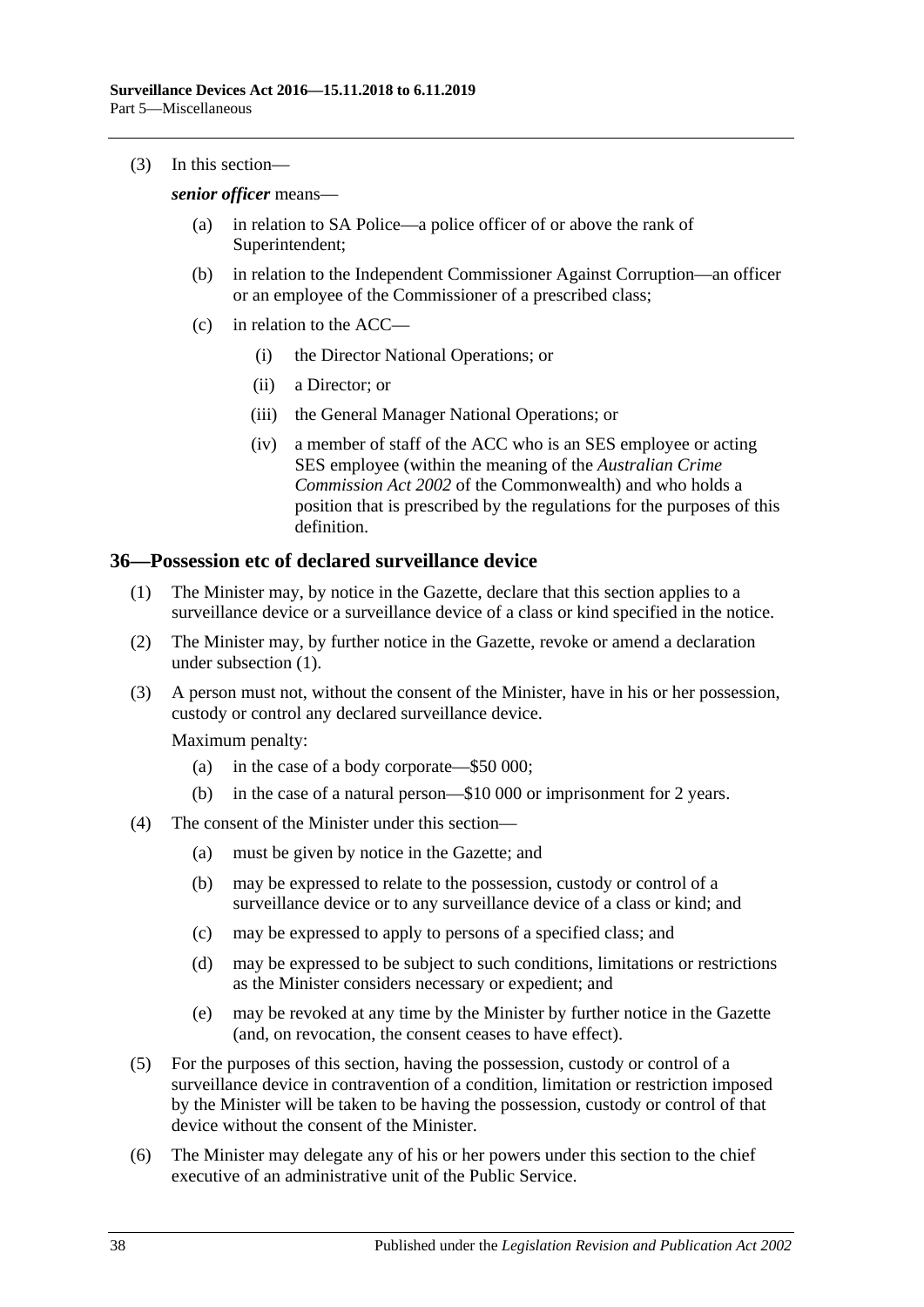- (7) A delegation under this section—
	- (a) must be in writing; and
	- (b) may be conditional or unconditional; and
	- (c) is revocable at will; and
	- (d) does not prevent the delegator from acting in any manner.

#### <span id="page-38-2"></span><span id="page-38-0"></span>**37—Power to seize surveillance devices etc**

- (1) If an officer of an investigating agency suspects on reasonable grounds that—
	- (a) a person has possession, custody or control of a declared surveillance device without the consent of the Minister; or
	- (b) any other offence against this Act has been, is being or is about to be committed with respect to a surveillance device or information derived from the use of a surveillance device,

the officer may seize the device or a record of the information.

- (2) An officer referred to in [subsection](#page-38-2) (1) may—
	- (a) break into, enter and search any premises in which the officer suspects on reasonable grounds there is a device or record liable to seizure under this section; and
	- (b) stop, detain and search, or detain and search, any vehicle that the officer suspects on reasonable grounds contains a device or record liable to seizure under this section; and
	- (c) detain and search any person who the officer suspects on reasonable grounds has possession of a device or record liable to seizure under this section.
- (3) If a device or record has been seized under this section, the device or record must, subject to any order of a court, be returned to its owner—
	- (a) if no proceedings are instituted for an offence against this Act involving the device or record of information—at the expiration of 2 months from the date of seizure; or
	- (b) if such proceedings are instituted—when those proceedings are finally determined.

#### <span id="page-38-3"></span><span id="page-38-1"></span>**38—Imputing conduct to bodies corporate**

- (1) For the purposes of this Act, any conduct engaged in on behalf of a body corporate by an employee, agent or officer of the body corporate acting within the actual or apparent scope of his or her employment, or within his or her actual or apparent authority, is conduct also engaged in by the body corporate.
- (2) If an offence under this Act requires proof of knowledge, intention or recklessness, it is sufficient in proceedings against a body corporate for that offence to prove that the person referred to in [subsection](#page-38-3) (1) had the relevant knowledge, intention or recklessness.
- (3) If, for an offence against this Act, mistake of fact is relevant to determining liability, it is sufficient in proceedings against a body corporate for that offence if the person referred to in [subsection](#page-38-3) (1) made that mistake of fact.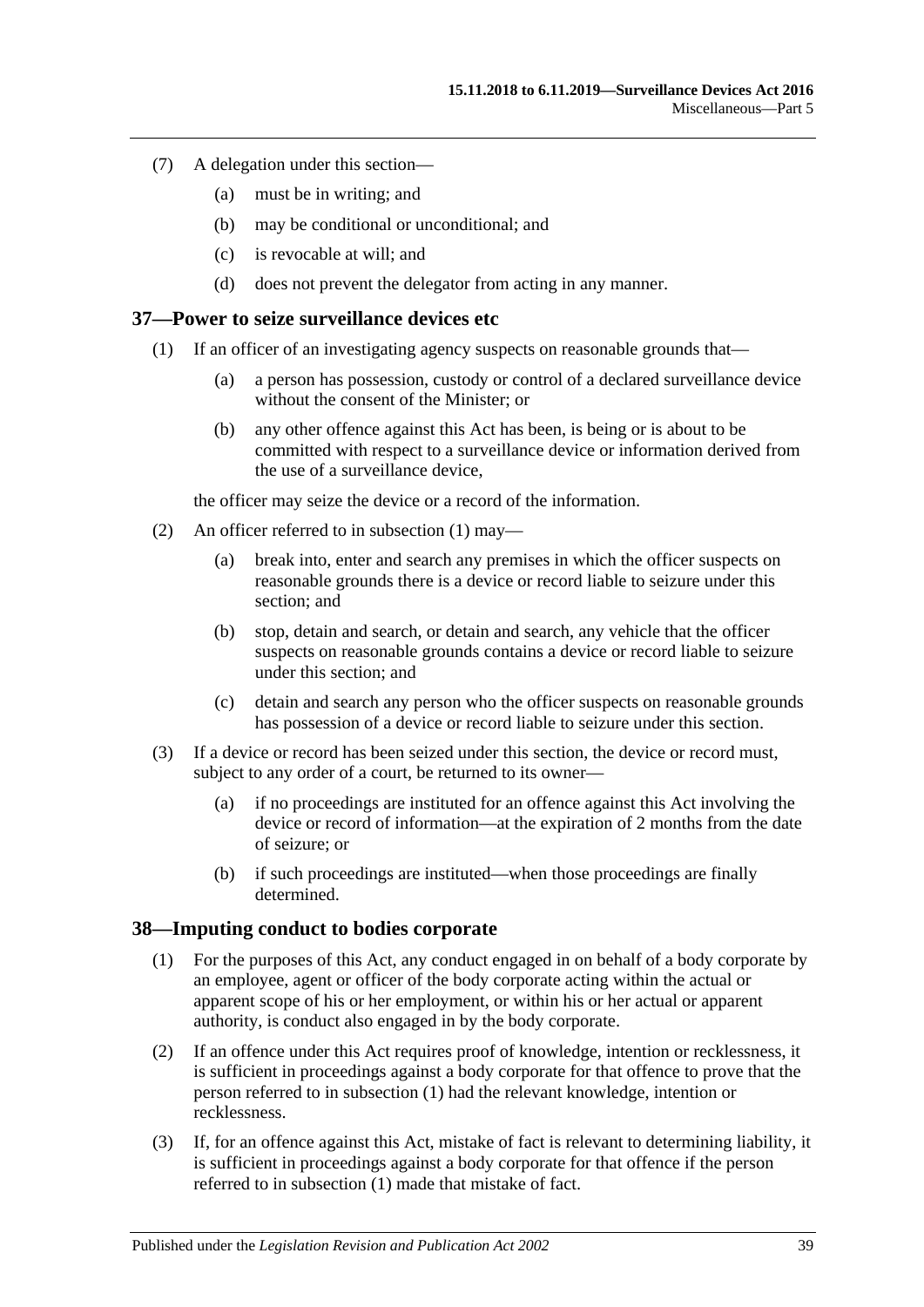### <span id="page-39-0"></span>**39—Evidence**

- (1) In any proceedings for an offence, an apparently genuine document purporting to be signed by the chief officer of an investigating agency certifying that specified action was taken in connection with executing a specified warrant issued under this Act will, in the absence of evidence to the contrary, be accepted as proof of the matters so certified.
- (2) In any proceedings for an offence, an apparently genuine document purporting to be signed by the chief officer of an investigating agency certifying that specified action was taken in connection with the exercise of powers under a surveillance device (emergency) authority granted under this Act will, in the absence of evidence to the contrary, be accepted as proof of the matters so certified.

## <span id="page-39-5"></span><span id="page-39-1"></span>**40—Forfeiture of surveillance devices**

- (1) If a person is convicted of an offence against this Act, the court before which that person was so convicted may in addition to imposing any other penalty order that a surveillance device or record of any information or material in connection with which the offence was committed is forfeited to the Crown.
- (2) A surveillance device or record of information or material forfeited to the Crown pursuant to an order under [subsection](#page-39-5) (1) may be retained, destroyed or otherwise disposed of in a manner directed by the Minister.

## <span id="page-39-6"></span><span id="page-39-2"></span>**41—Regulations**

- (1) The Governor may make such regulations as are contemplated by, or as are necessary or expedient for the purposes of, this Act.
- (2) Without limiting the effect of [subsection](#page-39-6) (1), the regulations may—
	- (a) make provision relating to warrants, their form and proceedings in connection with warrants; and
	- (b) make provision relating to the control and management of information or material derived from the use of surveillance devices, including access to and the destruction of such information or material; and
	- (c) fix fines, not exceeding \$5 000, for offences against the regulations.

# <span id="page-39-3"></span>**Schedule 1—Repeal and transitional provisions**

# **Part 4—Repeal and transitional provisions**

### <span id="page-39-4"></span>**4—Repeal and transitional provisions**

- (1) The *[Listening and Surveillance Devices Act](http://www.legislation.sa.gov.au/index.aspx?action=legref&type=act&legtitle=Listening%20and%20Surveillance%20Devices%20Act%201972) 1972* is repealed (the *repealed Act*).
- (2) A warrant issued under the repealed Act in force immediately before the commencement of this Part will continue in force in accordance with its terms for the period for which it was issued under the repealed Act until it expires or is cancelled (whichever occurs earlier).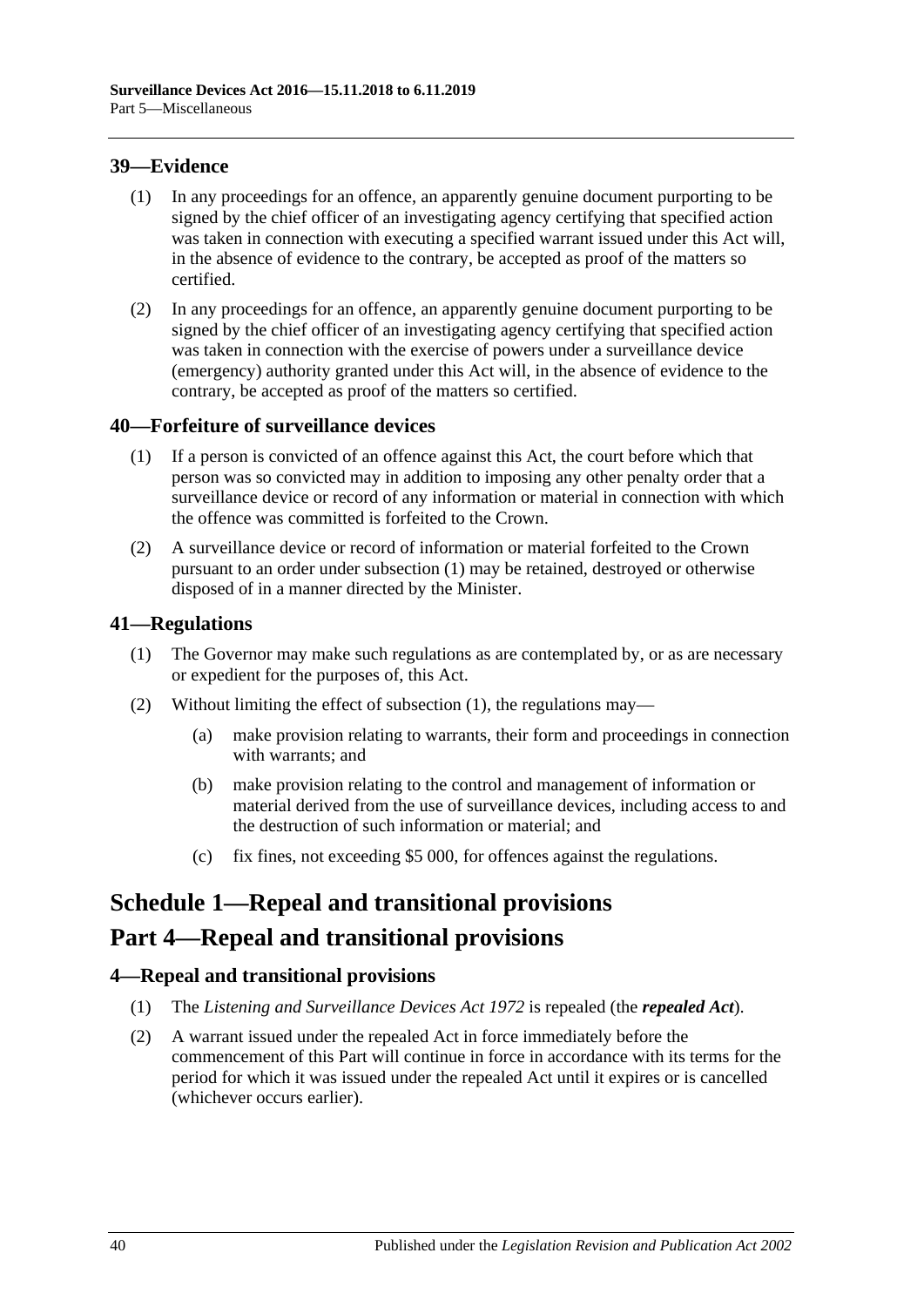- <span id="page-40-0"></span>(3) Despite any other provision of this Act, if, immediately before the commencement of this Part, an investigating agency is lawfully using a tracking device to determine the geographical location of a person, vehicle or thing in relation to the investigation of a matter by the agency, [section](#page-12-0) 7 will be taken not to apply in relation to the use of the device for a period of 6 months after the commencement of this Part.
- (4) Any evidence obtained directly or indirectly as a result of the use of a tracking device in circumstances referred to in [subclause](#page-40-0) (3) is not inadmissible in any proceedings merely because the evidence was obtained before the commencement of this Part.
- (5) Any evidence obtained directly or indirectly as a result of the use of a listening or surveillance device in accordance with the repealed Act is not inadmissible in any proceedings merely because the evidence was obtained before the commencement of this Part.
- (6) A notice under section 8 of the repealed Act in force immediately before the commencement of this Part will be taken to be a notice under [section](#page-37-0) 36 of this Act and will have effect according to its terms.
- (7) The consent of the Minister given under section 8 of the repealed Act in force immediately before the commencement of this Part will be taken to be consent of the Minister given under [section](#page-37-0) 36 of this Act and will have effect according to its terms.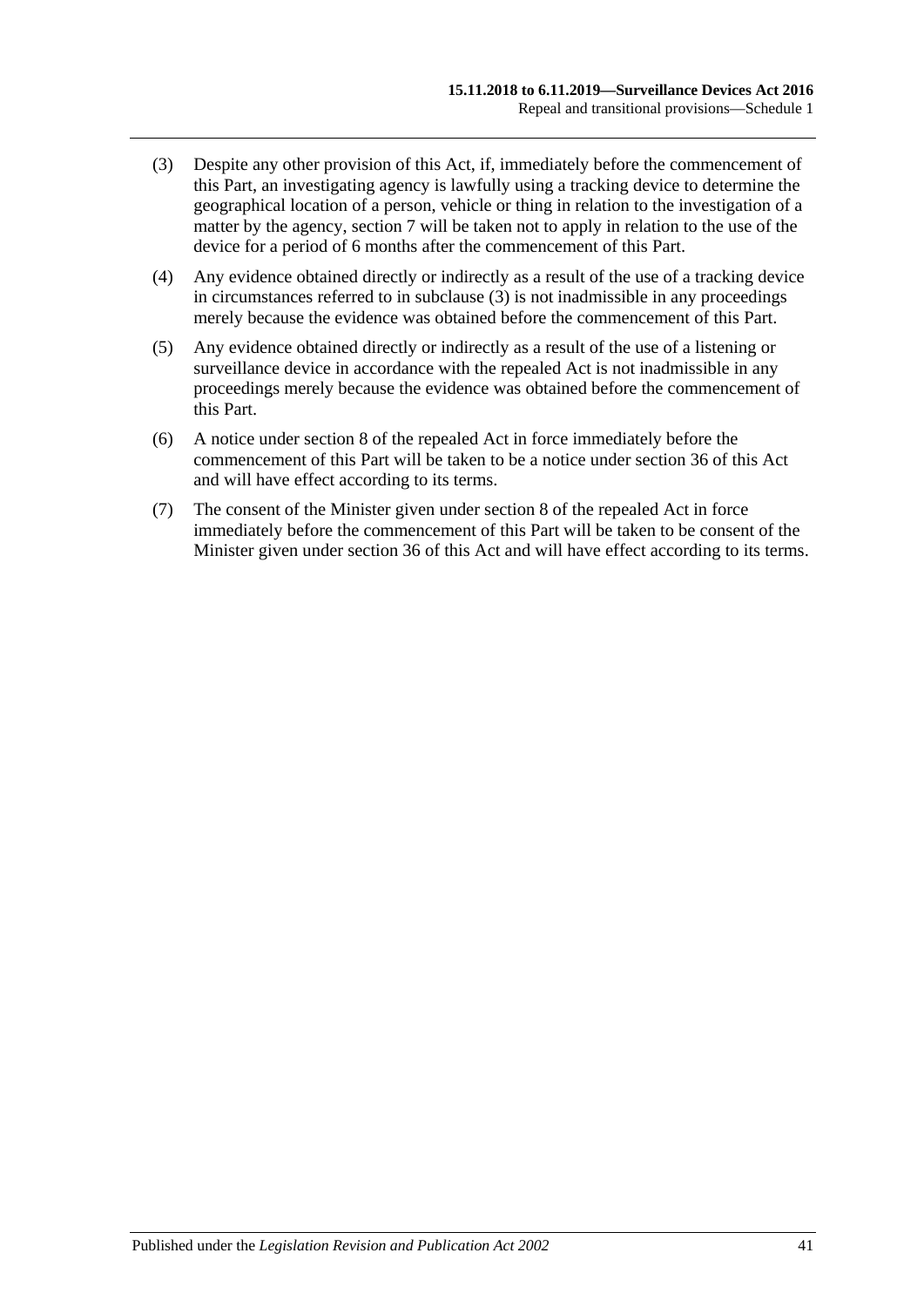# <span id="page-41-0"></span>**Legislative history**

## **Notes**

- Amendments of this version that are uncommenced are not incorporated into the text.
- Please note—References in the legislation to other legislation or instruments or to titles of bodies or offices are not automatically updated as part of the program for the revision and publication of legislation and therefore may be obsolete.
- Earlier versions of this Act (historical versions) are listed at the end of the legislative history.
- For further information relating to the Act and subordinate legislation made under the Act see the Index of South Australian Statutes or www.legislation.sa.gov.au.

# **Legislation amended by principal Act**

The *Surveillance Devices Act 2016* amended the following:

*Criminal Investigation (Covert Operations) Act 2009 Director of Public Prosecutions Act 1991*

# **Principal Act and amendments**

New entries appear in bold.

| Year No |      | Title                                                                          | Assent     | Commencement                                                    |
|---------|------|--------------------------------------------------------------------------------|------------|-----------------------------------------------------------------|
| 2016 2  |      | Surveillance Devices Act 2016                                                  | 18.2.2016  | 18.12.2017 (Gazette 12.12.2017 p4961)                           |
| 2017    | 41   | <i>Statutes Amendment</i><br>(Attorney-General's Portfolio)<br>(No 2) Act 2017 | 24.10.2017 | Pt 9 (s $16$ )-24.10.2017                                       |
| 2018 29 |      | <b>Statutes Amendment</b><br>(Attorney-General's Portfolio)<br>Act 2018        | 15.11.2018 | Pt 5 (ss 10 & 11)-15.11.2018: s 2(1)                            |
| 2019    | - 21 | <b>Statutes Amendment</b><br>(Attorney-General's Portfolio)<br>(No 2) Act 2019 | 19.9.2019  | Pt 17 (s $25$ )—7.11.2019 ( <i>Gazette</i><br>31.10.2019 p3618) |

# **Provisions amended**

New entries appear in bold.

Entries that relate to provisions that have been deleted appear in italics.

| Provision      | How varied                                                            | Commencement |
|----------------|-----------------------------------------------------------------------|--------------|
| Long title     | amended under Legislation Revision and<br><b>Publication Act 2002</b> | 15.11.2018   |
| s <sub>2</sub> | omitted under Legislation Revision and<br><b>Publication Act 2002</b> | 15.11.2018   |
| s 3            |                                                                       |              |
| s(3(1))        |                                                                       |              |